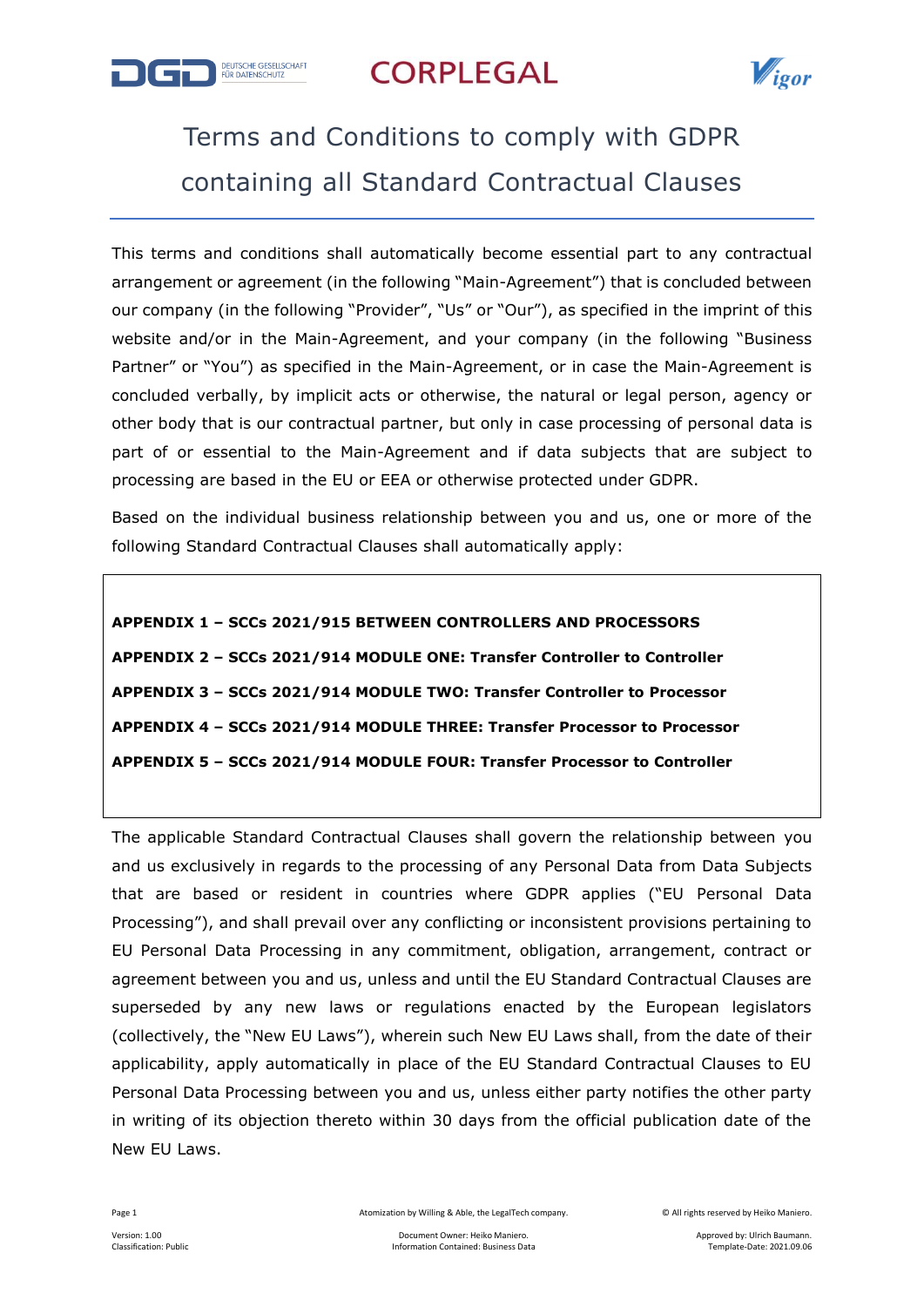



# APPENDIX 1 – SCCs 2021/915 BETWEEN CONTROLLERS AND PROCESSORS

# **STANDARD CONTRACTUAL CLAUSES 2021/915 BETWEEN CONTROLLERS AND PROCESSORS**

### **Clause 1 Purpose and scope**

a) The purpose of these Standard Contractual Clauses (the Clauses) is to ensure compliance with Article 28(3) and (4) of Regulation (EU) 2016/679 of the European Parliament and of the Council of 27 April 2016 on the protection of natural persons with regard to the processing of personal data and on the free movement of such data, and repealing Directive 95/46/EC (General Data Protection Regulation).

(b) The controllers and processors listed in Annex I have agreed to these Clauses in order to ensure compliance with Article 28(3) and (4) of Regulation (EU) 2016/679 and/or Article 29(3) and (4) of Regulation (EU) 2018/1725.

(c) These Clauses apply to the processing of personal data as specified in Annex II.

(d) Annexes I to IV are an integral part of the Clauses.

(e) These Clauses are without prejudice to obligations to which the controller is subject by virtue of Regulation (EU) 2016/679 and/or Regulation (EU) 2018/1725.

(f) These Clauses do not by themselves ensure compliance with obligations related to international transfers in accordance with Chapter V of Regulation (EU) 2016/679 and/or Regulation (EU) 2018/1725.

# **Clause 2 Invariability of the Clauses**

(a) The Parties undertake not to modify the Clauses, except for adding information to the Annexes or updating information in them.

(b) This does not prevent the Parties from including the standard contractual clauses laid down in these Clauses in a broader contract, or from adding other clauses or additional safeguards provided that they do not directly or indirectly contradict the Clauses or detract from the fundamental rights or freedoms of data subjects.

#### **Clause 3 Interpretation**

(a) Where these Clauses use the terms defined in Regulation (EU) 2016/679 or Regulation (EU) 2018/1725 respectively, those terms shall have the same meaning as in that Regulation.

(b) These Clauses shall be read and interpreted in the light of the provisions of Regulation (EU) 2016/679 or Regulation (EU) 2018/1725 respectively.

(c) These Clauses shall not be interpreted in a way that runs counter to the rights and obligations provided for in Regulation (EU) 2016/679 / Regulation (EU) 2018/1725 or in a way that prejudices the fundamental rights or freedoms of the data subjects.

# **Clause 4 Hierarchy**

Page 2 **Atomization b[y Willing & Able, the LegalTech company.](https://willing-able.com/)** Call rights reserved b[y Heiko Maniero.](https://dg-datenschutz.de/)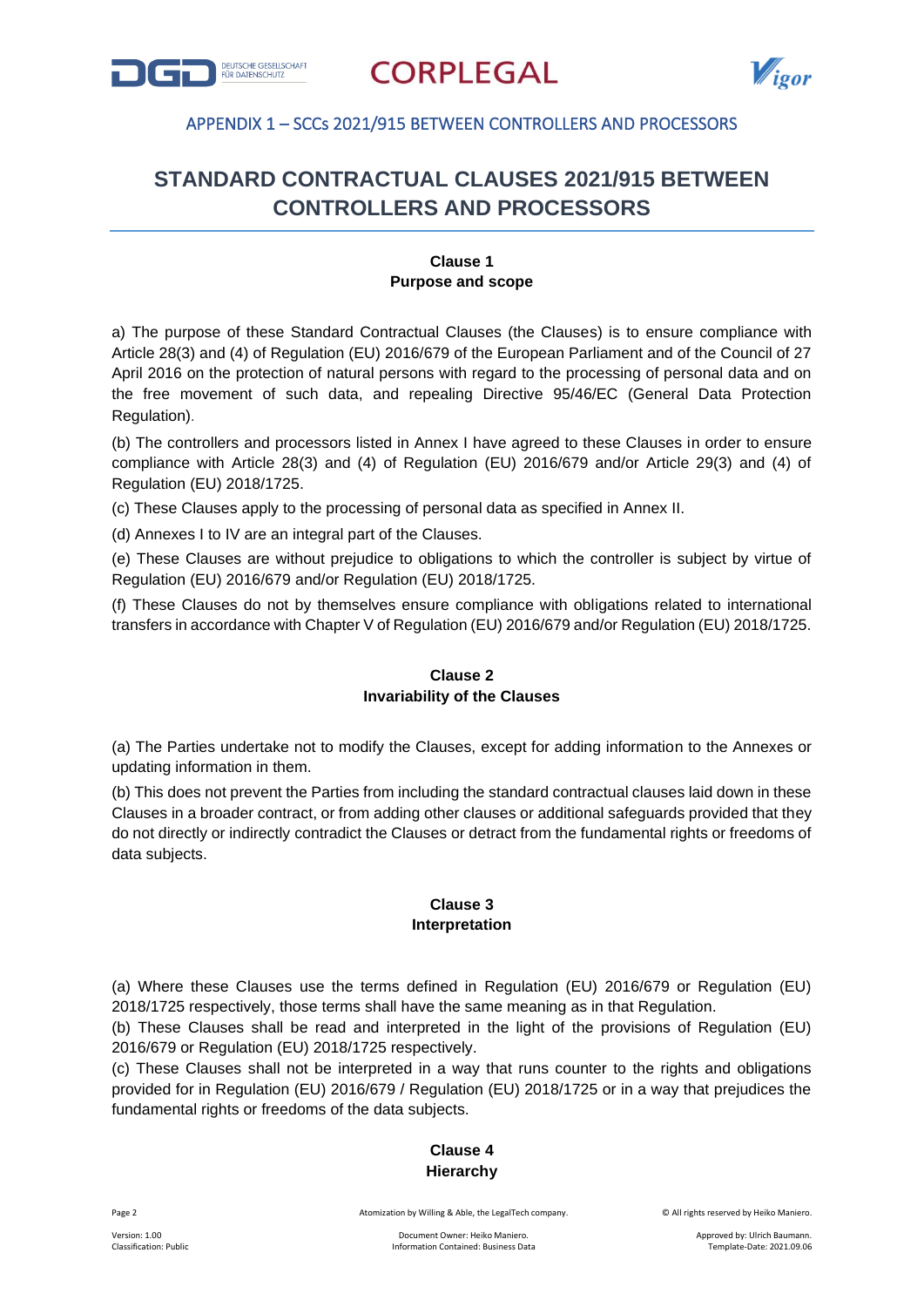



In the event of a contradiction between these Clauses and the provisions of related agreements between the Parties existing at the time when these Clauses are agreed or entered into thereafter, these Clauses shall prevail.

# **Clause 5 Docking clause**

(a) Any entity that is not a Party to these Clauses may, with the agreement of all the Parties, accede to these Clauses at any time as a controller or a processor by completing the Annexes and signing Annex I.

(b) Once the Annexes in (a) are completed and signed, the acceding entity shall be treated as a Party to these Clauses and have the rights and obligations of a controller or a processor, in accordance with its designation in Annex I.

(c) The acceding entity shall have no rights or obligations resulting from these Clauses from the period prior to becoming a Party.

### **Clause 6 Description of the processing(s)**

The details of the processing operations, in particular the categories of personal data and the purposes of processing for which the personal data is processed on behalf of the controller, are specified in Annex II.

# **Clause 7 Obligations of the Parties**

# **7.1. Instructions**

(a) The processor shall process personal data only on documented instructions from the controller, unless required to do so by Union or Member State law to which the processor is subject. In this case, the processor shall inform the controller of that legal requirement before processing, unless the law prohibits this on important grounds of public interest. Subsequent instructions may also be given by the controller throughout the duration of the processing of personal data. These instructions shall always be documented.

(b) The processor shall immediately inform the controller if, in the processor's opinion, instructions given by the controller infringe Regulation (EU) 2016/679 / Regulation (EU) 2018/1725 or the applicable Union or Member State data protection provisions.

# **7.2. Purpose limitation**

The processor shall process the personal data only for the specific purpose(s) of the processing, as set out in Annex II, unless it receives further instructions from the controller.

# **7.3. Duration of the processing of personal data**

Processing by the processor shall only take place for the duration specified in Annex II.

# **7.4. Security of processing**

Page 3 **Atomization b[y Willing & Able, the LegalTech company.](https://willing-able.com/) Call rights reserved b[y Heiko Maniero.](https://dg-datenschutz.de/)** All rights reserved by Heiko Maniero.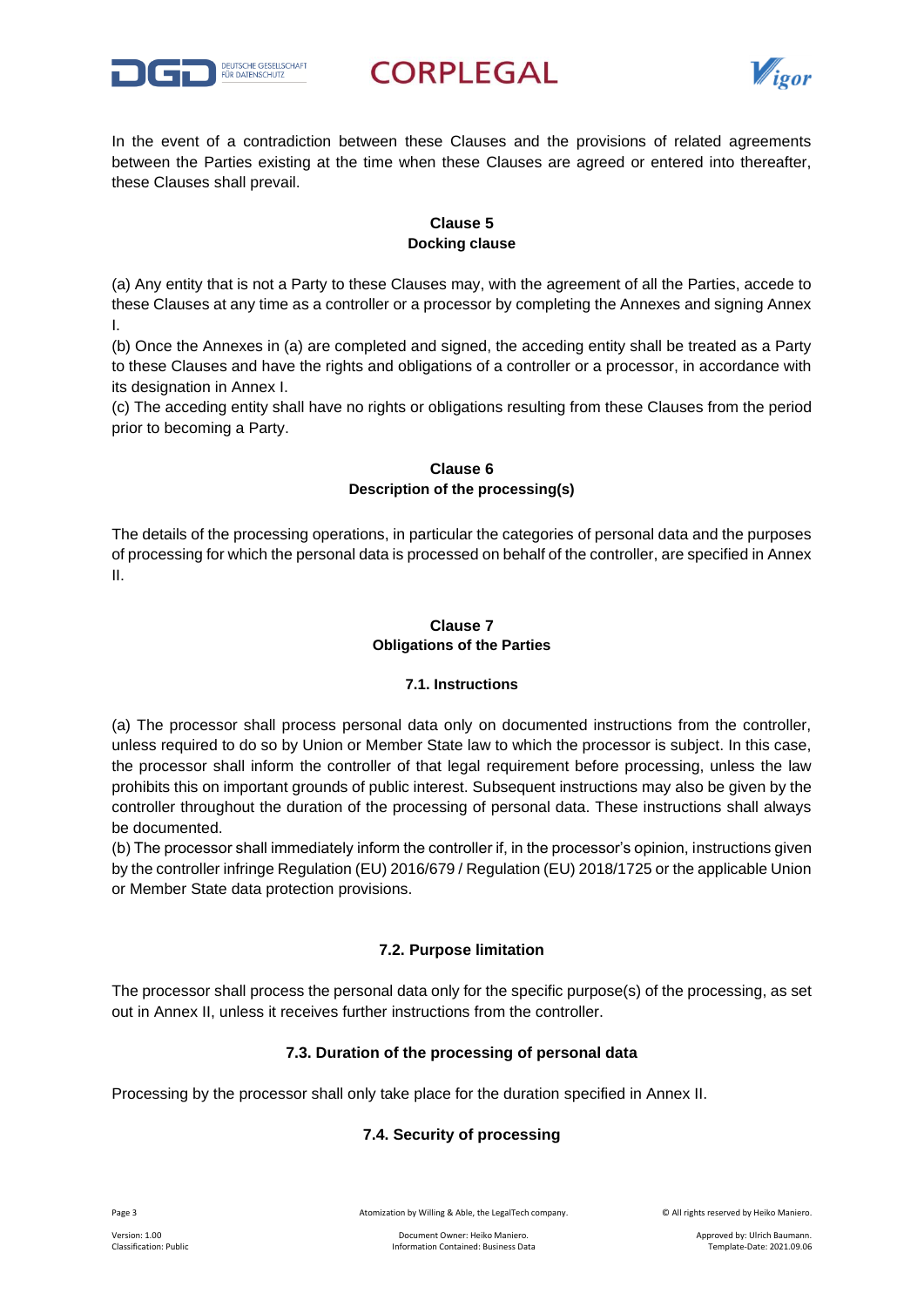



(a) The processor shall at least implement the technical and organisational measures specified in Annex III to ensure the security of the personal data. This includes protecting the data against a breach of security leading to accidental or unlawful destruction, loss, alteration, unauthorised disclosure or access to the data (personal data breach). In assessing the appropriate level of security, the Parties shall take due account of the state of the art, the costs of implementation, the nature, scope, context and purposes of processing and the risks involved for the data subjects.

(b) The processor shall grant access to the personal data undergoing processing to members of its personnel only to the extent strictly necessary for implementing, managing and monitoring of the contract. The processor shall ensure that persons authorised to process the personal data received have committed themselves to confidentiality or are under an appropriate statutory obligation of confidentiality.

# **7.5. Sensitive data**

If the processing involves personal data revealing racial or ethnic origin, political opinions, religious or philosophical beliefs, or trade union membership, genetic data or biometric data for the purpose of uniquely identifying a natural person, data concerning health or a person's sex life or sexual orientation, or data relating to criminal convictions and offences ("sensitive data"), the processor shall apply specific restrictions and/or additional safeguards.

# **7.6. Documentation and compliance**

(a) The Parties shall be able to demonstrate compliance with these Clauses.

(b) The processor shall deal promptly and adequately with inquiries from the controller about the processing of data in accordance with these Clauses.

(c) The processor shall make available to the controller all information necessary to demonstrate compliance with the obligations that are set out in these Clauses and stem directly from Regulation (EU) 2016/679 and/or Regulation (EU) 2018/1725. At the controller's request, the processor shall also permit and contribute to audits of the processing activities covered by these Clauses, at reasonable intervals or if there are indications of non-compliance. In deciding on a review or an audit, the controller may take into account relevant certifications held by the processor.

(d) The controller may choose to conduct the audit by itself or mandate an independent auditor. Audits may also include inspections at the premises or physical facilities of the processor and shall, where appropriate, be carried out with reasonable notice.

(e) The Parties shall make the information referred to in this Clause, including the results of any audits, available to the competent supervisory authority/ies on request.

# **7.7. Use of sub-processors**

#### (a)

GENERAL WRITTEN AUTHORISATION: The processor has the controller's general authorisation for the engagement of sub-processors from an agreed list. The processor shall specifically inform in writing the controller of any intended changes of that list through the addition or replacement of sub-processors at least 30 days in advance, thereby giving the controller sufficient time to be able to object to such changes prior to the engagement of the concerned sub-processor(s). The processor shall provide the controller with the information necessary to enable the controller to exercise the right to object.

(b) Where the processor engages a sub-processor for carrying out specific processing activities (on behalf of the controller), it shall do so by way of a contract which imposes on the sub-processor, in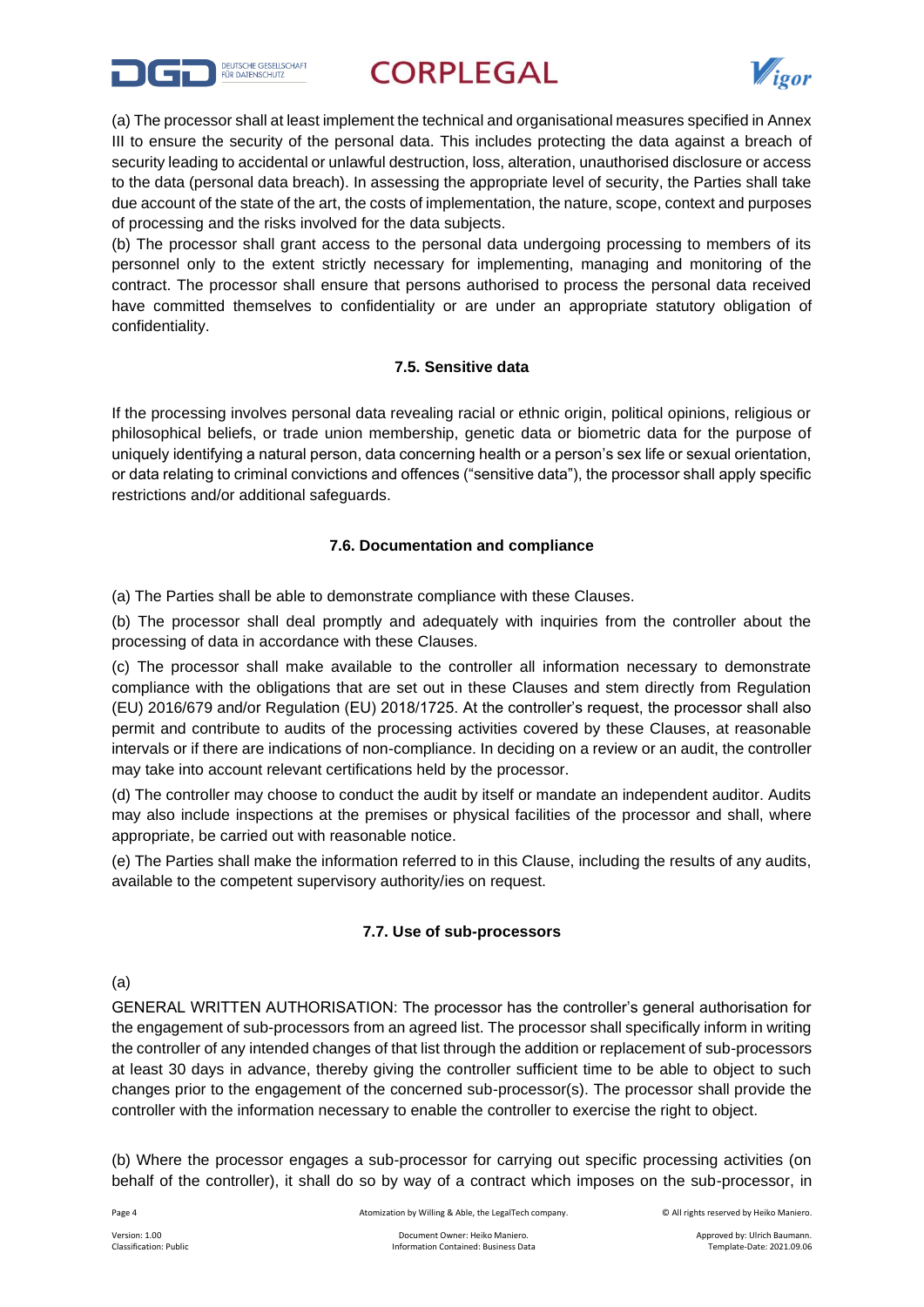



substance, the same data protection obligations as the ones imposed on the data processor in accordance with these Clauses. The processor shall ensure that the sub-processor complies with the obligations to which the processor is subject pursuant to these Clauses and to Regulation (EU) 2016/679 and/or Regulation (EU) 2018/1725.

(c) At the controller's request, the processor shall provide a copy of such a sub-processor agreement and any subsequent amendments to the controller. To the extent necessary to protect business secret or other confidential information, including personal data, the processor may redact the text of the agreement prior to sharing the copy.

(d) The processor shall remain fully responsible to the controller for the performance of the subprocessor's obligations in accordance with its contract with the processor. The processor shall notify the controller of any failure by the sub- processor to fulfill its contractual obligations.

(e) The processor shall agree a third party beneficiary clause with the sub-processor whereby - in the event the processor has factually disappeared, ceased to exist in law or has become insolvent - the controller shall have the right to terminate the sub-processor contract and to instruct the subprocessor to erase or return the personal data.

#### **7.8. International transfers**

(a) Any transfer of data to a third country or an international organisation by the processor shall be done only on the basis of documented instructions from the controller or in order to fulfill a specific requirement under Union or Member State law to which the processor is subject and shall take place in compliance with Chapter V of Regulation (EU) 2016/679 or Regulation (EU) 2018/1725.

(b) The controller agrees that where the processor engages a sub-processor in accordance with Clause 7.7. for carrying out specific processing activities (on behalf of the controller) and those processing activities involve a transfer of personal data within the meaning of Chapter V of Regulation (EU) 2016/679, the processor and the sub-processor can ensure compliance with Chapter V of Regulation (EU) 2016/679 by using standard contractual clauses adopted by the Commission in accordance with of Article 46(2) of Regulation (EU) 2016/679, provided the conditions for the use of those standard contractual clauses are met.

#### **Clause 8 Assistance to the controller**

(a) The processor shall promptly notify the controller of any request it has received from the data subject. It shall not respond to the request itself, unless authorised to do so by the controller.

(b) The processor shall assist the controller in fulfilling its obligations to respond to data subjects' requests to exercise their rights, taking into account the nature of the processing. In fulfilling its obligations in accordance with (a) and (b), the processor shall comply with the controller's instructions (c) In addition to the processor's obligation to assist the controller pursuant to Clause 8(b), the processor shall furthermore assist the controller in ensuring compliance with the following obligations, taking into account the nature of the data processing and the information available to the processor:

(1) the obligation to carry out an assessment of the impact of the envisaged processing operations on the protection of personal data (a 'data protection impact assessment') where a type of processing is likely to result in a high risk to the rights and freedoms of natural persons;

(2) the obligation to consult the competent supervisory authority/ies prior to processing where a data protection impact assessment indicates that the processing would result in a high risk in the absence of measures taken by the controller to mitigate the risk;

(3) the obligation to ensure that personal data is accurate and up to date, by informing the controller without delay if the processor becomes aware that the personal data it is processing is inaccurate or has become outdated;

(4) the obligations in Article 32 of Regulation (EU) 2016/679.

Page 5 **Atomization b[y Willing & Able, the LegalTech company.](https://willing-able.com/) Page 5** All rights reserved b[y Heiko Maniero.](https://dg-datenschutz.de/)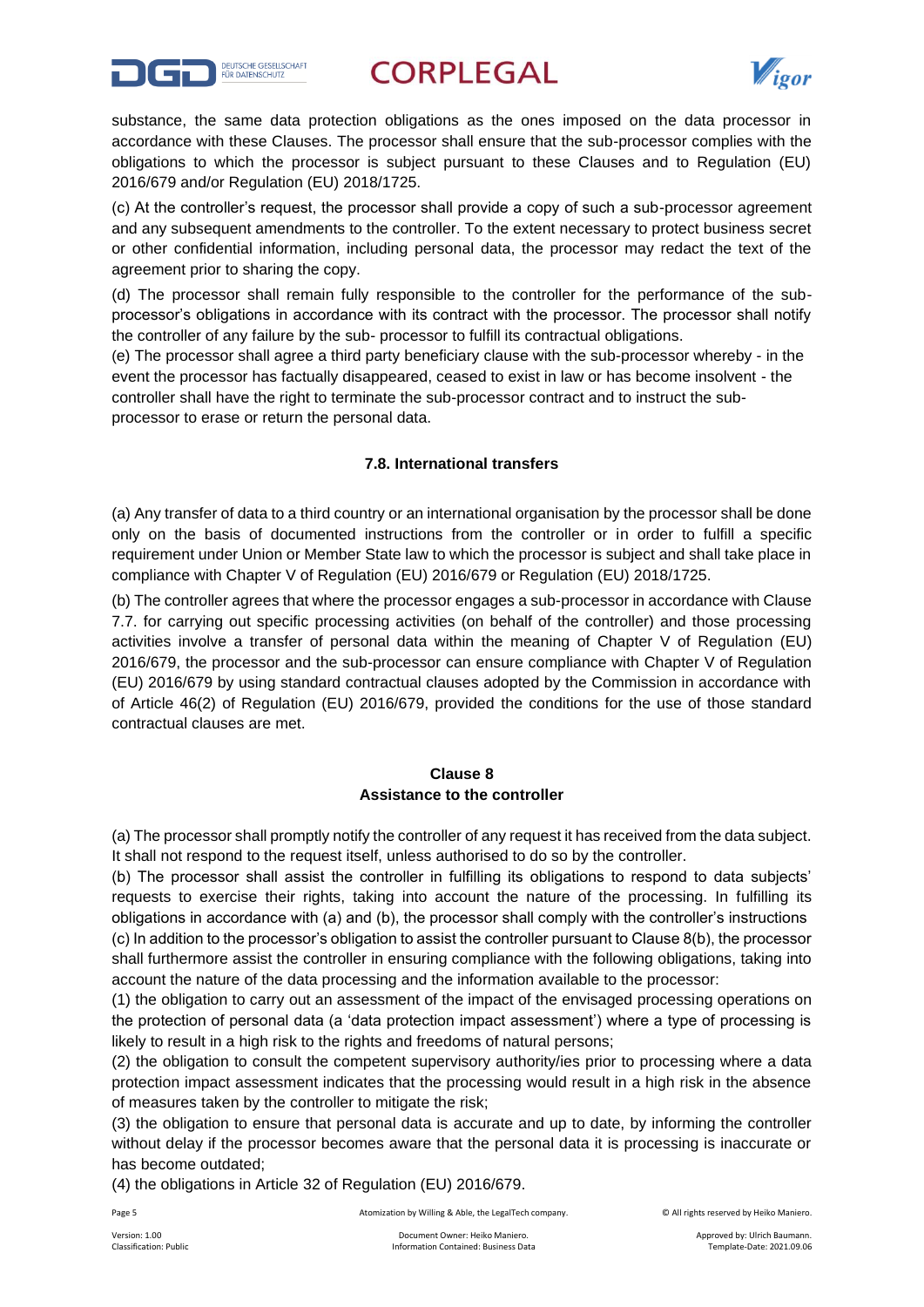



(d) The Parties shall set out in Annex III the appropriate technical and organisational measures by which the processor is required to assist the controller in the application of this Clause as well as the scope and the extent of the assistance required.

#### **Clause 9 Notification of personal data breach**

In the event of a personal data breach, the processor shall cooperate with and assist the controller for the controller to comply with its obligations under Articles 33 and 34 of Regulation (EU) 2016/679 or under Articles 34 and 35 of Regulation (EU) 2018/1725, where applicable, taking into account the nature of processing and the information available to the processor.

# **9.1. Data breach concerning data processed by the controller**

In the event of a personal data breach concerning data processed by the controller, the processor shall assist the controller:

(a) in notifying the personal data breach to the competent supervisory authority/ies, without undue delay after the controller has become aware of it, where relevant/(unless the personal data breach is unlikely to result in a risk to the rights and freedoms of natural persons);

(b) in obtaining the following information which, pursuant to Article 33(3) of Regulation (EU) 2016/679 shall be stated in the controller's notification, and must at least include:

(1) the nature of the personal data including where possible, the categories and approximate number of data subjects concerned and the categories and approximate number of personal data records concerned;

(2) the likely consequences of the personal data breach;

(3) the measures taken or proposed to be taken by the controller to address the personal data breach, including, where appropriate, measures to mitigate its possible adverse effects.

Where, and insofar as, it is not possible to provide all this information at the same time, the initial notification shall contain the information then available and further information shall, as it becomes available, subsequently be provided without undue delay.

(c) in complying, pursuant to Article 34 of Regulation (EU) 2016/679 with the obligation to communicate without undue delay the personal data breach to the data subject, when the personal data breach is likely to result in a high risk to the rights and freedoms of natural persons.

#### **9.2. Data breach concerning data processed by the processor**

In the event of a personal data breach concerning data processed by the processor, the processor shall notify the controller without undue delay after the processor having become aware of the breach. Such notification shall contain, at least:

(a) a description of the nature of the breach (including, where possible, the categories and approximate number of data subjects and data records concerned);

(b) the details of a contact point where more information concerning the personal data breach can be obtained;

(c) its likely consequences and the measures taken or proposed to be taken to address the breach, including to mitigate its possible adverse effects.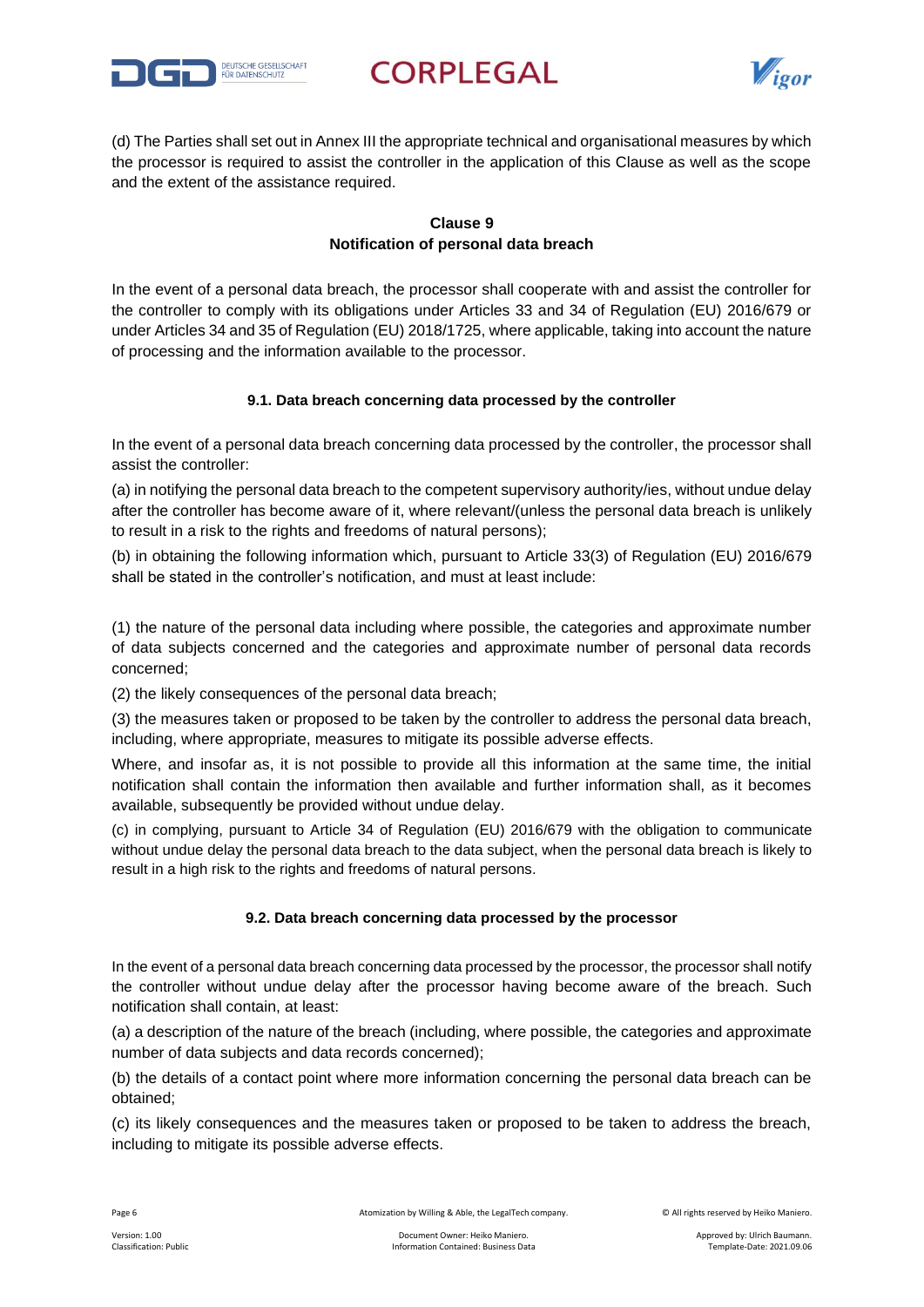



Where, and insofar as, it is not possible to provide all this information at the same time, the initial notification shall contain the information then available and further information shall, as it becomes available, subsequently be provided without undue delay.

The Parties shall set out in Annex III all other elements to be provided by the processor when assisting the controller in the compliance with the controller's obligations under Articles 33 and 34 of Regulation (EU) 2016/679.

#### **Clause 10 Non-compliance with the Clauses and termination**

(a) Without prejudice to any provisions of Regulation (EU) 2016/679 and/or Regulation (EU) 2018/1725, in the event that the processor is in breach of its obligations under these Clauses, the controller may instruct the processor to suspend the processing of personal data until the latter complies with these Clauses or the contract is terminated. The processor shall promptly inform the controller in case it is unable to comply with these Clauses, for whatever reason.

(b) The controller shall be entitled to terminate the contract insofar as it concerns processing of personal data in accordance with these Clauses if:

(1) the processing of personal data by the processor has been suspended by the controller pursuant to point (a) and if compliance with these Clauses is not restored within a reasonable time and in any event within one month following suspension;

(2) the processor is in substantial or persistent breach of these Clauses or its obligations under Regulation (EU) 2016/679 and/or Regulation (EU) 2018/1725;

(3) the processor fails to comply with a binding decision of a competent court or the competent supervisory authority/ies regarding its obligations pursuant to these Clauses or to Regulation (EU) 2016/679 and/or Regulation (EU) 2018/1725.

(c) The processor shall be entitled to terminate the contract insofar as it concerns processing of personal data under these Clauses where, after having informed the controller that its instructions infringe applicable legal requirements in accordance with Clause 7.1 (b), the controller insists on compliance with the instructions.

(d) Following termination of the contract, the processor shall, at the choice of the controller, delete all personal data processed on behalf of the controller and certify to the controller that it has done so, or, return all the personal data to the controller and delete existing copies unless Union or Member State law requires storage of the personal data. Until the data is deleted or returned, the processor shall continue to ensure compliance with these Clauses.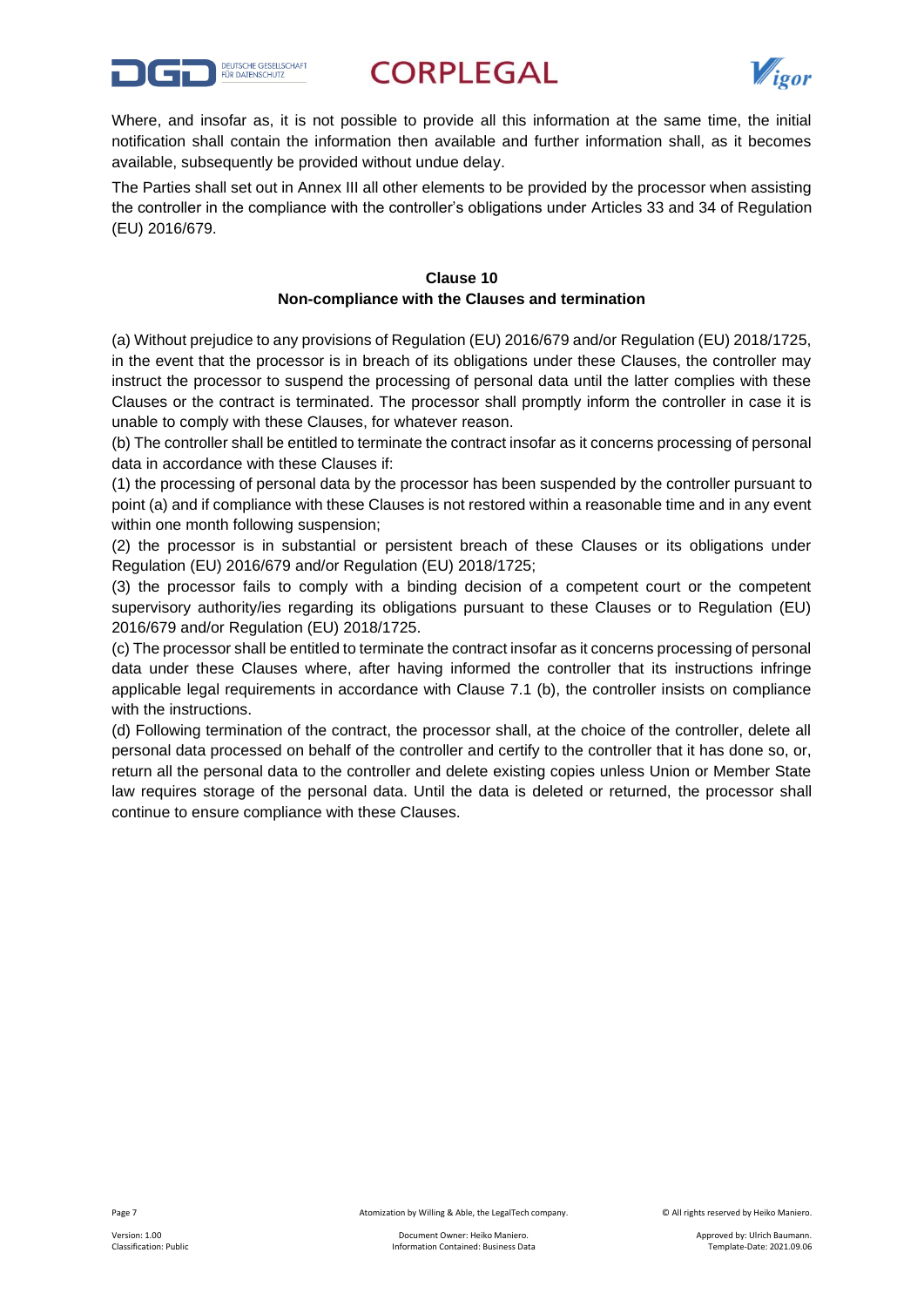



**ANNEX I List of parties**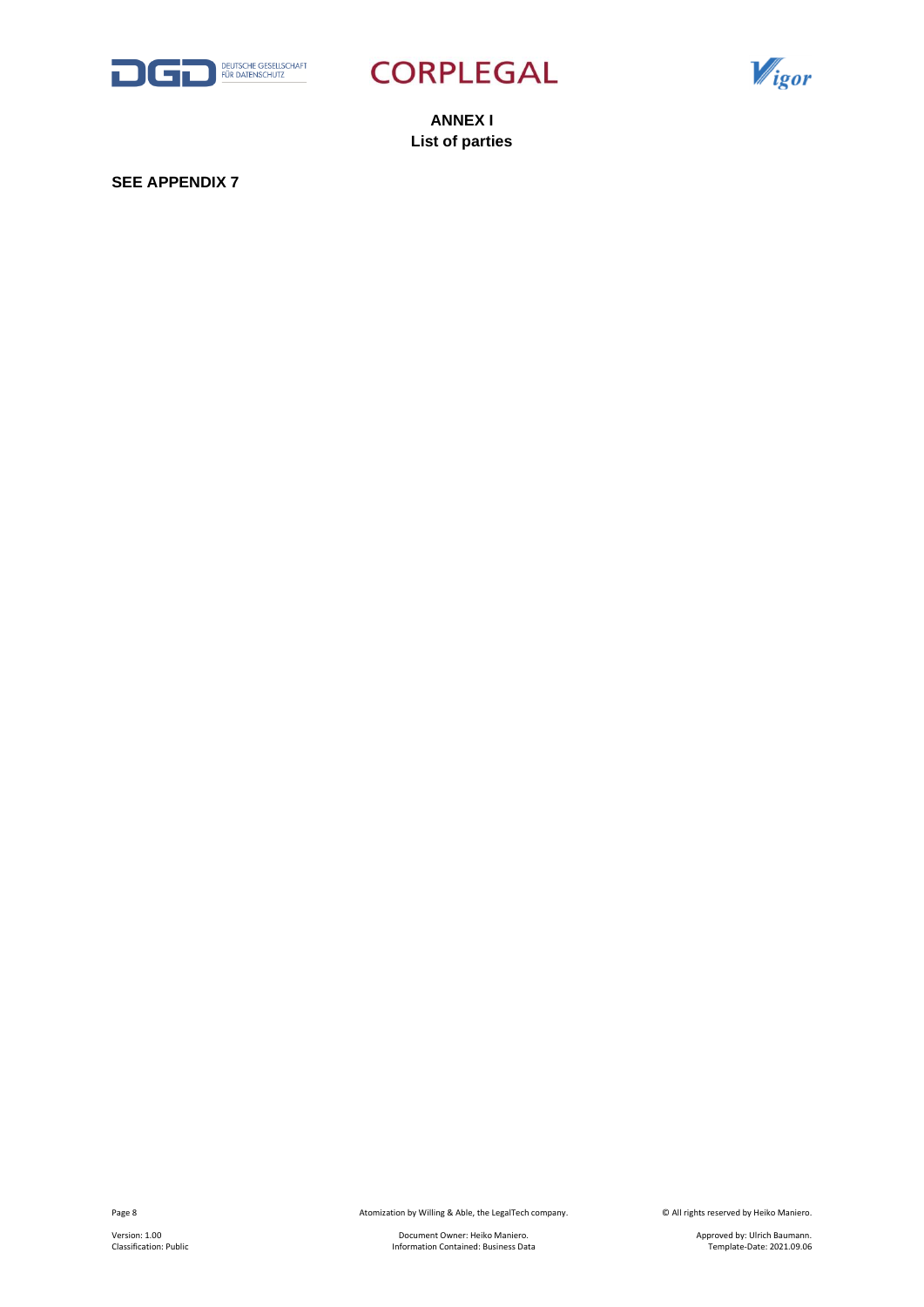



**ANNEX II Description of the processing**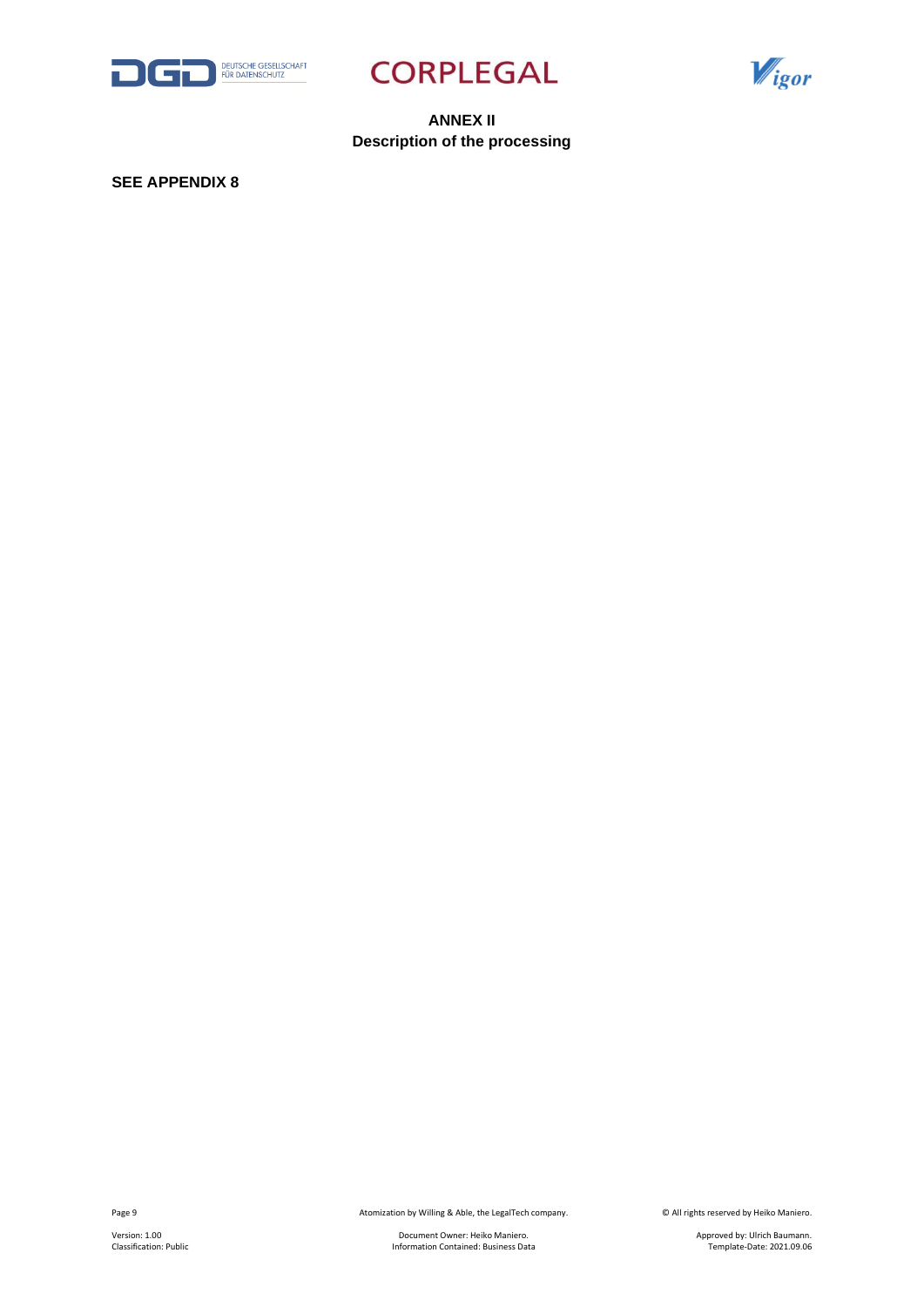



### **ANNEX III**

# **Technical and organisational measures including technical and organisational measures to ensure the security of the data**

# **EXPLANATORY NOTE:**

**The technical and organisational measures need to be described concretely and not in a generic manner.**

**Description of the technical and organisational security measures implemented by the processor(s) (including any relevant certifications) to ensure an appropriate level of security, taking into account the nature, scope, context and purpose of the processing, as well as the risks for the rights and freedoms of natural persons. Examples of possible measures:**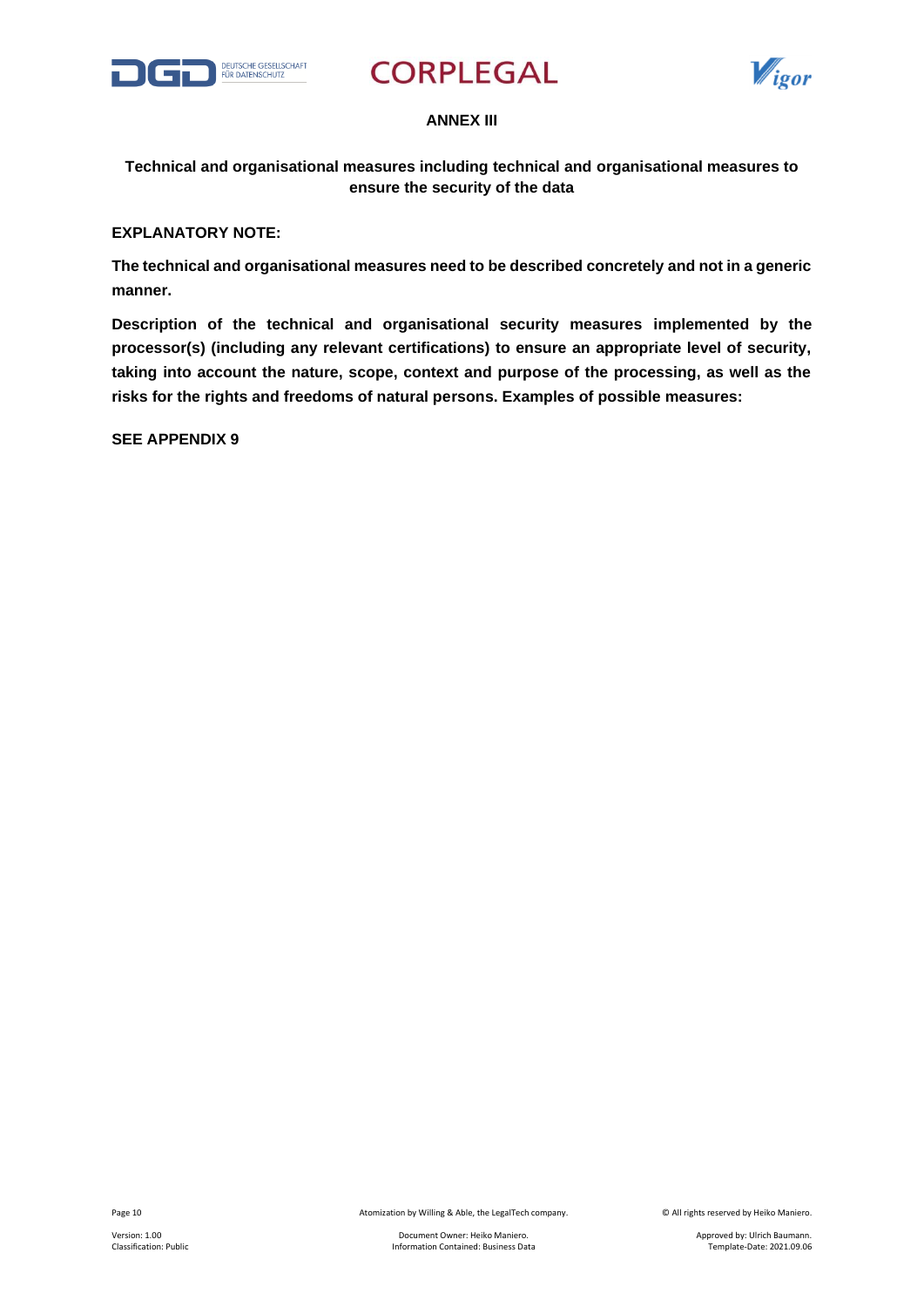



### **ANNEX IV List of sub-processors**

# **EXPLANATORY NOTE:**

**This Annex needs to be completed in case of specific authorisation of sub-processors (Clause 7.7(a), Option 1).**

The controller has authorised the use of the following sub-processors: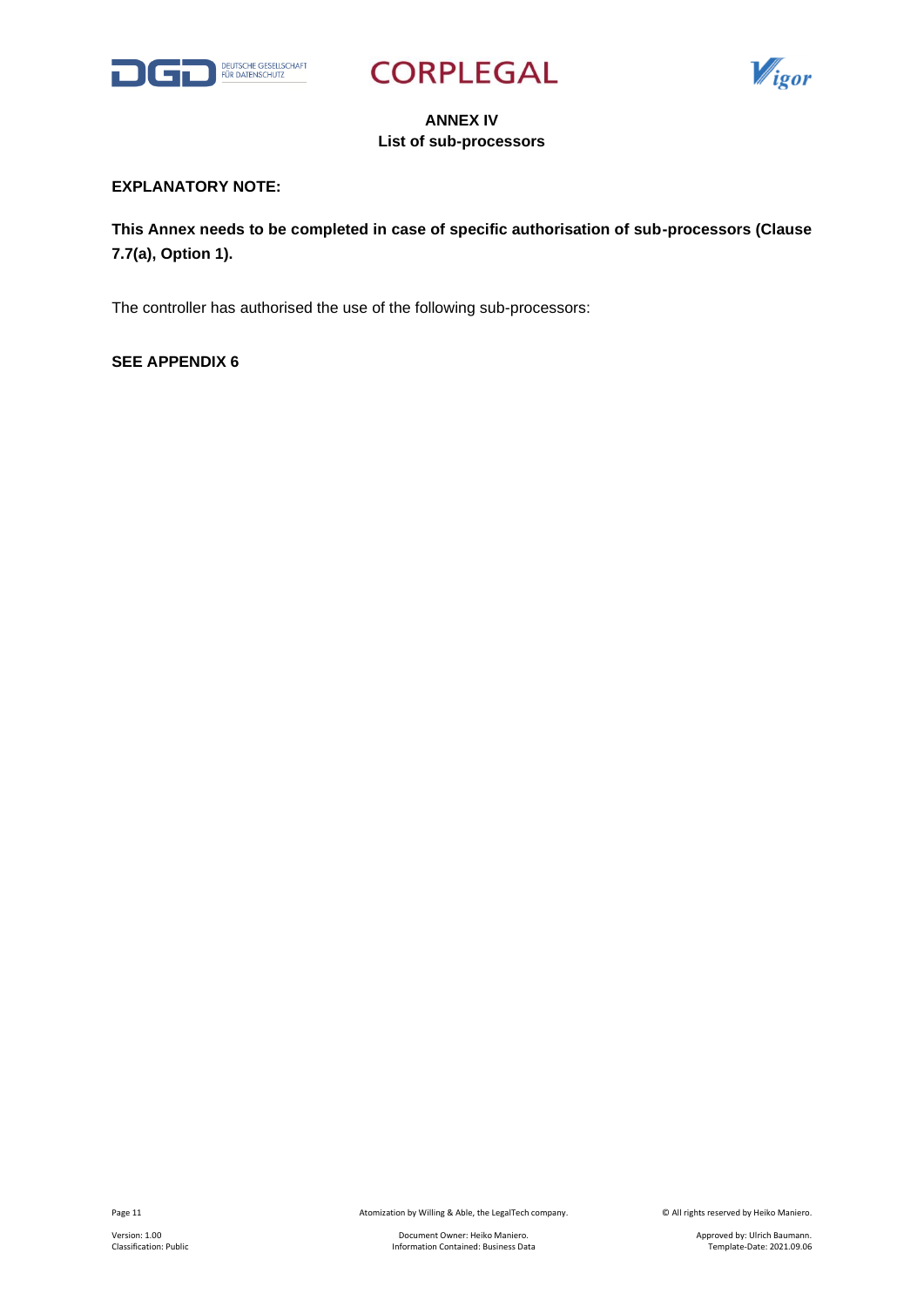



APPENDIX 2 – SCCs 2021/914 MODULE ONE: Transfer Controller to Controller

# **STANDARD CONTRACTUAL CLAUSES 2021/914 MODULE ONE: Transfer Controller to Controller**

#### **Clause 1 Purpose and scope**

(a) The purpose of these contractual clauses is to ensure compliance with the requirements of Regulation (EU) 2016/679 of the European Parliament and of the Council of 27 April 2016 on the protection of natural persons with regard to the processing of personal data and on the free movement of such data (General Data Protection Regulation) for the transfer of personal data to a third country.

(b) The Parties:

(i) the natural or legal person(s), public authority/ies, agency/ies or other body/ies (hereinafter 'entity/ies') transferring the personal data, as listed in Annex I.A (hereinafter each 'data exporter'), and

(ii) the entity/ies in a third country receiving the personal data from the data exporter, directly or indirectly via another entity also Party to these Clauses, as listed in Annex I.A (hereinafter each 'data importer')

have agreed to these contractual clauses ('Clauses').

(c) These Clauses apply with respect to the transfer of personal data as specified in Annex I.B.

(d) The Appendix to these Clauses containing the Annexes referred to therein forms an integral part of these Clauses.

### **Clause 2 Effect and invariability of the Clauses**

(a) These Clauses set out appropriate safeguards, including enforceable data subject rights and effective legal remedies, pursuant to Article 46(1) and Article 46(2)(c) of Regulation (EU) 2016/679 and, with respect to data transfers from controllers to processors and/or processors to processors, standard contractual clauses pursuant to Article 28(7) of Regulation (EU) 2016/679, provided they are not modified, except to select the appropriate Module(s) or to add or update information in the Appendix. This does not prevent the Parties from including the standard contractual clauses laid down in these Clauses in a wider contract and/or to add other clauses or additional safeguards, provided that they do not contradict, directly or indirectly, these Clauses or prejudice the fundamental rights or freedoms of data subjects.

(b) These Clauses are without prejudice to obligations to which the data exporter is subject by virtue of Regulation (EU) 2016/679.

#### **Clause 3 Third-party beneficiaries**

(a) The data subjects can enforce against the data exporter and/or data importer these Clauses, with the following exceptions:

(i) Clause 1, Clause 2, Clause 3, Clause 6, Clause 7;

(ii) Clause 8.5 (e) and Clause 8.9 (b)

(iv) Clause 12 (a) and (d);

Page 12 **Atomization b[y Willing & Able, the LegalTech company.](https://willing-able.com/) Call rights reserved b[y Heiko Maniero.](https://dg-datenschutz.de/)** All rights reserved by Heiko Maniero.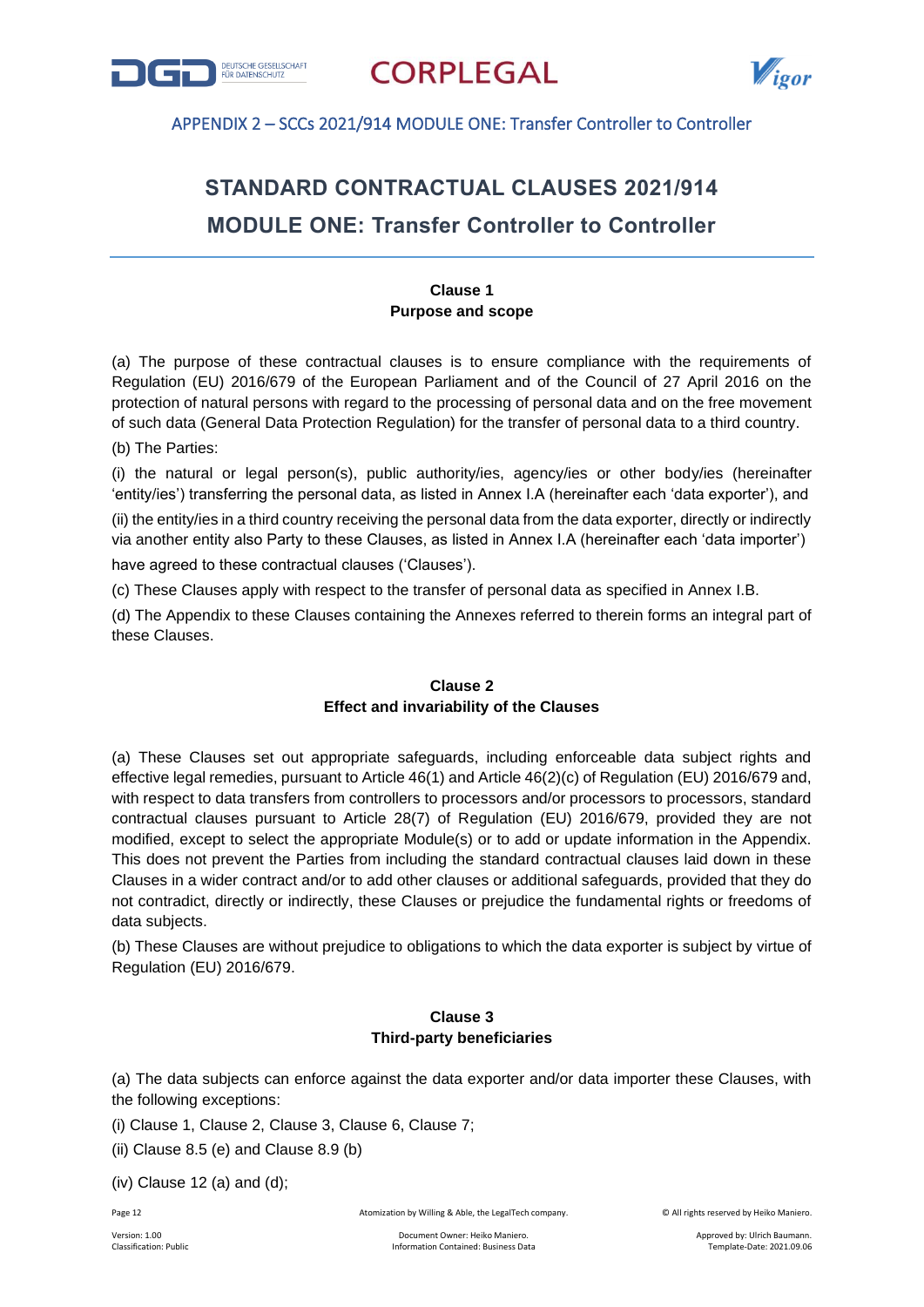



(v) Clause 13;

(vi) Clause 15.1 (c), (d) and (e);

(vii) Clause 16 (e);

(viii) Clause 18 (a) and (b);

(b) Paragraph (a) is without prejudice to rights of data subjects under Regulation (EU) 2016/679.

### **Clause 4 Interpretation**

(a) Where these Clauses use terms that are defined in Regulation (EU) 2016/679, those terms shall have the same meaning as in that Regulation.

(b) These Clauses shall be read and interpreted in the light of the provisions of Regulation (EU) 2016/679.

(c) These Clauses shall not be interpreted in a way that conflicts with rights and obligations provided for in Regulation (EU) 2016/679.

# **Clause 5 Hierarchy**

In the event of a contradiction between these Clauses and the provisions of other related agreements between the Parties, existing at the time these Clauses are agreed or entered into thereafter, these Clauses shall prevail.

**Clause 6 Description of the transfer(s)**

The details of the transfer(s), and in particular the categories of personal data that are transferred and the purpose(s) for which they are transferred, are specified in Annex I.B hereunder.

# **Clause 7 Docking clause**

(a) An entity that is not a Party to these Clauses may, with the agreement of the Parties, accede to these Clauses at any time, either as a data exporter or as a data importer, by completing the Appendix and signing Annex I.A.

(b) Once it has completed the Appendix and signed Annex I.A, the acceding entity shall become a Party to these Clauses and have the rights and obligations of a data exporter or data importer in accordance with its designation in Annex I.A.

(c) The acceding entity shall have no rights or obligations arising under these Clauses from the period prior to becoming a Party.

#### **Clause 8 Data protection safeguards**

The data exporter warrants that it has used reasonable efforts to determine that the data importer is able, through the implementation of appropriate technical and organisational measures, to satisfy its obligations under these Clauses.

Page 13 **Atomization b[y Willing & Able, the LegalTech company.](https://willing-able.com/) Call rights reserved b[y Heiko Maniero.](https://dg-datenschutz.de/)** All rights reserved by Heiko Maniero.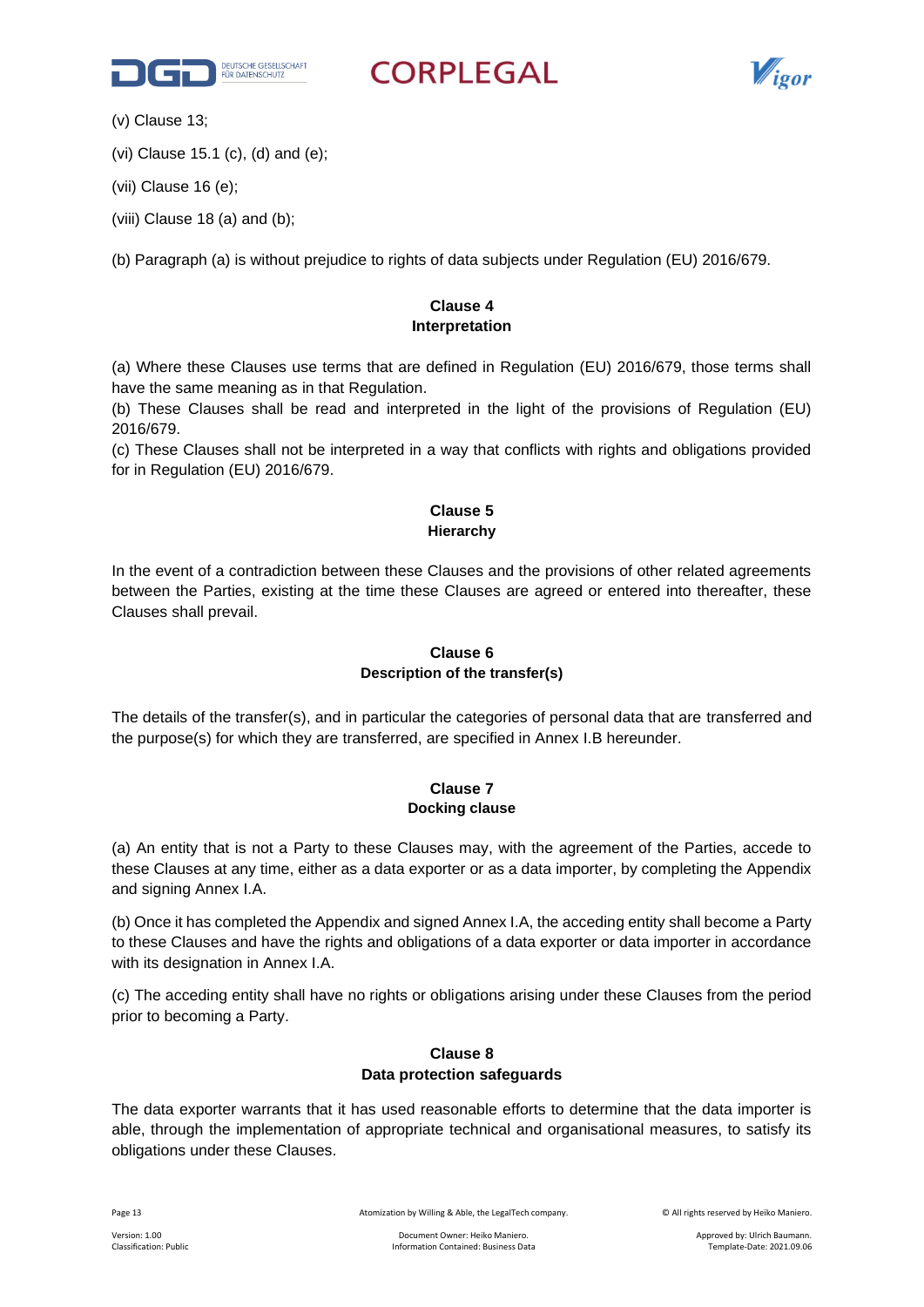



### **8.1. Purpose limitation**

The data importer shall process the personal data only for the specific purpose(s) of the transfer, as set out in Annex I. B. It may only process the personal data for another purpose:

(i) where it has obtained the data subject's prior consent;

(ii) where necessary for the establishment, exercise or defence of legal claims in the context of specific administrative, regulatory or judicial proceedings; or

(iii)where necessary in order to protect the vital interests of the data subject or of another natural person.

# **8.2. Transparency**

(a) In order to enable data subjects to effectively exercise their rights pursuant to Clause 10, the data importer shall inform them, either directly or through the data exporter:

(i) of its identity and contact details;

(ii) of the categories of personal data processed;

(iii) of the right to obtain a copy of these Clauses;

(iv) where it intends to onward transfer the personal data to any third party/ies, of the recipient or categories of recipients (as appropriate with a view to providing meaningful information), the purpose of such onward transfer and the ground therefore pursuant to Clause 8.7.

(b) Paragraph (a) shall not apply where the data subject already has the information, including when such information has already been provided by the data exporter, or providing the information proves impossible or would involve a disproportionate effort for the data importer. In the latter case, the data importer shall, to the extent possible, make the information publicly available.

(c) On request, the Parties shall make a copy of these Clauses, including the Appendix as completed by them, available to the data subject free of charge. To the extent necessary to protect business secrets or other confidential information, including personal data, the Parties may redact part of the text of the Appendix prior to sharing a copy, but shall provide a meaningful summary where the data subject would otherwise not be able to understand its content or exercise his/her rights. On request, the Parties shall provide the data subject with the reasons for the redactions, to the extent possible without revealing the redacted information.

(d) Paragraphs (a) to (c) are without

#### **8.3. Accuracy and data minimisation**

(a) Each Party shall ensure that the personal data is accurate and, where necessary, kept up to date. The data importer shall take every reasonable step to ensure that personal data that is inaccurate, having regard to the purpose(s) of processing, is erased or rectified without delay.

(b) If one of the Parties becomes aware that the personal data it has transferred or received is inaccurate, or has become outdated, it shall inform the other Party without undue delay.

(c) The data importer shall ensure that the personal data is adequate, relevant and limited to what is necessary in relation to the purpose(s) of processing.

#### **8.4. Storage limitation**

The data importer shall retain the personal data for no longer than necessary for the purpose(s) for which it is processed. It shall put in place appropriate technical or organisational measures to ensure compliance with this obligation, including erasure or anonymisation of the data and all back-ups at the end of the retention period.

Page 14 **Atomization b[y Willing & Able, the LegalTech company.](https://willing-able.com/) Call rights reserved b[y Heiko Maniero.](https://dg-datenschutz.de/)** All rights reserved by Heiko Maniero.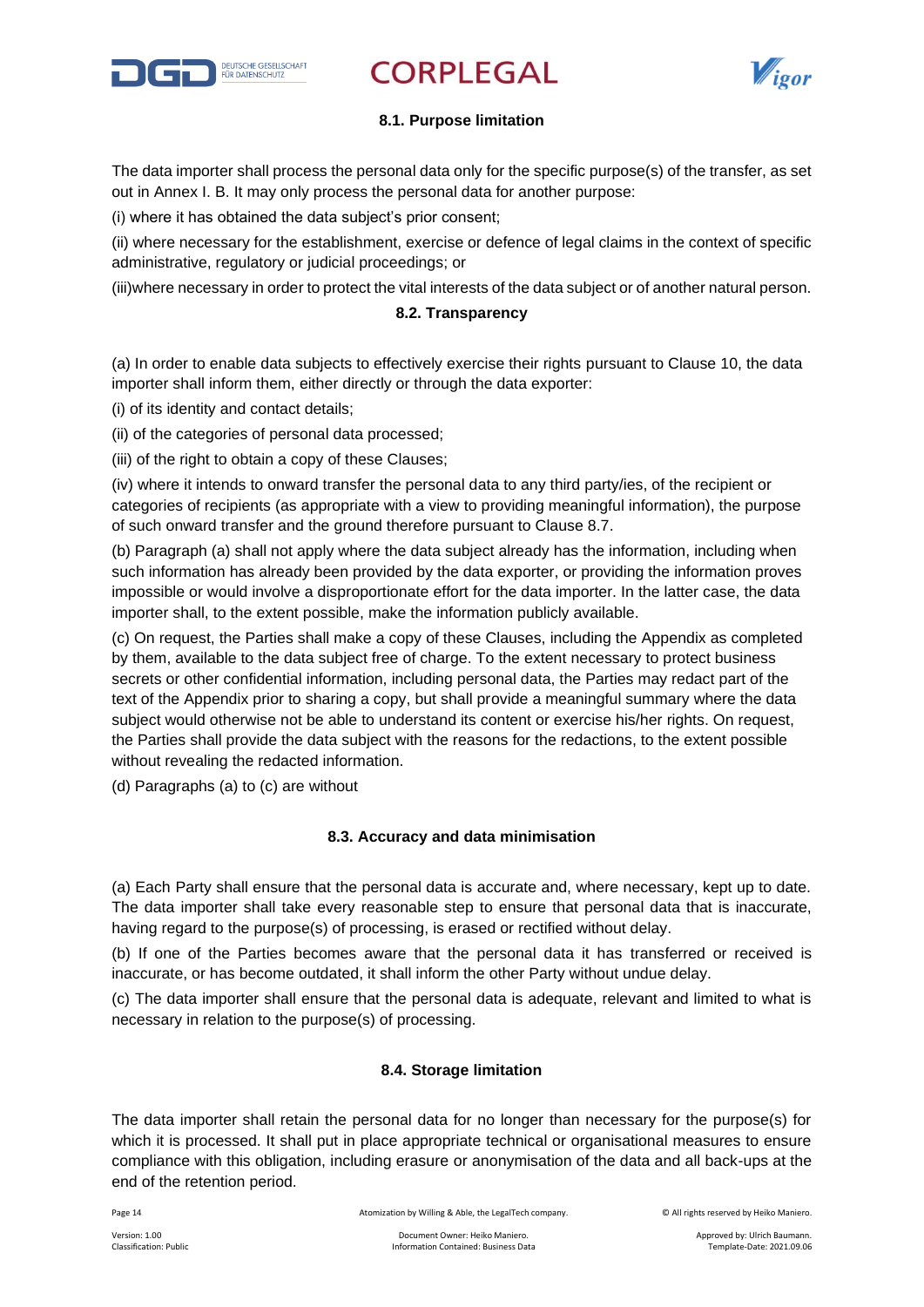



#### **8.5. Security of processing**

(a) The data importer and, during transmission, also the data exporter shall implement appropriate technical and organisational measures to ensure the security of the personal data, including protection against a breach of security leading to accidental or unlawful destruction, loss, alteration, unauthorised disclosure or access (hereinafter 'personal data breach'). In assessing the appropriate level of security, they shall take due account of the state of the art, the costs of implementation, the nature, scope, context and purpose(s) of processing and the risks involved in the processing for the data subject. The Parties shall in particular consider having recourse to encryption or pseudonymisation, including during transmission, where the purpose of processing can be fulfilled in that manner.

(b) The Parties have agreed on the technical and organisational measures set out in Annex II. The data importer shall carry out regular checks to ensure that these measures continue to provide an appropriate level of security.

(c) The data importer shall ensure that persons authorised to process the personal data have committed themselves to confidentiality or are under an appropriate statutory obligation of confidentiality.

(d) In the event of a personal data breach concerning personal data processed by the data importer under these Clauses, the data importer shall take appropriate measures to address the personal data breach, including measures to mitigate its possible adverse effects.

(e) In case of a personal data breach that is likely to result in a risk to the rights and freedoms of natural persons, the data importer shall without undue delay notify both the data exporter and the competent supervisory authority pursuant to Clause 13. Such notification shall contain i) a description of the nature of the breach (including, where possible, categories and approximate number of data subjects and personal data records concerned), ii) its likely consequences, iii) the measures taken or proposed to address the breach, and iv) the details of a contact point from whom more information can be obtained. To the extent it is not possible for the data importer to provide all the information at the same time, it may do so in phases without undue further delay.

(f) In case of a personal data breach that is likely to result in a high risk to the rights and freedoms of natural persons, the data importer shall also notify without undue delay the data subjects concerned of the personal data breach and its nature, if necessary in cooperation with the data exporter, together with the information referred to in paragraph (e), points ii) to iv), unless the data importer has implemented measures to significantly reduce the risk to the rights or freedoms of natural persons, or notification would involve disproportionate efforts. In the latter case, the data importer shall instead issue a public communication or take a similar measure to inform the public of the personal data breach.

(g) The data importer shall document all relevant facts relating to the personal data breach, including its effects and any remedial action taken, and keep a record thereof.

#### **8.6. Sensitive data**

Where the transfer involves personal data revealing racial or ethnic origin, political opinions, religious or philosophical beliefs, or trade union membership, genetic data, or biometric data for the purpose of uniquely identifying a natural person, data concerning health or a person's sex life or sexual orientation, or data relating to criminal convictions or offences (hereinafter 'sensitive data'), the data importer shall apply specific restrictions and/or additional safeguards adapted to the specific nature of the data and the risks involved. This may include restricting the personnel permitted to access the personal data, additional security measures (such as pseudonymisation) and/or additional restrictions with respect to further disclosure.

#### **8.7. Onward transfers**

Page 15 **Atomization b[y Willing & Able, the LegalTech company.](https://willing-able.com/) Call rights reserved b[y Heiko Maniero.](https://dg-datenschutz.de/)** All rights reserved by Heiko Maniero.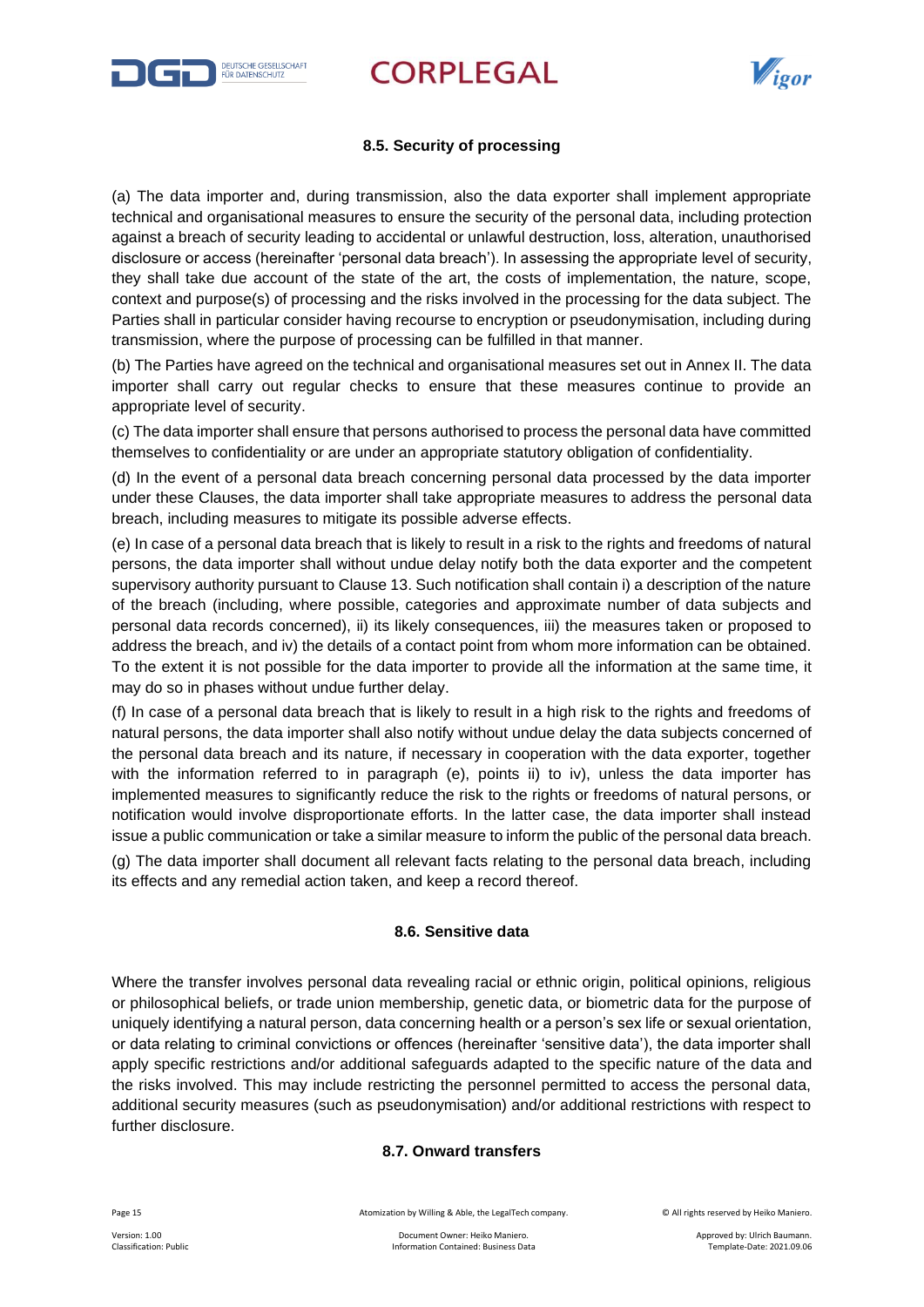



The data importer shall not disclose the personal data to a third party located outside the European Union (in the same country as the data importer or in another third country, hereinafter 'onward transfer') unless the third party is or agrees to be bound by these Clauses, under the appropriate Module. Otherwise, an onward transfer by the data importer may only take place if:

(i) it is to a country benefitting from an adequacy decision pursuant to Article 45 of Regulation (EU) 2016/679 that covers the onward transfer;

(ii) the third party otherwise ensures appropriate safeguards pursuant to Articles 46 or 47 of Regulation (EU) 2016/679 with respect to the processing in question;

(iii) the third party enters into a binding instrument with the data importer ensuring the same level of data protection as under these Clauses, and the data importer provides a copy of these safeguards to the data exporter;

(iv) it is necessary for the establishment, exercise or defence of legal claims in the context of specific administrative, regulatory or judicial proceedings;

(v) it is necessary in order to protect the vital interests of the data subject or of another natural person; or

(vi) where none of the other conditions apply, the data importer has obtained the explicit consent of the data subject for an onward transfer in a specific situation, after having informed him/her of its purpose(s), the identity of the recipient and the possible risks of such transfer to him/her due to the lack of appropriate data protection safeguards. In this case, the data importer shall inform the data exporter and, at the request of the latter, shall transmit to it a copy of the information provided to the data subject.

Any onward transfer is subject to compliance by the data importer with all the other safeguards under these Clauses, in particular purpose limitation.

#### **8.8. Processing under the authority of the data importer**

The data importer shall ensure that any person acting under its authority, including a processor, processes the data only on its instructions.

#### **8.9. Documentation and compliance**

(a) Each Party shall be able to demonstrate compliance with its obligations under these Clauses. In particular, the data importer shall keep appropriate documentation of the processing activities carried out under its responsibility.

(b) The data importer shall make such documentation available to the competent supervisory authority on request.

#### **Clause 10 Data subject rights**

(a) The data importer, where relevant with the assistance of the data exporter, shall deal with any enquiries and requests it receives from a data subject relating to the processing of his/her personal data and the exercise of his/her rights under these Clauses without undue delay and at the latest within one month of the receipt of the enquiry or request. The data importer shall take appropriate measures to facilitate such enquiries, requests and the exercise of data subject rights. Any information provided to the data subject shall be in an intelligible and easily accessible form, using clear and plain language.

(b) In particular, upon request by the data subject the data importer shall, free of charge:

(i) provide confirmation to the data subject as to whether personal data concerning him/her is being processed and, where this is the case, a copy of the data relating to him/her and the information in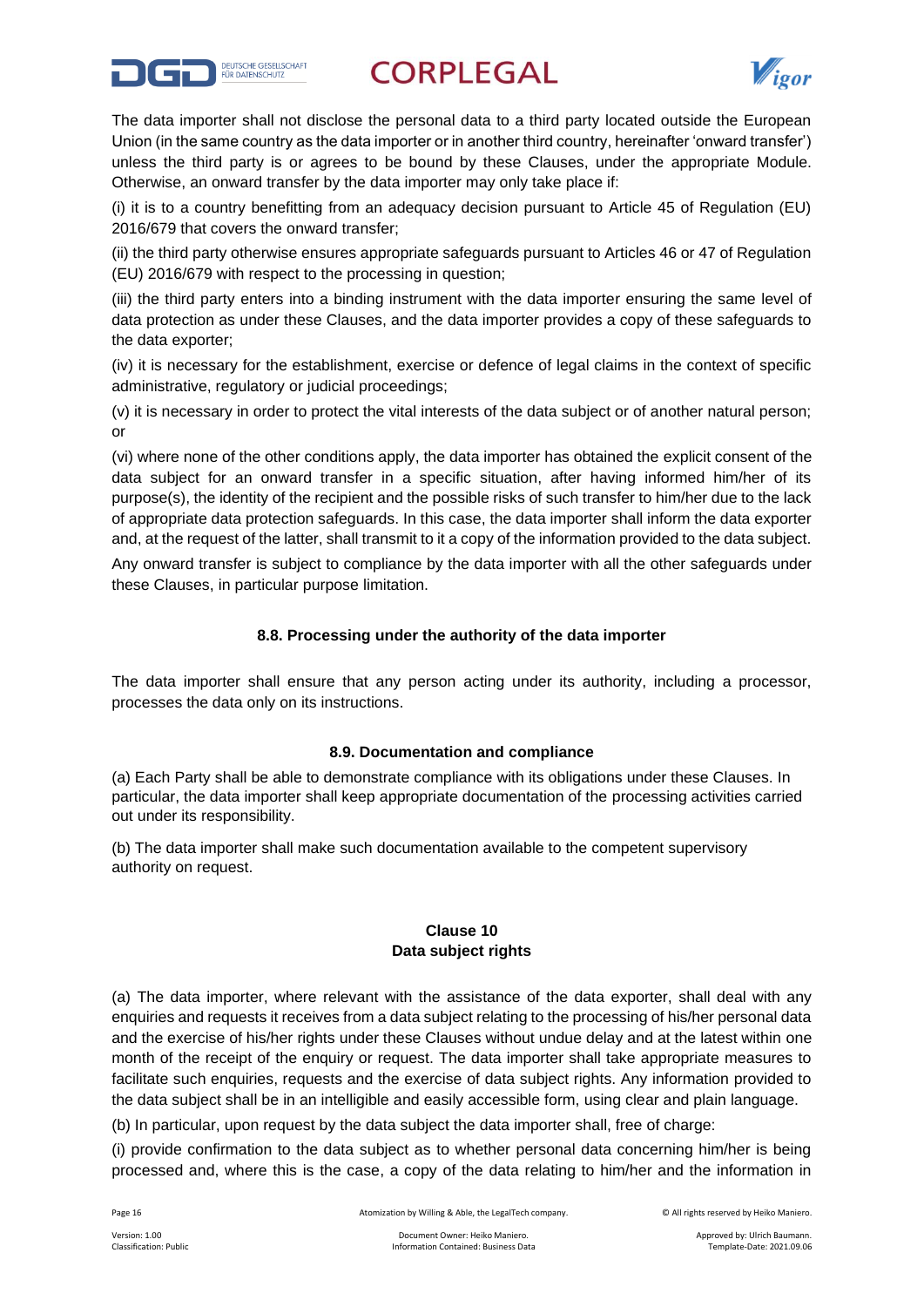



Annex I; if personal data has been or will be onward transferred, provide information on recipients or categories of recipients (as appropriate with a view to providing meaningful information) to which the personal data has been or will be onward transferred, the purpose of such onward transfers and their ground pursuant to Clause 8.7; and provide information on the right to lodge a complaint with a supervisory authority in accordance with Clause 12(c)(i);

(ii) rectify inaccurate or incomplete data concerning the data subject;

(iii) erase personal data concerning the data subject if such data is being or has been processed in violation of any of these Clauses ensuring third-party beneficiary rights, or if the data subject withdraws the consent on which the processing is based.

(c) Where the data importer processes the personal data for direct marketing purposes, it shall cease processing for such purposes if the data subject objects to it.

(d) The data importer shall not make a decision based solely on the automated processing of the personal data transferred (hereinafter 'automated decision'), which would produce legal effects concerning the data subject or similarly significantly affect him/her, unless with the explicit consent of the data subject or if authorised to do so under the laws of the country of destination, provided that such laws lays down suitable measures to safeguard the data subject's rights and legitimate interests. In this case, the data importer shall, where necessary in cooperation with the data exporter:

(i) inform the data subject about the envisaged automated decision, the envisaged consequences and the logic involved; and

(ii) implement suitable safeguards, at least by enabling the data subject to contest the decision, express his/her point of view and obtain review by a human being.

(e) Where requests from a data subject are excessive, in particular because of their repetitive character, the data importer may either charge a reasonable fee taking into account the administrative costs of granting the request or refuse to act on the request.

(f) The data importer may refuse a data subject's request if such refusal is allowed under the laws of the country of destination and is necessary and proportionate in a democratic society to protect one of the objectives listed in Article 23(1) of Regulation (EU) 2016/679.

(g) If the data importer intends to refuse a data subject's request, it shall inform the data subject of the reasons for the refusal and the possibility of lodging a complaint with the competent supervisory authority and/or seeking judicial redress.

# **Clause 11**

### **Redress**

(a) The data importer shall inform data subjects in a transparent and easily accessible format, through individual notice or on its website, of a contact point authorised to handle complaints. It shall deal promptly with any complaints it receives from a data subject.

(b) In case of a dispute between a data subject and one of the Parties as regards compliance with these Clauses, that Party shall use its best efforts to resolve the issue amicably in a timely fashion. The Parties shall keep each other informed about such disputes and, where appropriate, cooperate in resolving them.

(c) Where the data subject invokes a third-party beneficiary right pursuant to Clause 3, the data importer shall accept the decision of the data subject to:

(i) lodge a complaint with the supervisory authority in the Member State of his/her habitual residence or place of work, or the competent supervisory authority pursuant to Clause 13;

(ii) refer the dispute to the competent courts within the meaning of Clause 18.

(d) The Parties accept that the data subject may be represented by a not-for-profit body, organisation or association under the conditions set out in Article 80(1) of Regulation (EU) 2016/679.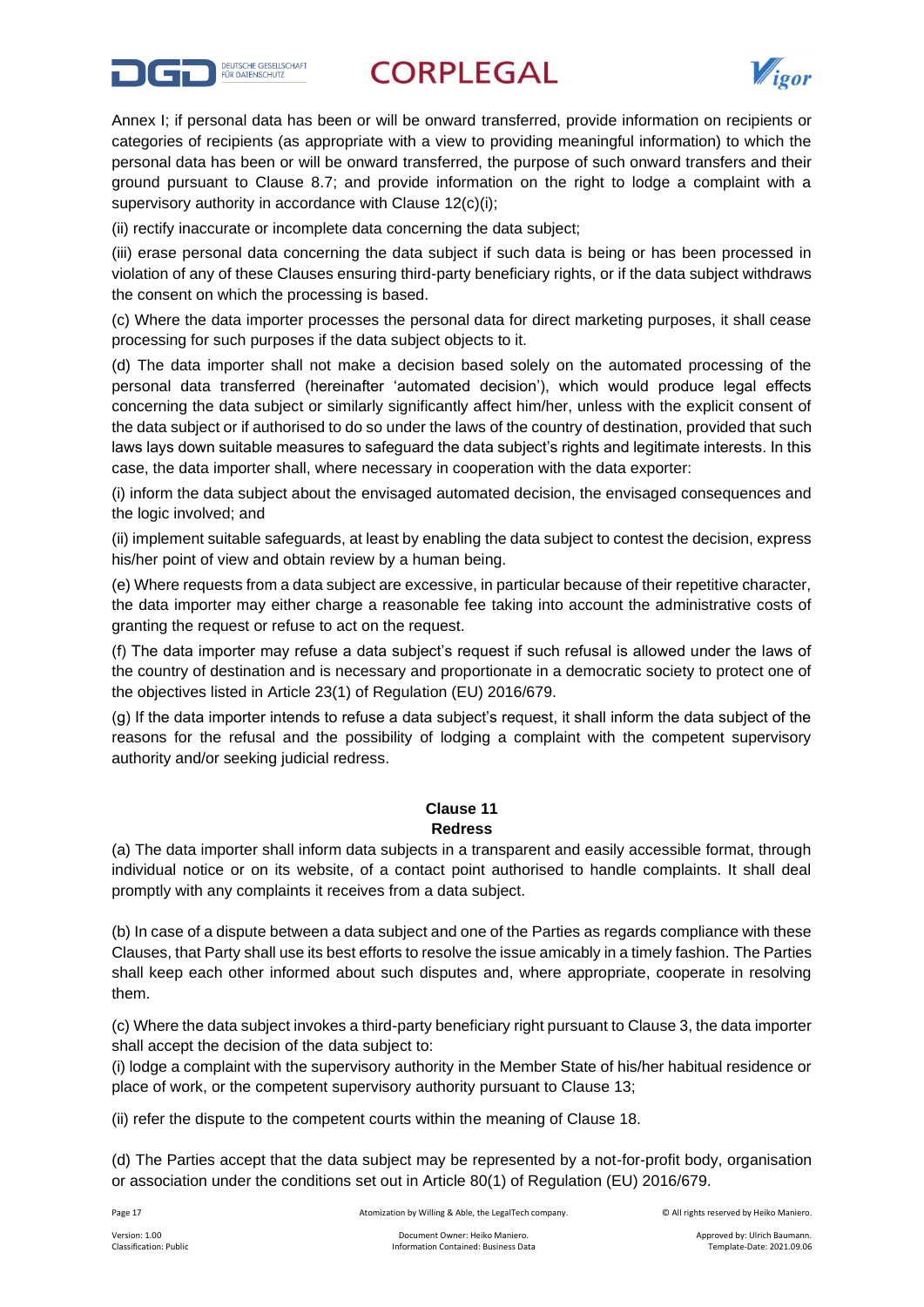



(e) The data importer shall abide by a decision that is binding under the applicable EU or Member State law.

(f) The data importer agrees that the choice made by the data subject will not prejudice his/her substantive and procedural rights to seek remedies in accordance with applicable laws.

#### **Clause 12 Liability**

(a) Each Party shall be liable to the other Party/ies for any damages it causes the other Party/ies by any breach of these Clauses.

(b) Each Party shall be liable to the data subject, and the data subject shall be entitled to receive compensation, for any material or non-material damages that the Party causes the data subject by breaching the third-party beneficiary rights under these Clauses. This is without prejudice to the liability of the data exporter under Regulation (EU) 2016/679.

(c) Where more than one Party is responsible for any damage caused to the data subject as a result of a breach of these Clauses, all responsible Parties shall be jointly and severally liable and the data subject is entitled to bring an action in court against any of these Parties.

(d) The Parties agree that if one Party is held liable under paragraph (c), it shall be entitled to claim back from the other Party/ies that part of the compensation corresponding to its/their responsibility for the damage.

(e) The data importer may not invoke the conduct of a processor or sub-processor to avoid its own liability.

# **Clause 13 Supervision**

(a) [Where the data exporter is established in an EU Member State:] The supervisory authority with responsibility for ensuring compliance by the data exporter with Regulation (EU) 2016/679 as regards the data transfer, as indicated in Annex I.C, shall act as competent supervisory authority.

[Where the data exporter is not established in an EU Member State, but falls within the territorial scope of application of Regulation (EU) 2016/679 in accordance with its Article 3(2) and has appointed a representative pursuant to Article 27(1) of Regulation (EU) 2016/679:] The supervisory authority of the Member State in which the representative within the meaning of Article 27(1) of Regulation (EU) 2016/679 is established, as indicated in Annex I.C, shall act as competent supervisory authority.

[Where the data exporter is not established in an EU Member State, but falls within the territorial scope of application of Regulation (EU) 2016/679 in accordance with its Article 3(2) without however having to appoint a representative pursuant to Article 27(2) of Regulation (EU) 2016/679:] The supervisory authority of one of the Member States in which the data subjects whose personal data is transferred under these Clauses in relation to the offering of goods or services to them, or whose behaviour is monitored, are located, as indicated in Annex I.C, shall act as competent supervisory authority.

(b) The data importer agrees to submit itself to the jurisdiction of and cooperate with the competent supervisory authority in any procedures aimed at ensuring compliance with these Clauses. In particular, the data importer agrees to respond to enquiries, submit to audits and comply with the measures adopted by the supervisory authority, including remedial and compensatory measures. It shall provide the supervisory authority with written confirmation that the necessary actions have been taken.

#### **Clause 14 Local laws and practices affecting compliance with the Clauses**

Page 18 Atomization b[y Willing & Able, the LegalTech company.](https://willing-able.com/) © All rights reserved b[y Heiko Maniero.](https://dg-datenschutz.de/)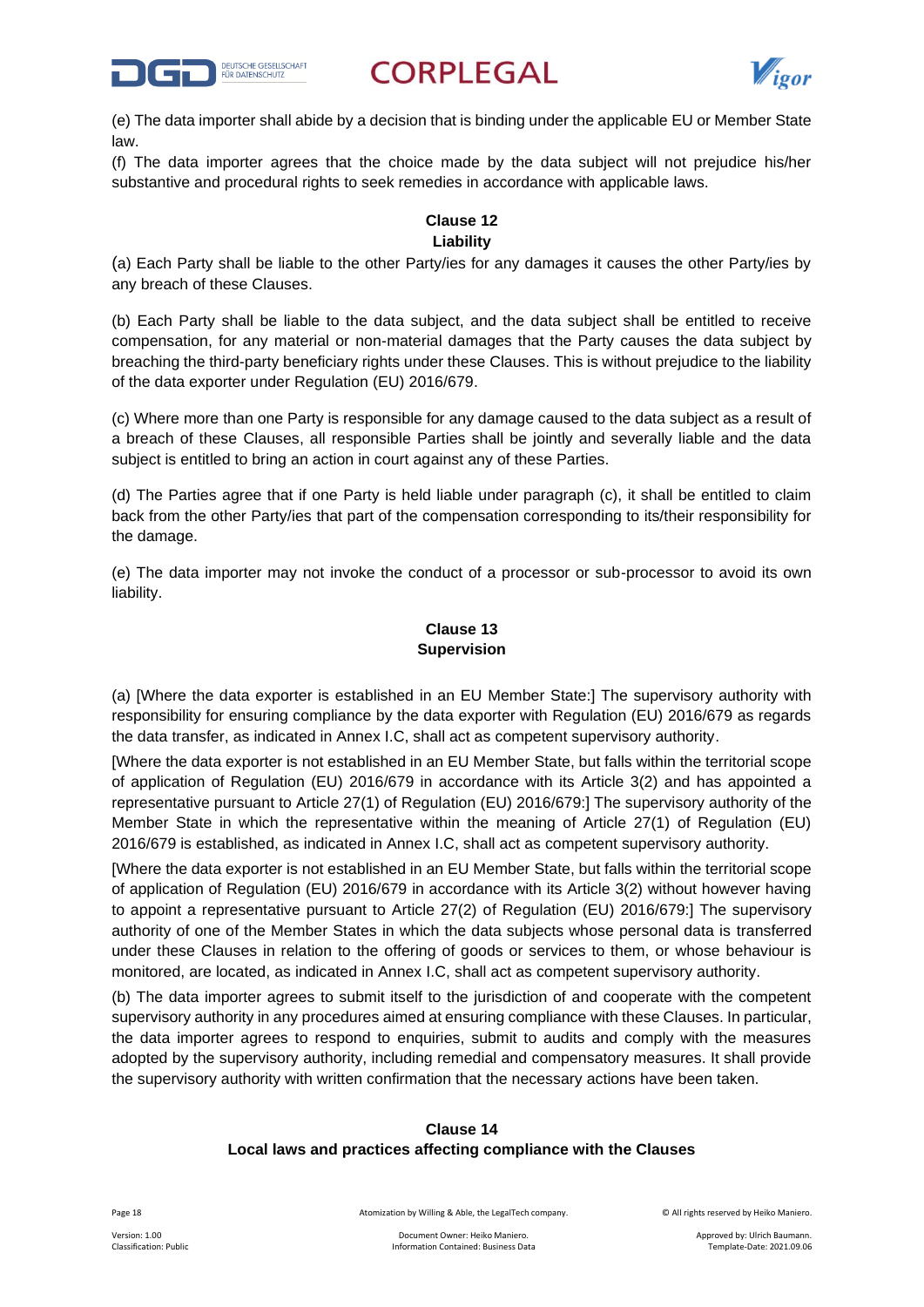



(a) The Parties warrant that they have no reason to believe that the laws and practices in the third country of destination applicable to the processing of the personal data by the data importer, including any requirements to disclose personal data or measures authorising access by public authorities, prevent the data importer from fulfilling its obligations under these Clauses. This is based on the understanding that laws and practices that respect the essence of the fundamental rights and freedoms and do not exceed what is necessary and proportionate in a democratic society to safeguard one of the objectives listed in Article 23(1) of Regulation (EU) 2016/679, are not in contradiction with these Clauses.

(b) The Parties declare that in providing the warranty in paragraph (a), they have taken due account in particular of the following elements:

(i) the specific circumstances of the transfer, including the length of the processing chain, the number of actors involved and the transmission channels used; intended onward transfers; the type of recipient; the purpose of processing; the categories and format of the transferred personal data; the economic sector in which the transfer occurs; the storage location of the data transferred;

(ii) the laws and practices of the third country of destination– including those requiring the disclosure of data to public authorities or authorising access by such authorities – relevant in light of the specific circumstances of the transfer, and the applicable limitations and safeguards;

(iii) any relevant contractual, technical or organisational safeguards put in place to supplement the safeguards under these Clauses, including measures applied during transmission and to the processing of the personal data in the country of destination.

(c) The data importer warrants that, in carrying out the assessment under paragraph (b), it has made its best efforts to provide the data exporter with relevant information and agrees that it will continue to cooperate with the data exporter in ensuring compliance with these Clauses.

(d) The Parties agree to document the assessment under paragraph (b) and make it available to the competent supervisory authority on request.

(e) The data importer agrees to notify the data exporter promptly if, after having agreed to these Clauses and for the duration of the contract, it has reason to believe that it is or has become subject to laws or practices not in line with the requirements under paragraph (a), including following a change in the laws of the third country or a measure (such as a disclosure request) indicating an application of such laws in practice that is not in line with the requirements in paragraph (a).

(f) Following a notification pursuant to paragraph (e), or if the data exporter otherwise has reason to believe that the data importer can no longer fulfill its obligations under these Clauses, the data exporter shall promptly identify appropriate measures (e.g. technical or organisational measures to ensure security and confidentiality) to be adopted by the data exporter and/or data importer to address the situation. The data exporter shall suspend the data transfer if it considers that no appropriate safeguards for such transfer can be ensured, or if instructed by the competent supervisory authority to do so. In this case, the data exporter shall be entitled to terminate the contract, insofar as it concerns the processing of personal data under these Clauses. If the contract involves more than two Parties, the data exporter may exercise this right to termination only with respect to the relevant Party, unless the Parties have agreed otherwise. Where the contract is terminated pursuant to this Clause, Clause 16(d) and (e) shall apply.

### **Clause 15**

#### **Obligations of the data importer in case of access by public authorities**

#### **15.1. Notification**

(a) The data importer agrees to notify the data exporter and, where possible, the data subject promptly (if necessary with the help of the data exporter) if it:

Page 19 **Atomization b[y Willing & Able, the LegalTech company.](https://willing-able.com/) Call rights reserved b[y Heiko Maniero.](https://dg-datenschutz.de/)** All rights reserved by Heiko Maniero.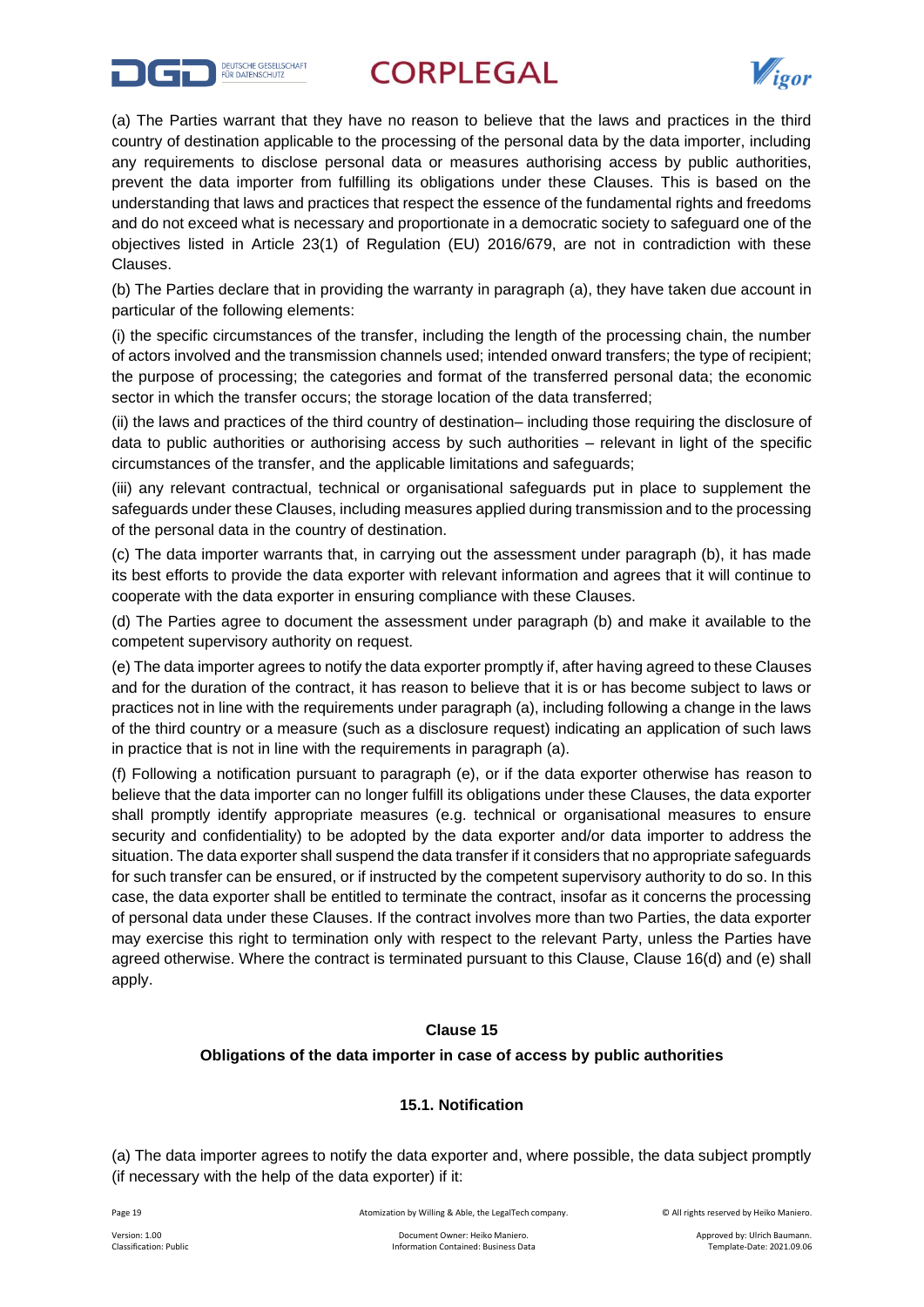DEUTSCHE GESELLSCHAFT<br>FÜR DATENSCHUTZ



(i) receives a legally binding request from a public authority, including judicial authorities, under the laws of the country of destination for the disclosure of personal data transferred pursuant to these Clauses; such notification shall include information about the personal data requested, the requesting authority, the legal basis for the request and the response provided; or

(ii) becomes aware of any direct access by public authorities to personal data transferred pursuant to these Clauses in accordance with the laws of the country of destination; such notification shall include all information available to the importer.

(b) If the data importer is prohibited from notifying the data exporter and/or the data subject under the laws of the country of destination, the data importer agrees to use its best efforts to obtain a waiver of the prohibition, with a view to communicating as much information as possible, as soon as possible. The data importer agrees to document its best efforts in order to be able to demonstrate them on request of the data exporter.

(c) Where permissible under the laws of the country of destination, the data importer agrees to provide the data exporter, at regular intervals for the duration of the contract, with as much relevant information as possible on the requests received (in particular, number of requests, type of data requested, requesting authority/ies, whether requests have been challenged and the outcome of such challenges, etc.).

(d) The data importer agrees to preserve the information pursuant to paragraphs (a) to (c) for the duration of the contract and make it available to the competent supervisory authority on request.

(e) Paragraphs (a) to (c) are without prejudice to the obligation of the data importer pursuant to Clause 14(e) and Clause 16 to inform the data exporter promptly where it is unable to comply with these Clauses.

# **15.2. Review of legality and data minimisation**

(a) The data importer agrees to review the legality of the request for disclosure, in particular whether it remains within the powers granted to the requesting public authority, and to challenge the request if, after careful assessment, it concludes that there are reasonable grounds to consider that the request is unlawful under the laws of the country of destination, applicable obligations under international law and principles of international comity. The data importer shall, under the same conditions, pursue possibilities of appeal. When challenging a request, the data importer shall seek interim measures with a view to suspending the effects of the request until the competent judicial authority has decided on its merits. It shall not disclose the personal data requested until required to do so under the applicable procedural rules. These requirements are without prejudice to the obligations of the data importer under Clause 14(e).

(b) The data importer agrees to document its legal assessment and any challenge to the request for disclosure and, to the extent permissible under the laws of the country of destination, make the documentation available to the data exporter. It shall also make it available to the competent supervisory authority on request.

(c) The data importer agrees to provide the minimum amount of information permissible when responding to a request for disclosure, based on a reasonable interpretation of the request.

#### **Clause 16**

#### **Non-compliance with the Clauses and termination**

(a) The data importer shall promptly inform the data exporter if it is unable to comply with these Clauses, for whatever reason.

Page 20 **Atomization b[y Willing & Able, the LegalTech company.](https://willing-able.com/) Call rights reserved b[y Heiko Maniero.](https://dg-datenschutz.de/)** All rights reserved by Heiko Maniero.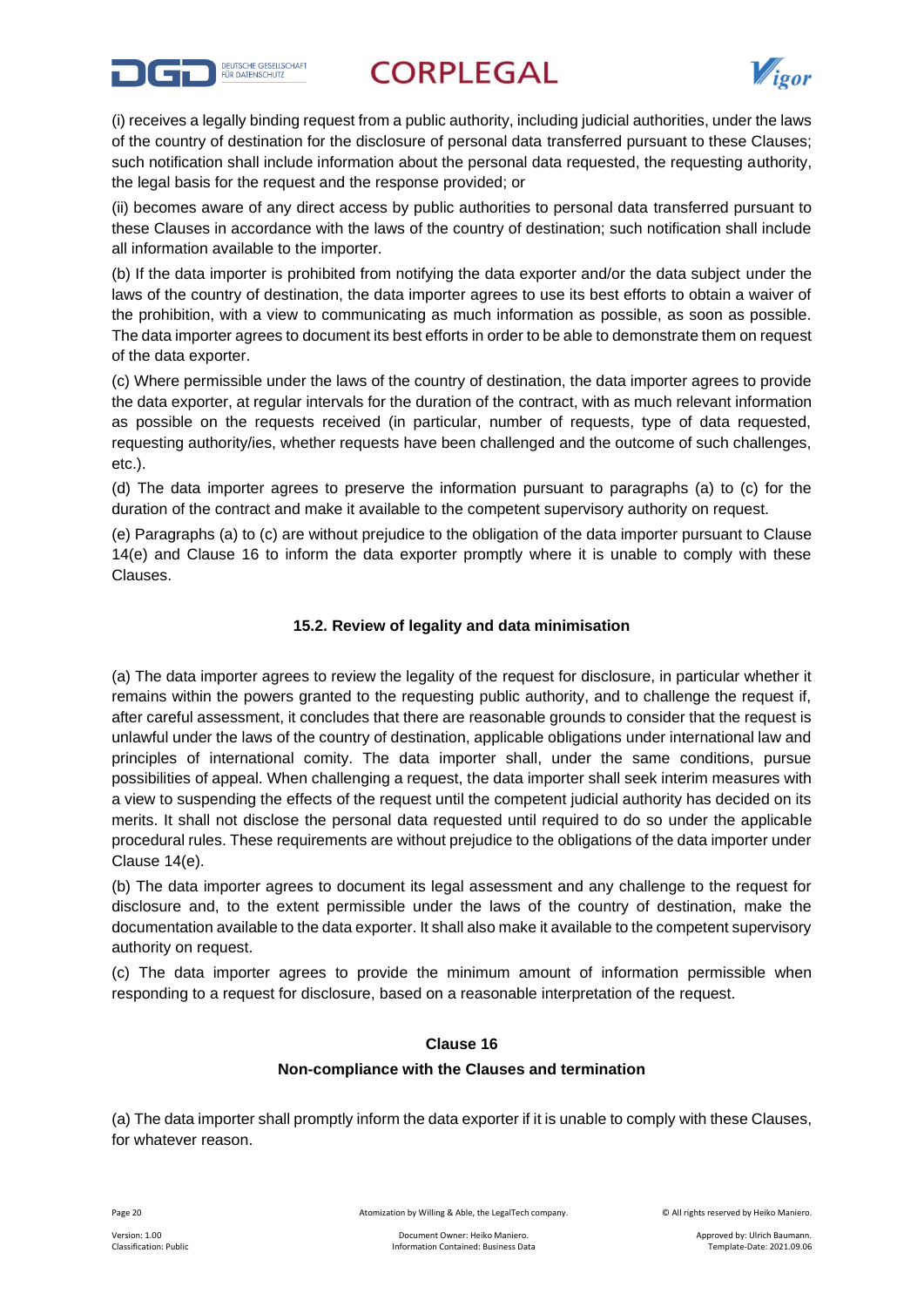



(b) In the event that the data importer is in breach of these Clauses or unable to comply with these Clauses, the data exporter shall suspend the transfer of personal data to the data importer until compliance is again ensured or the contract is terminated. This is without prejudice to Clause 14(f).

(c) The data exporter shall be entitled to terminate the contract, insofar as it concerns the processing of personal data under these Clauses, where:

(i) the data exporter has suspended the transfer of personal data to the data importer pursuant to paragraph (b) and compliance with these Clauses is not restored within a reasonable time and in any event within one month of suspension;

(ii) the data importer is in substantial or persistent breach of these Clauses; or

(iii) the data importer fails to comply with a binding decision of a competent court or supervisory authority regarding its obligations under these Clauses.

In these cases, it shall inform the competent supervisory authority of such non- compliance. Where the contract involves more than two Parties, the data exporter may exercise this right to termination only with respect to the relevant Party, unless the Parties have agreed otherwise.

(d) Personal data that has been transferred prior to the termination of the contract pursuant to paragraph (c) shall at the choice of the data exporter immediately be returned to the data exporter or deleted in its entirety. The same shall apply to any copies of the data. The data importer shall certify the deletion of the data to the data exporter. Until the data is deleted or returned, the data importer shall continue to ensure compliance with these Clauses. In case of local laws applicable to the data importer that prohibit the return or deletion of the transferred personal data, the data importer warrants that it will continue to ensure compliance with these Clauses and will only process the data to the extent and for as long as required under that local law.

(e) Either Party may revoke its agreement to be bound by these Clauses where (i) the European Commission adopts a decision pursuant to Article 45(3) of Regulation (EU) 2016/679 that covers the transfer of personal data to which these Clauses apply; or (ii) Regulation (EU) 2016/679 becomes part of the legal framework of the country to which the personal data is transferred. This is without prejudice to other obligations applying to the processing in question under Regulation (EU) 2016/679.

#### **Clause 17 Governing law**

These Clauses shall be governed by the law of one of the EU Member States, provided such law allows for third- party beneficiary rights. The Parties agree that this shall be the law of Germany.

#### **Clause 18 Choice of forum and jurisdiction**

(a) Any dispute arising from these Clauses shall be resolved by the courts of an EU Member State.

(b) The Parties agree that those shall be the courts of Germany.

(c) A data subject may also bring legal proceedings against the data exporter and/or data importer before the courts of the Member State in which he/she has his/her habitual residence.

(d) The Parties agree to submit themselves to the jurisdiction of such courts.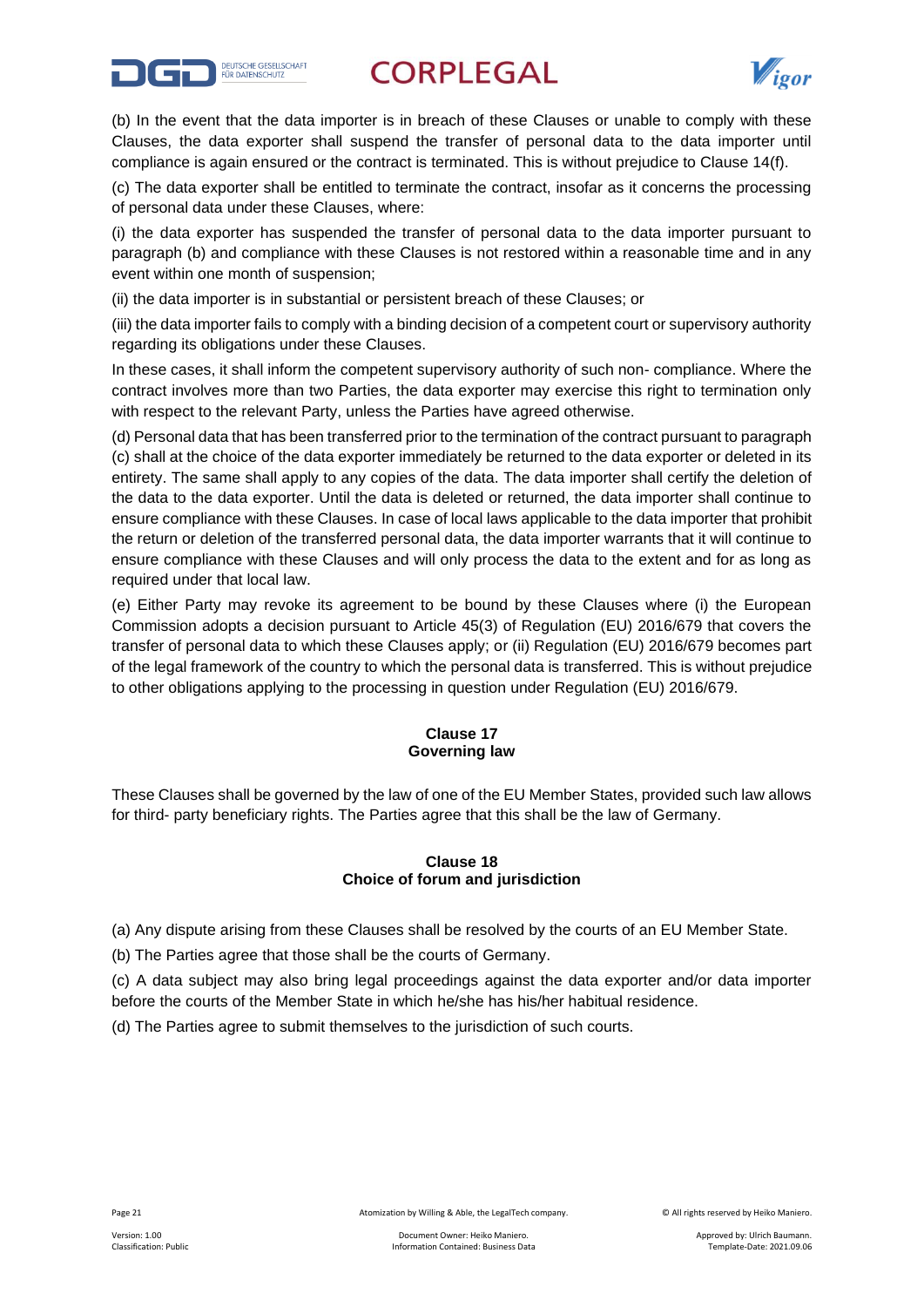



**ΑΝΝΕΧ I** 

**A. LIST OF PARTIES**

**SEE APPENDIX 7**

Page 22 **Atomization b[y Willing & Able, the LegalTech company.](https://willing-able.com/)** © All rights reserved b[y Heiko Maniero.](https://dg-datenschutz.de/)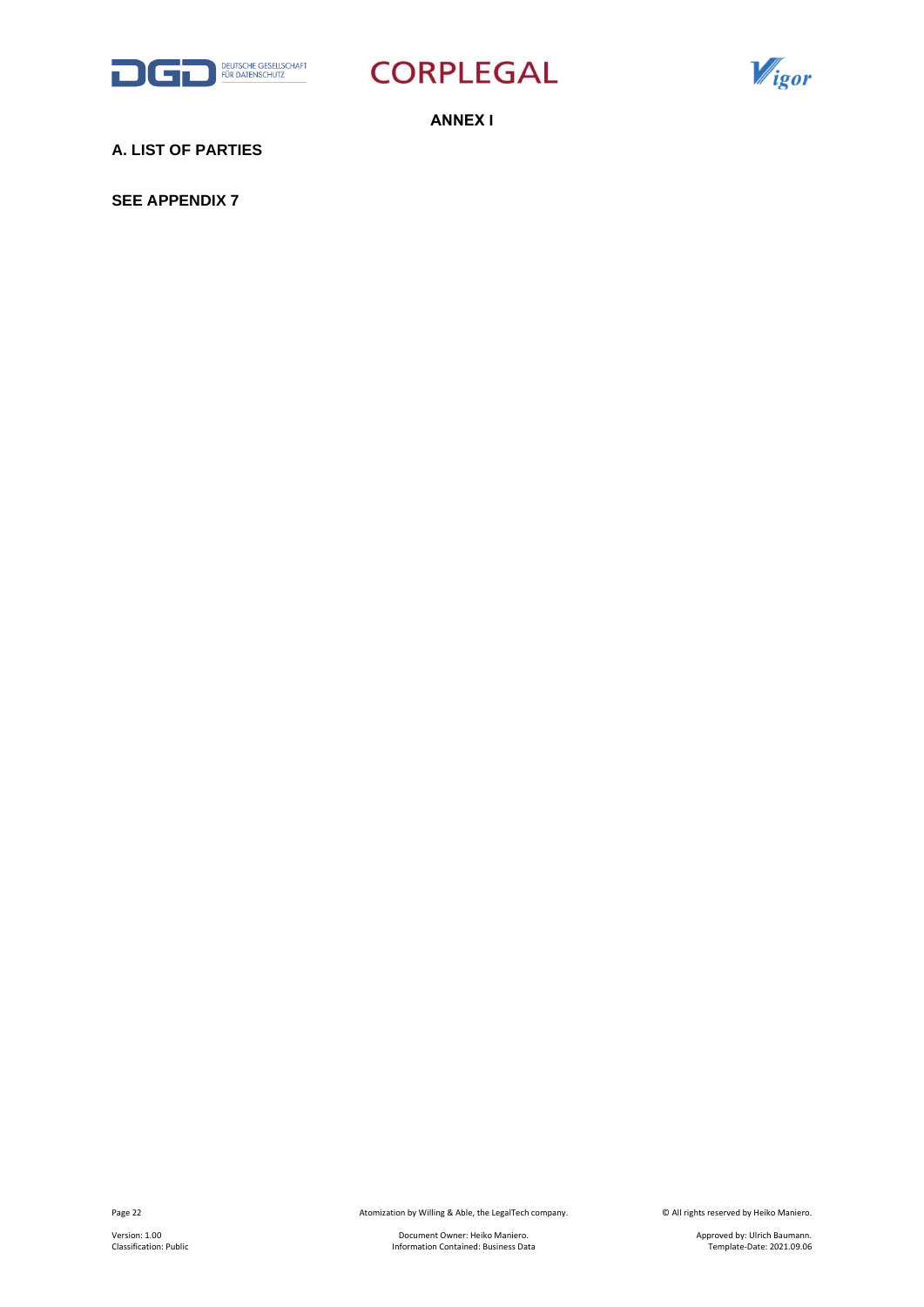



# **B. DESCRIPTION OF TRANSFER**

**SEE APPENDIX 8**

Page 23 **Atomization b[y Willing & Able, the LegalTech company.](https://willing-able.com/)** © All rights reserved b[y Heiko Maniero.](https://dg-datenschutz.de/)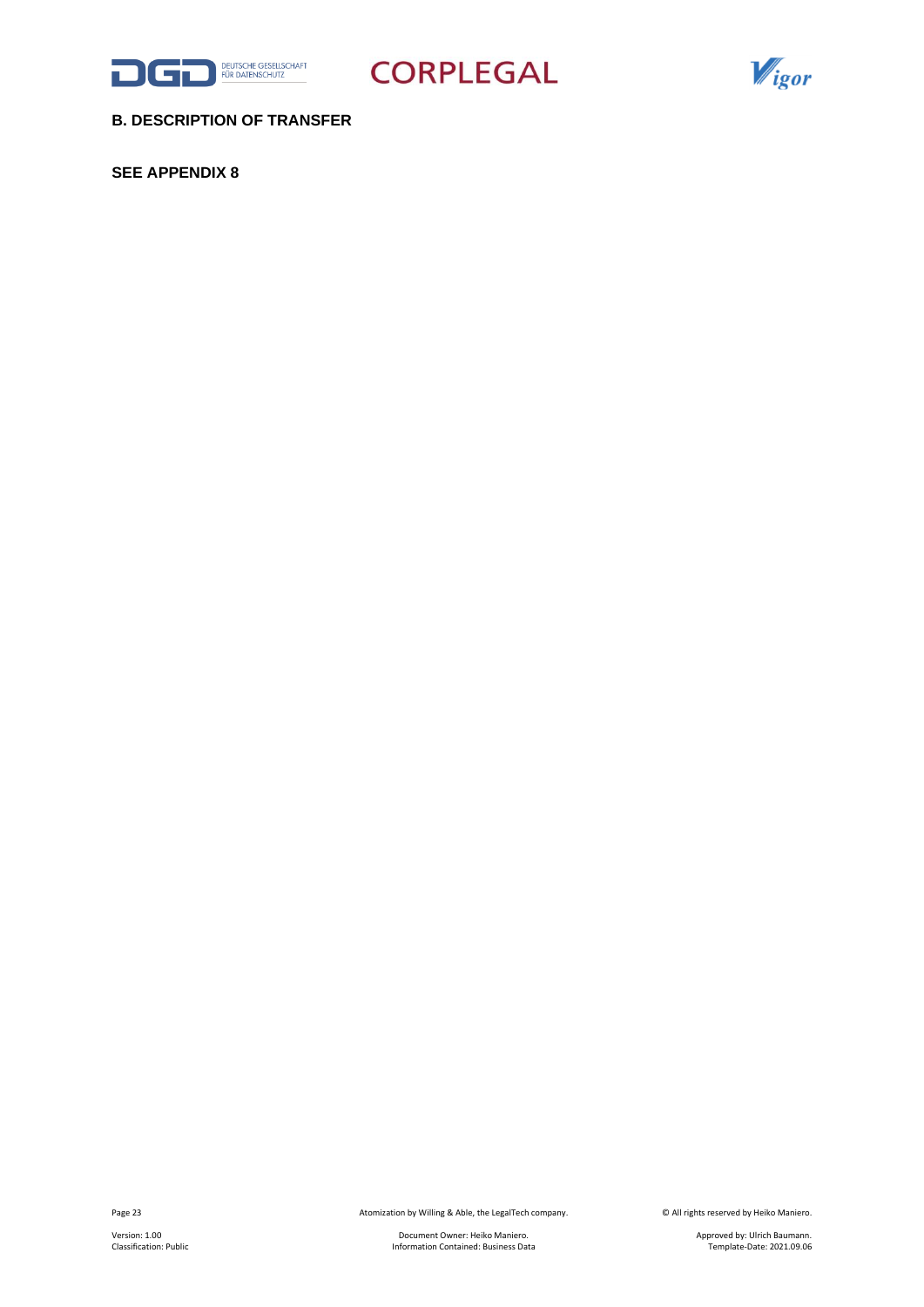



# **C. COMPETENT SUPERVISORY AUTHORITY**

**SEE APPENDIX 10**

Page 24 Atomization b[y Willing & Able, the LegalTech company.](https://willing-able.com/) © All rights reserved b[y Heiko Maniero.](https://dg-datenschutz.de/)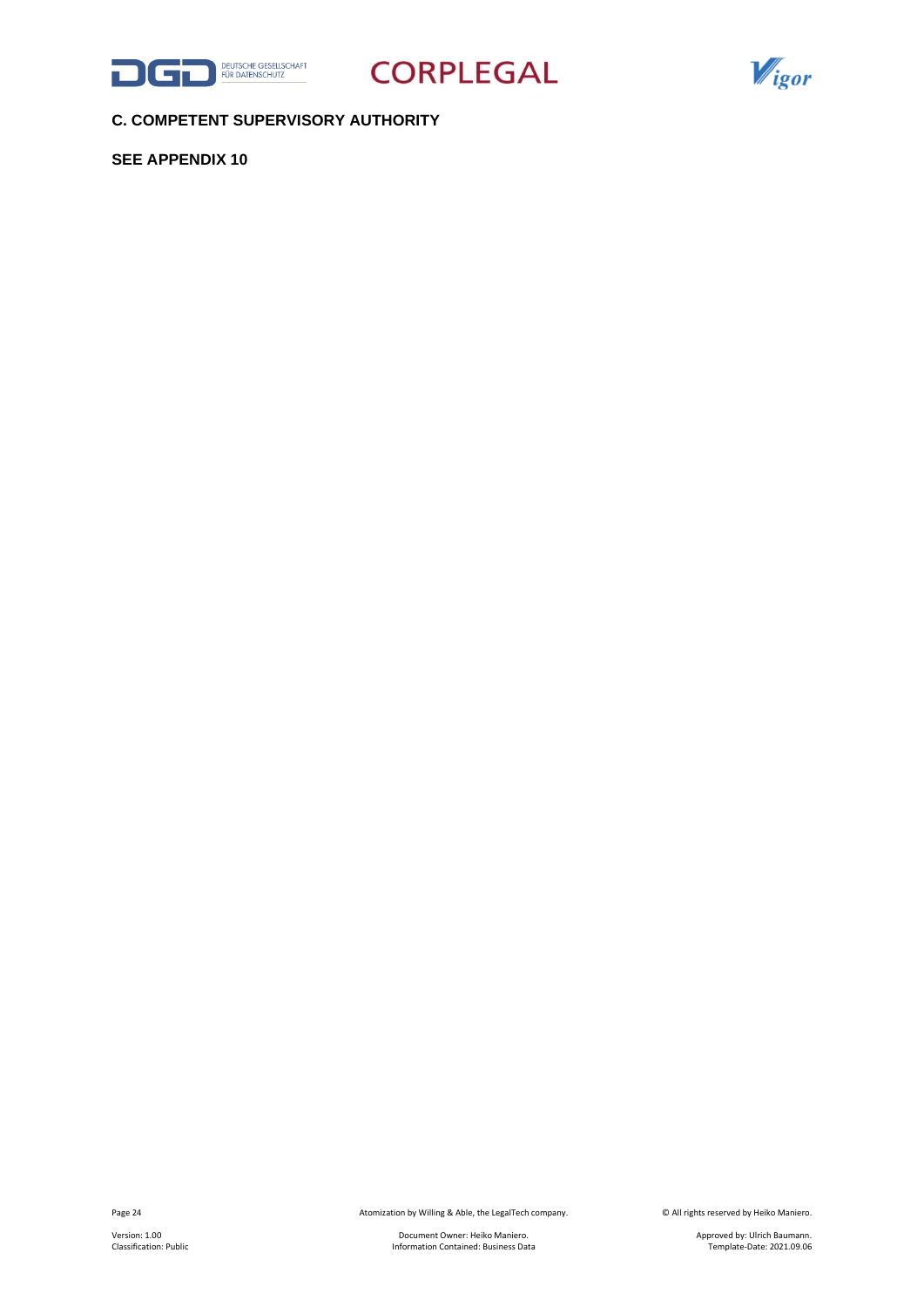



#### **ANNEX II**

# **TECHNICAL AND ORGANISATIONAL MEASURES INCLUDING TECHNICAL AND ORGANISATIONAL MEASURES TO ENSURE THE SECURITY OF THE DATA**

Description of the technical and organisational measures implemented by the data importer(s) (including any relevant certifications) to ensure an appropriate level of security, taking into account the nature, scope, context and purpose of the processing, and the risks for the rights and freedoms of natural persons.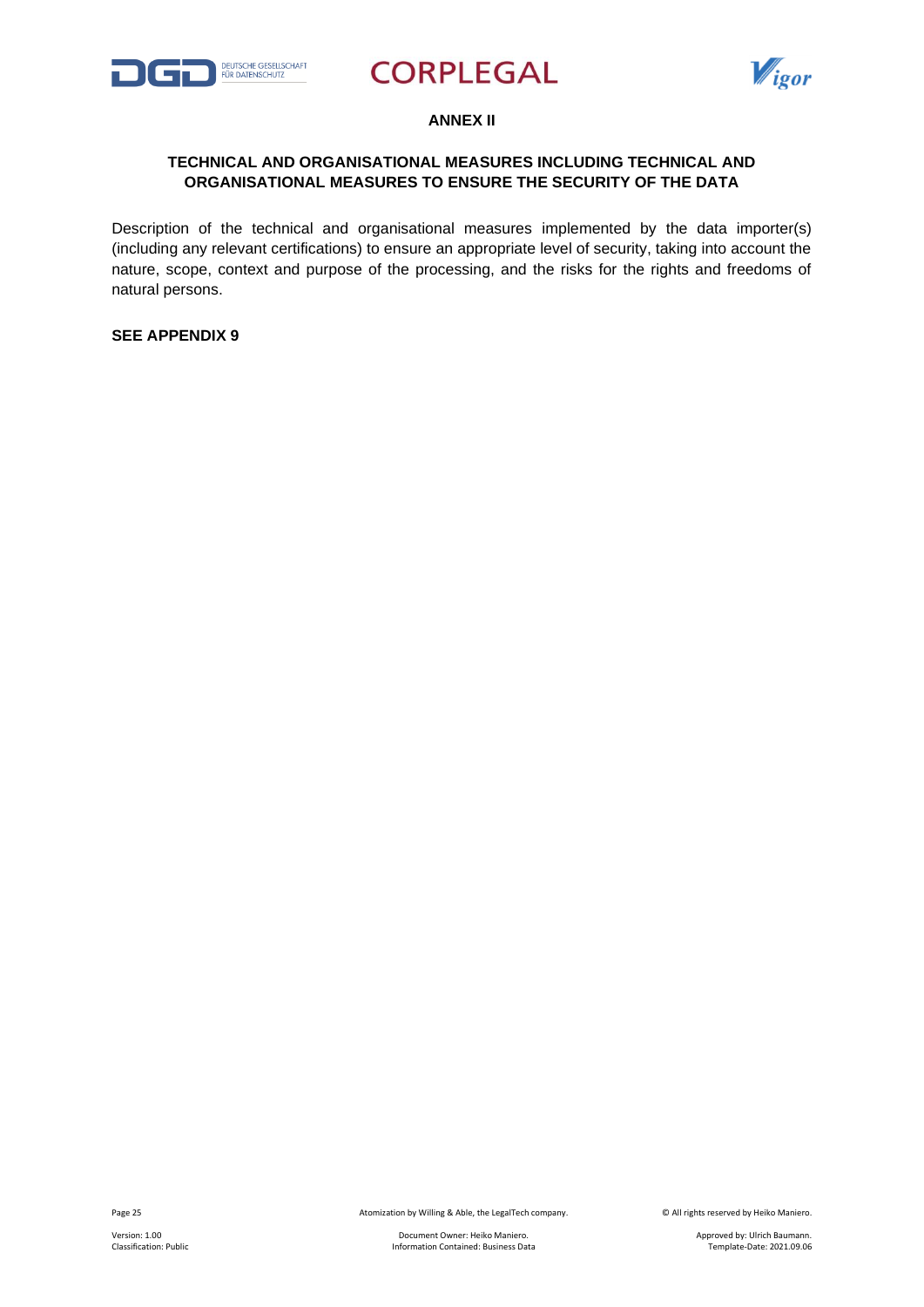



APPENDIX 3 – SCCs 2021/914 MODULE TWO: Transfer Controller to Processor

# **STANDARD CONTRACTUAL CLAUSES 2021/914 MODULE TWO: Transfer Controller to Processor**

#### **Clause 1 Purpose and scope**

(a) The purpose of these contractual clauses is to ensure compliance with the requirements of Regulation (EU) 2016/679 of the European Parliament and of the Council of 27 April 2016 on the protection of natural persons with regard to the processing of personal data and on the free movement of such data (General Data Protection Regulation) for the transfer of personal data to a third country.

(b) The Parties:

(i) the natural or legal person(s), public authority/ies, agency/ies or other body/ies (hereinafter 'entity/ies') transferring the personal data, as listed in Annex I.A (hereinafter each 'data exporter'), and (ii) the entity/ies in a third country receiving the personal data from the data exporter, directly or indirectly via another entity also Party to these Clauses, as listed in Annex I.A (hereinafter each 'data importer') have agreed to these contractual clauses ('Clauses').

(c) These Clauses apply with respect to the transfer of personal data as specified in Annex I.B.

(d) The Appendix to these Clauses containing the Annexes referred to therein forms an integral part of these Clauses.

#### **Clause 2 Effect and invariability of the Clauses**

(a) These Clauses set out appropriate safeguards, including enforceable data subject rights and effective legal remedies, pursuant to Article 46(1) and Article 46(2)(c) of Regulation (EU) 2016/679 and, with respect to data transfers from controllers to processors and/or processors to processors, standard contractual clauses pursuant to Article 28(7) of Regulation (EU) 2016/679, provided they are not modified, except to select the appropriate Module(s) or to add or update information in the Appendix. This does not prevent the Parties from including the standard contractual clauses laid down in these Clauses in a wider contract and/or to add other clauses or additional safeguards, provided that they do not contradict, directly or indirectly, these Clauses or prejudice the fundamental rights or freedoms of data subjects.

(b) These Clauses are without prejudice to obligations to which the data exporter is subject by virtue of Regulation (EU) 2016/679.

# **Clause 3 Third-party beneficiaries**

(a) The data subjects can enforce against the data exporter and/or data importer these Clauses, with the following exceptions:

(i) Clause 1, Clause 2, Clause 3, Clause 6, Clause 7;

(ii) Clause  $8.1(b)$ ,  $8.9(a)$ ,  $(c)$ ,  $(d)$  and  $(e)$ ;

(iii) Clause  $9(a)$ ,  $(c)$ ,  $(d)$  and  $(e)$ ;

Page 26 **Atomization b[y Willing & Able, the LegalTech company.](https://willing-able.com/) Call rights reserved b[y Heiko Maniero.](https://dg-datenschutz.de/)** All rights reserved by Heiko Maniero.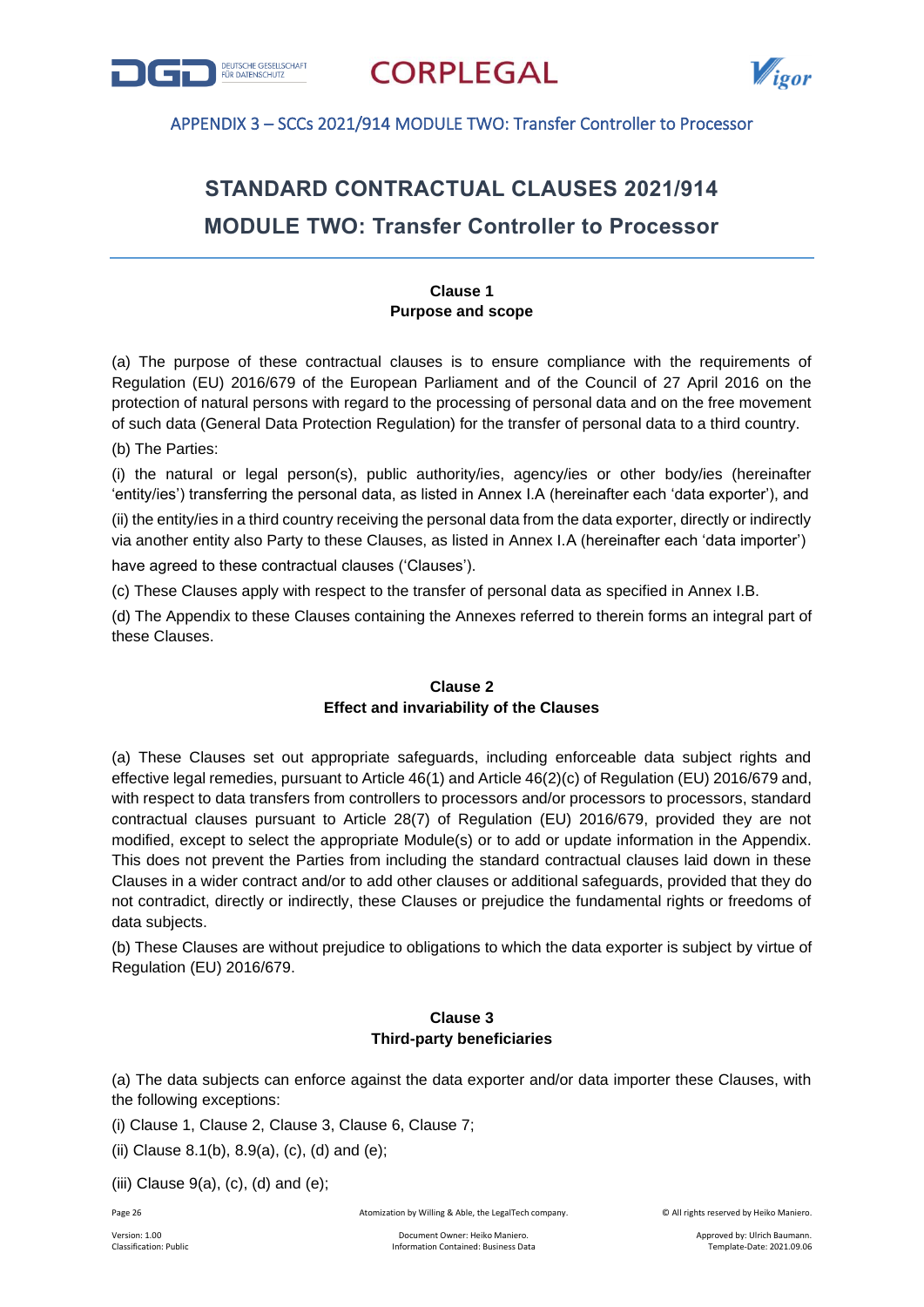



(iv) Clause  $12(a)$ , (d) and (f);

(v) Clause 13;

(vi) Clause 15.1 (c), (d) and (e);

(vii) Clause 16 (e);

(viii) Clause 18 (a) and (b);

(b) Paragraph (a) is without prejudice to rights of data subjects under Regulation (EU) 2016/679.

# **Clause 4 Interpretation**

(a) Where these Clauses use terms that are defined in Regulation (EU) 2016/679, those terms shall have the same meaning as in that Regulation.

(b) These Clauses shall be read and interpreted in the light of the provisions of Regulation (EU) 2016/679.

(c) These Clauses shall not be interpreted in a way that conflicts with rights and obligations provided for in Regulation (EU) 2016/679.

#### **Clause 5 Hierarchy**

In the event of a contradiction between these Clauses and the provisions of other related agreements between the Parties, existing at the time these Clauses are agreed or entered into thereafter, these Clauses shall prevail.

#### **Clause 6**

#### **Description of the transfer(s)**

The details of the transfer(s), and in particular the categories of personal data that are transferred and the purpose(s) for which they are transferred, are specified in Annex I.B hereunder.

#### **Clause 7 Docking clause**

(a) An entity that is not a Party to these Clauses may, with the agreement of the Parties, accede to these Clauses at any time, either as a data exporter or as a data importer, by completing the Appendix and signing Annex I.A.

(b) Once it has completed the Appendix and signed Annex I.A, the acceding entity shall become a Party to these Clauses and have the rights and obligations of a data exporter or data importer in accordance with its designation in Annex I.A.

(c) The acceding entity shall have no rights or obligations arising under these Clauses from the period prior to becoming a Party.

#### **Clause 8 Data protection safeguards**

Page 27 **Atomization b[y Willing & Able, the LegalTech company.](https://willing-able.com/)** Call rights reserved b[y Heiko Maniero.](https://dg-datenschutz.de/)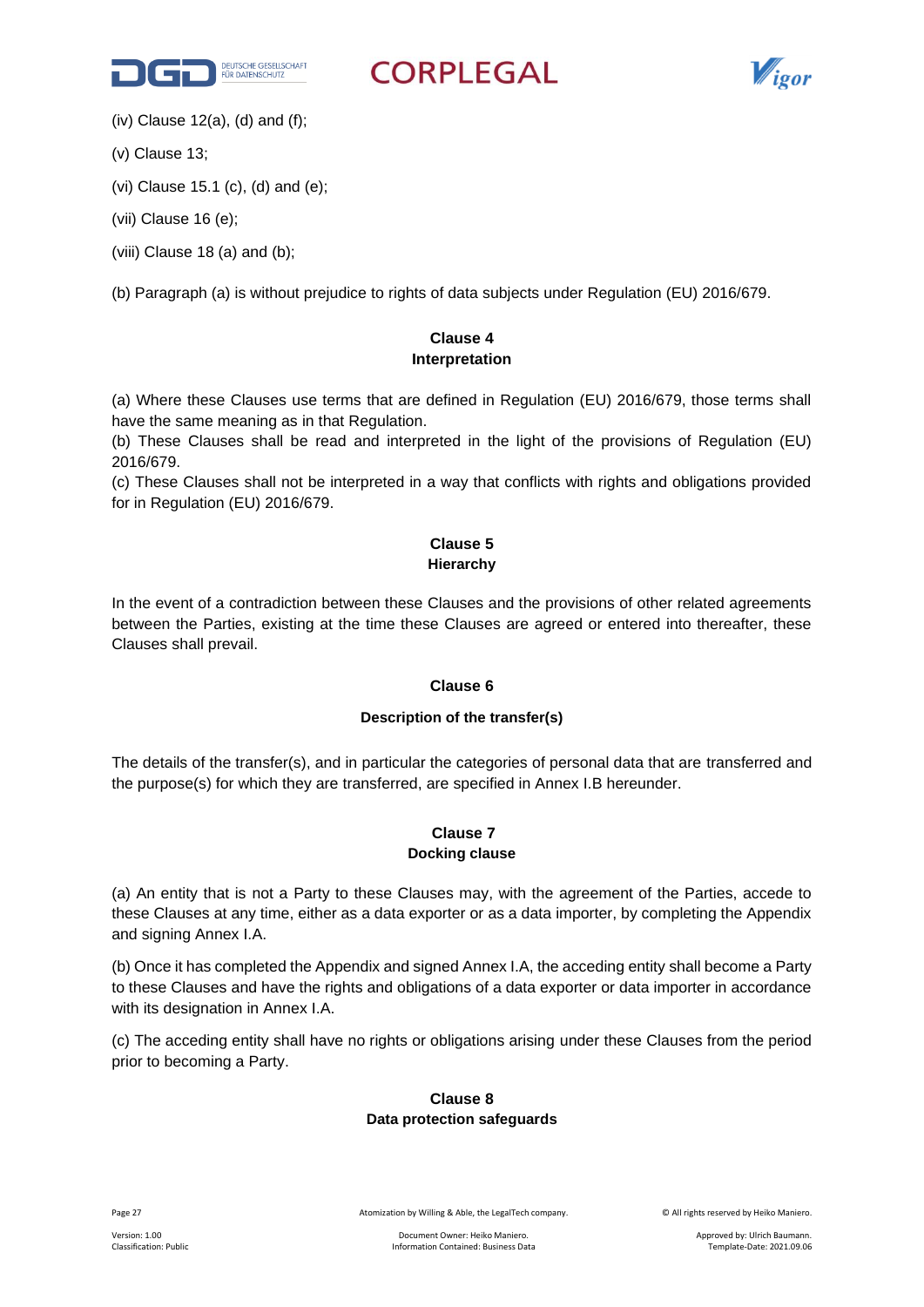



The data exporter warrants that it has used reasonable efforts to determine that the data importer is able, through the implementation of appropriate technical and organisational measures, to satisfy its obligations under these Clauses.

### **8.1. Instructions**

(a) The data importer shall process the personal data only on documented instructions from the data exporter. The data exporter may give such instructions throughout the duration of the contract.

(b) The data importer shall immediately inform the data exporter if it is unable to follow those instructions.

#### **8.2. Purpose limitation**

The data importer shall process the personal data only for the specific purpose(s) of the transfer, as set out in Annex I. B, unless on further instructions from the data exporter.

# **8.3. Transparency**

On request, the data exporter shall make a copy of these Clauses, including the Appendix as completed by the Parties, available to the data subject free of charge. To the extent necessary to protect business secrets or other confidential information, including the measures described in Annex II and personal data, the data exporter may redact part of the text of the Appendix to these Clauses prior to sharing a copy, but shall provide a meaningful summary where the data subject would otherwise not be able to understand the its content or exercise his/her rights. On request, the Parties shall provide the data subject with the reasons for the redactions, to the extent possible without revealing the redacted information. This Clause is without prejudice to the obligations of the data exporter under Articles 13 and 14 of Regulation (EU) 2016/679.

#### **8.4. Accuracy**

If the data importer becomes aware that the personal data it has received is inaccurate, or has become outdated, it shall inform the data exporter without undue delay. In this case, the data importer shall cooperate with the data exporter to erase or rectify the data.

#### **8.5. Duration of processing and erasure or return of data**

Processing by the data importer shall only take place for the duration specified in Annex I.B. After the end of the provision of the processing services, the data importer shall, at the choice of the data exporter, delete all personal data processed on behalf of the data exporter and certify to the data exporter that it has done so, or return to the data exporter all personal data processed on its behalf and delete existing copies. Until the data is deleted or returned, the data importer shall continue to ensure compliance with these Clauses. In case of local laws applicable to the data importer that prohibit return or deletion of the personal data, the data importer warrants that it will continue to ensure compliance with these Clauses and will only process it to the extent and for as long as required under that local law. This is without prejudice to Clause 14, in particular the requirement for the data importer under Clause 14(e) to notify the data exporter throughout the duration of the contract if it has reason to believe that it is or has become subject to laws or practices not in line with the requirements under Clause 14(a).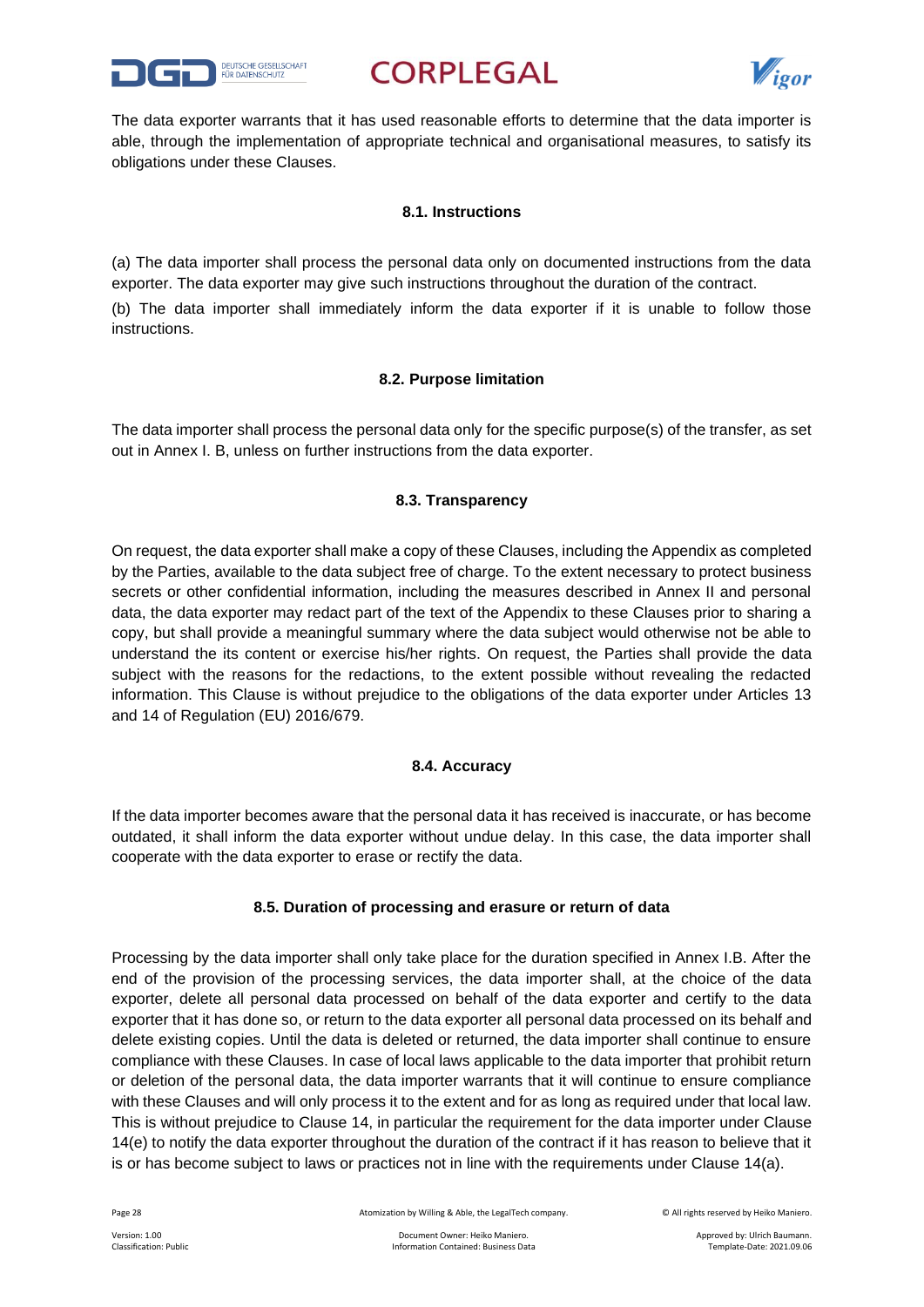



#### **8.6. Security of processing**

(a) The data importer and, during transmission, also the data exporter shall implement appropriate technical and organisational measures to ensure the security of the data, including protection against a breach of security leading to accidental or unlawful destruction, loss, alteration, unauthorised disclosure or access to that data (hereinafter 'personal data breach'). In assessing the appropriate level of security, the Parties shall take due account of the state of the art, the costs of implementation, the nature, scope, context and purpose(s) of processing and the risks involved in the processing for the data subjects. The Parties shall in particular consider having recourse to encryption or pseudonymisation, including during transmission, where the purpose of processing can be fulfilled in that manner. In case of pseudonymisation, the additional information for attributing the personal data to a specific data subject shall, where possible, remain under the exclusive control of the data exporter. In complying with its obligations under this paragraph, the data importer shall at least implement the technical and organisational measures specified in Annex II. The data importer shall carry out regular checks to ensure that these measures continue to provide an appropriate level of security.

(b) The data importer shall grant access to the personal data to members of its personnel only to the extent strictly necessary for the implementation, management and monitoring of the contract. It shall ensure that persons authorised to process the personal data have committed themselves to confidentiality or are under an appropriate statutory obligation of confidentiality.

(c) In the event of a personal data breach concerning personal data processed by the data importer under these Clauses, the data importer shall take appropriate measures to address the breach, including measures to mitigate its adverse effects. The data importer shall also notify the data exporter without undue delay after having become aware of the breach. Such notification shall contain the details of a contact point where more information can be obtained, a description of the nature of the breach (including, where possible, categories and approximate number of data subjects and personal data records concerned), its likely consequences and the measures taken or proposed to address the breach including, where appropriate, measures to mitigate its possible adverse effects. Where, and in so far as, it is not possible to provide all information at the same time, the initial notification shall contain the information then available and further information shall, as it becomes available, subsequently be provided without undue delay.

(d) The data importer shall cooperate with and assist the data exporter to enable the data exporter to comply with its obligations under Regulation (EU) 2016/679, in particular to notify the competent supervisory authority and the affected data subjects, taking into account the nature of processing and the information available to the data importer.

#### **8.7. Sensitive data**

Where the transfer involves personal data revealing racial or ethnic origin, political opinions, religious or philosophical beliefs, or trade union membership, genetic data, or biometric data for the purpose of uniquely identifying a natural person, data concerning health or a person's sex life or sexual orientation, or data relating to criminal convictions and offences (hereinafter 'sensitive data'), the data importer shall apply the specific restrictions and/or additional safeguards described in Annex I.B.

#### **8.8. Onward transfers**

The data importer shall only disclose the personal data to a third party on documented instructions from the data exporter. In addition, the data may only be disclosed to a third party located outside the European Union (in the same country as the data importer or in another third country, hereinafter

Page 29 **Atomization b[y Willing & Able, the LegalTech company.](https://willing-able.com/) Call rights reserved b[y Heiko Maniero.](https://dg-datenschutz.de/)** All rights reserved by Heiko Maniero.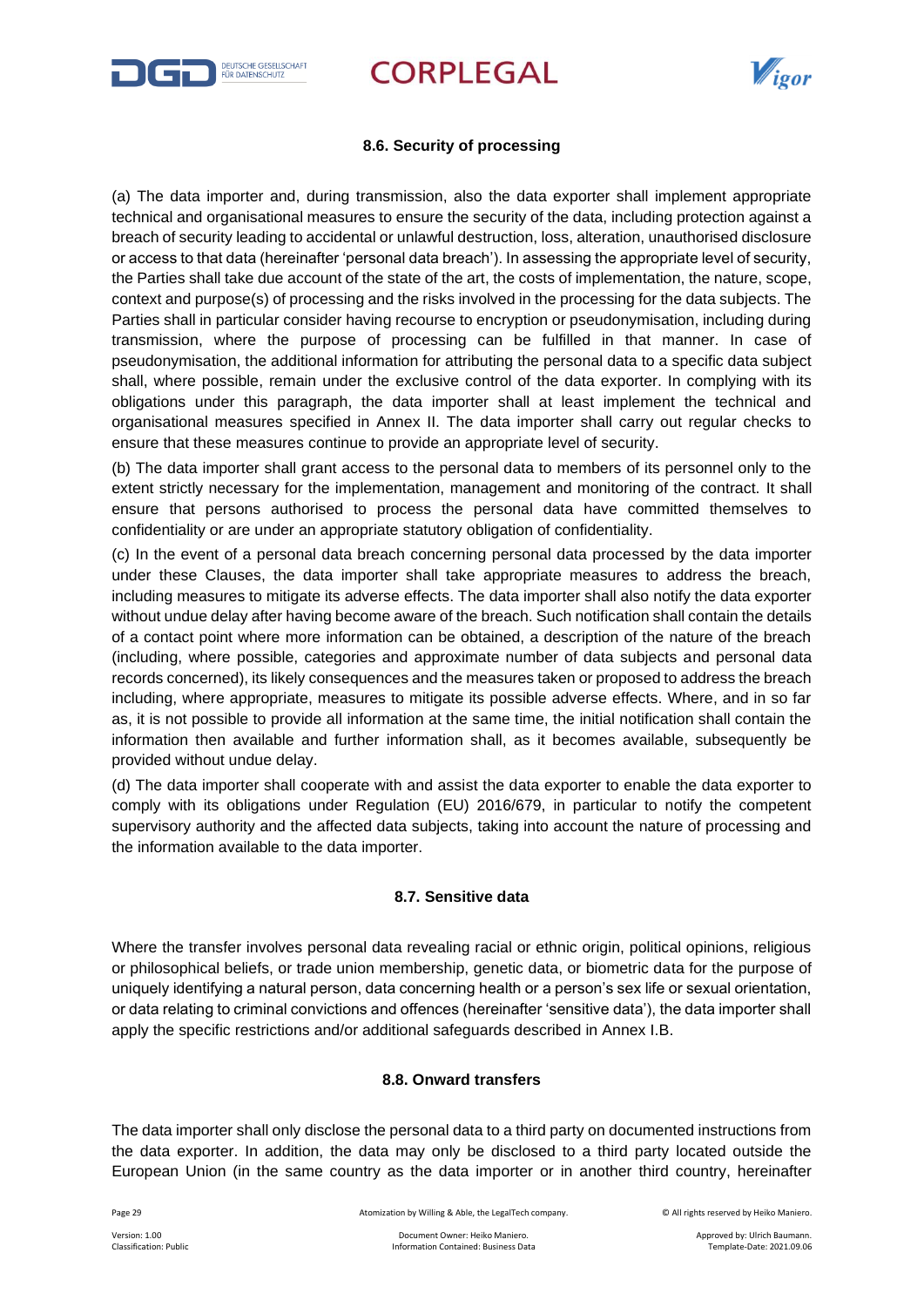



'onward transfer') if the third party is or agrees to be bound by these Clauses, under the appropriate Module, or if:

(i) the onward transfer is to a country benefitting from an adequacy decision pursuant to Article 45 of Regulation (EU) 2016/679 that covers the onward transfer;

(ii) the third party otherwise ensures appropriate safeguards pursuant to Articles 46 or 47 Regulation of (EU) 2016/679 with respect to the processing in question;

(iii) the onward transfer is necessary for the establishment, exercise or defense of legal claims in the context of specific administrative, regulatory or judicial proceedings; or

(iv) the onward transfer is necessary in order to protect the vital interests of the data subject or of another natural person.

Any onward transfer is subject to compliance by the data importer with all the other safeguards under these Clauses, in particular purpose limitation.

# **8.9. Documentation and compliance**

(a) The data importer shall promptly and adequately deal with enquiries from the data exporter that relate to the processing under these Clauses.

(b) The Parties shall be able to demonstrate compliance with these Clauses. In particular, the data importer shall keep appropriate documentation on the processing activities carried out on behalf of the data exporter.

(c) The data importer shall make available to the data exporter all information necessary to demonstrate compliance with the obligations set out in these Clauses and at the data exporter's request, allow for and contribute to audits of the processing activities covered by these Clauses, at reasonable intervals or if there are indications of non- compliance. In deciding on a review or audit, the data exporter may take into account relevant certifications held by the data importer.

(d) The data exporter may choose to conduct the audit by itself or mandate an independent auditor. Audits may include inspections at the premises or physical facilities of the data importer and shall, where appropriate, be carried out with reasonable notice.

(e) The Parties shall make the information referred to in paragraphs (b) and (c), including the results of any audits, available to the competent supervisory authority on request.

#### **Clause 9 Use of sub-processors**

(a)

GENERAL WRITTEN AUTHORISATION: The data importer has the data exporter's general authorisation for the engagement of sub-processor(s) from an agreed list. The data importer shall specifically inform the data exporter in writing of any intended changes to that list through the addition or replacement of sub-processors at least 30 days in advance, thereby giving the data exporter sufficient time to be able to object to such changes prior to the engagement of the sub-processor(s). The data importer shall provide the data exporter with the information necessary to enable the data exporter to exercise its right to object.

(b) Where the data importer engages a sub-processor to carry out specific processing activities (on behalf of the data exporter), it shall do so by way of a written contract that provides for, in substance,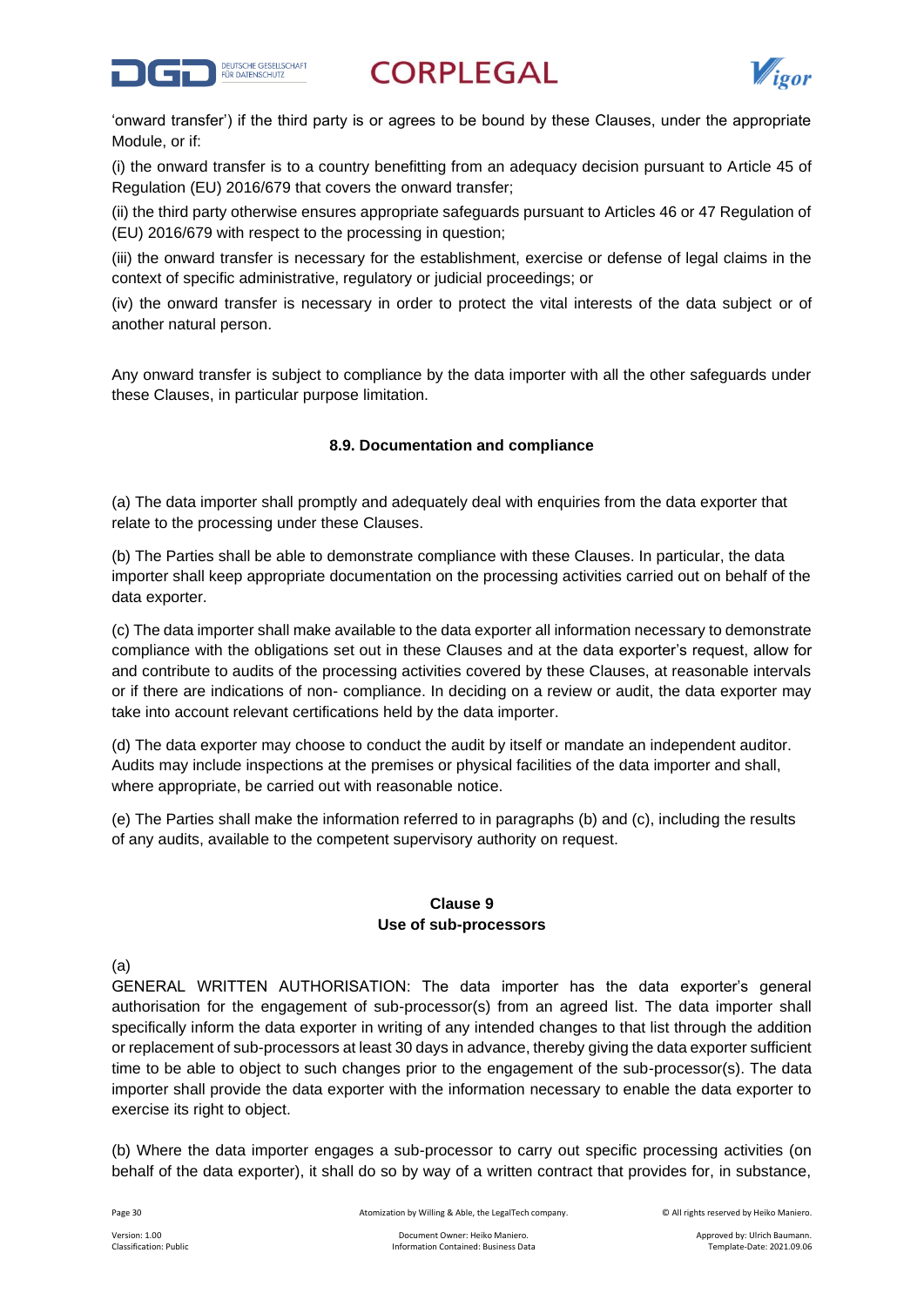



the same data protection obligations as those binding the data importer under these Clauses, including in terms of third-party beneficiary rights for data subjects. The Parties agree that, by complying with this Clause, the data importer fulfils its obligations under Clause 8.8. The data importer shall ensure that the sub-processor complies with the obligations to which the data importer is subject pursuant to these Clauses.

(c) The data importer shall provide, at the data exporter's request, a copy of such a sub-processor agreement and any subsequent amendments to the data exporter. To the extent necessary to protect business secrets or other confidential information, including personal data, the data importer may redact the text of the agreement prior to sharing a copy.

(d) The data importer shall remain fully responsible to the data exporter for the performance of the subprocessor's obligations under its contract with the data importer. The data importer shall notify the data exporter of any failure by the sub-processor to fulfil its obligations under that contract.

(e) The data importer shall agree a third-party beneficiary clause with the sub-processor whereby – in the event the data importer has factually disappeared, ceased to exist in law or has become insolvent – the data exporter shall have the right to terminate the sub-processor contract and to instruct the subprocessor to erase or return the personal data.

# **Clause 10 Data subject rights**

(a) The data importer shall promptly notify the data exporter of any request it has received from a data subject. It shall not respond to that request itself unless it has been authorised to do so by the data exporter.

(b) The data importer shall assist the data exporter in fulfilling its obligations to respond to data subjects' requests for the exercise of their rights under Regulation (EU) 2016/679. In this regard, the Parties shall set out in Annex II the appropriate technical and organisational measures, taking into account the nature of the processing, by which the assistance shall be provided, as well as the scope and the extent of the assistance required.

(c) In fulfilling its obligations under paragraphs (a) and (b), the data importer shall comply with the instructions from the data exporter.

# **Clause 11 Redress**

(a) The data importer shall inform data subjects in a transparent and easily accessible format, through individual notice or on its website, of a contact point authorised to handle complaints. It shall deal promptly with any complaints it receives from a data subject.

(b) In case of a dispute between a data subject and one of the Parties as regards compliance with these Clauses, that Party shall use its best efforts to resolve the issue amicably in a timely fashion. The Parties shall keep each other informed about such disputes and, where appropriate, cooperate in resolving them.

(c) Where the data subject invokes a third-party beneficiary right pursuant to Clause 3, the data importer shall accept the decision of the data subject to:

(i) lodge a complaint with the supervisory authority in the Member State of his/her habitual residence or place of work, or the competent supervisory authority pursuant to Clause 13;

Page 31 **Atomization b[y Willing & Able, the LegalTech company.](https://willing-able.com/)** Call rights reserved b[y Heiko Maniero.](https://dg-datenschutz.de/)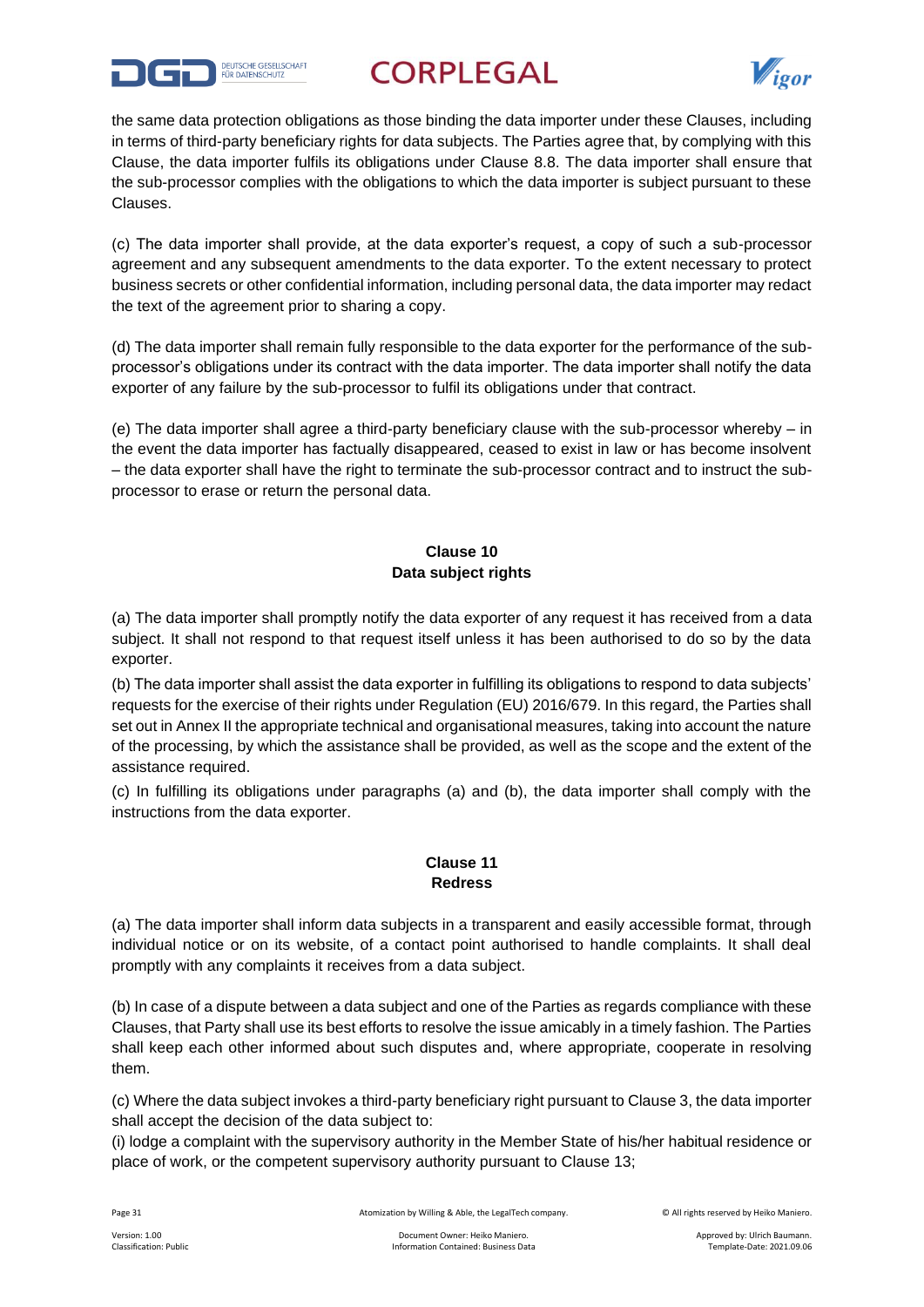



(ii) refer the dispute to the competent courts within the meaning of Clause 18.

(d) The Parties accept that the data subject may be represented by a not-for-profit body, organisation or association under the conditions set out in Article 80(1) of Regulation (EU) 2016/679.

(e) The data importer shall abide by a decision that is binding under the applicable EU or Member State law.

(f) The data importer agrees that the choice made by the data subject will not prejudice his/her substantive and procedural rights to seek remedies in accordance with applicable laws.

# **Clause 12 Liability**

(a) Each Party shall be liable to the other Party/ies for any damages it causes the other Party/ies by any breach of these Clauses.

(b) The data importer shall be liable to the data subject, and the data subject shall be entitled to receive compensation, for any material or non-material damages the data importer or its sub-processor causes the data subject by breaching the third-party beneficiary rights under these Clauses.

(c) Notwithstanding paragraph (b), the data exporter shall be liable to the data subject, and the data subject shall be entitled to receive compensation, for any material or non-material damages the data exporter or the data importer (or its sub- processor) causes the data subject by breaching the thirdparty beneficiary rights under these Clauses. This is without prejudice to the liability of the data exporter and, where the data exporter is a processor acting on behalf of a controller, to the liability of the controller under Regulation (EU) 2016/679 or Regulation (EU) 2018/1725, as applicable.

(d) The Parties agree that if the data exporter is held liable under paragraph (c) for damages caused by the data importer (or its sub-processor), it shall be entitled to claim back from the data importer that part of the compensation corresponding to the data importer's responsibility for the damage.

(e) Where more than one Party is responsible for any damage caused to the data subject as a result of a breach of these Clauses, all responsible Parties shall be jointly and severally liable and the data subject is entitled to bring an action in court against any of these Parties.

(f) The Parties agree that if one Party is held liable under paragraph (e), it shall be entitled to claim back from the other Party/ies that part of the compensation corresponding to its/their responsibility for the damage.

(g) The data importer may not invoke the conduct of a sub-processor to avoid its own liability.

# **Clause 13 Supervision**

(a) [Where the data exporter is established in an EU Member State:] The supervisory authority with responsibility for ensuring compliance by the data exporter with Regulation (EU) 2016/679 as regards the data transfer, as indicated in Annex I.C, shall act as competent supervisory authority.

[Where the data exporter is not established in an EU Member State, but falls within the territorial scope of application of Regulation (EU) 2016/679 in accordance with its Article 3(2) and has appointed a representative pursuant to Article 27(1) of Regulation (EU) 2016/679:] The supervisory authority of the Member State in which the representative within the meaning of Article 27(1) of Regulation (EU) 2016/679 is established, as indicated in Annex I.C, shall act as competent supervisory authority.

[Where the data exporter is not established in an EU Member State, but falls within the territorial scope of application of Regulation (EU) 2016/679 in accordance with its Article 3(2) without however having to appoint a representative pursuant to Article 27(2) of Regulation (EU) 2016/679:] The supervisory authority of one of the Member States in which the data subjects whose personal data is transferred under these Clauses in relation to the offering of goods or services to them, or whose behaviour is monitored, are located, as indicated in Annex I.C, shall act as competent supervisory authority.

(b) The data importer agrees to submit itself to the jurisdiction of and cooperate with the competent supervisory authority in any procedures aimed at ensuring compliance with these Clauses. In particular,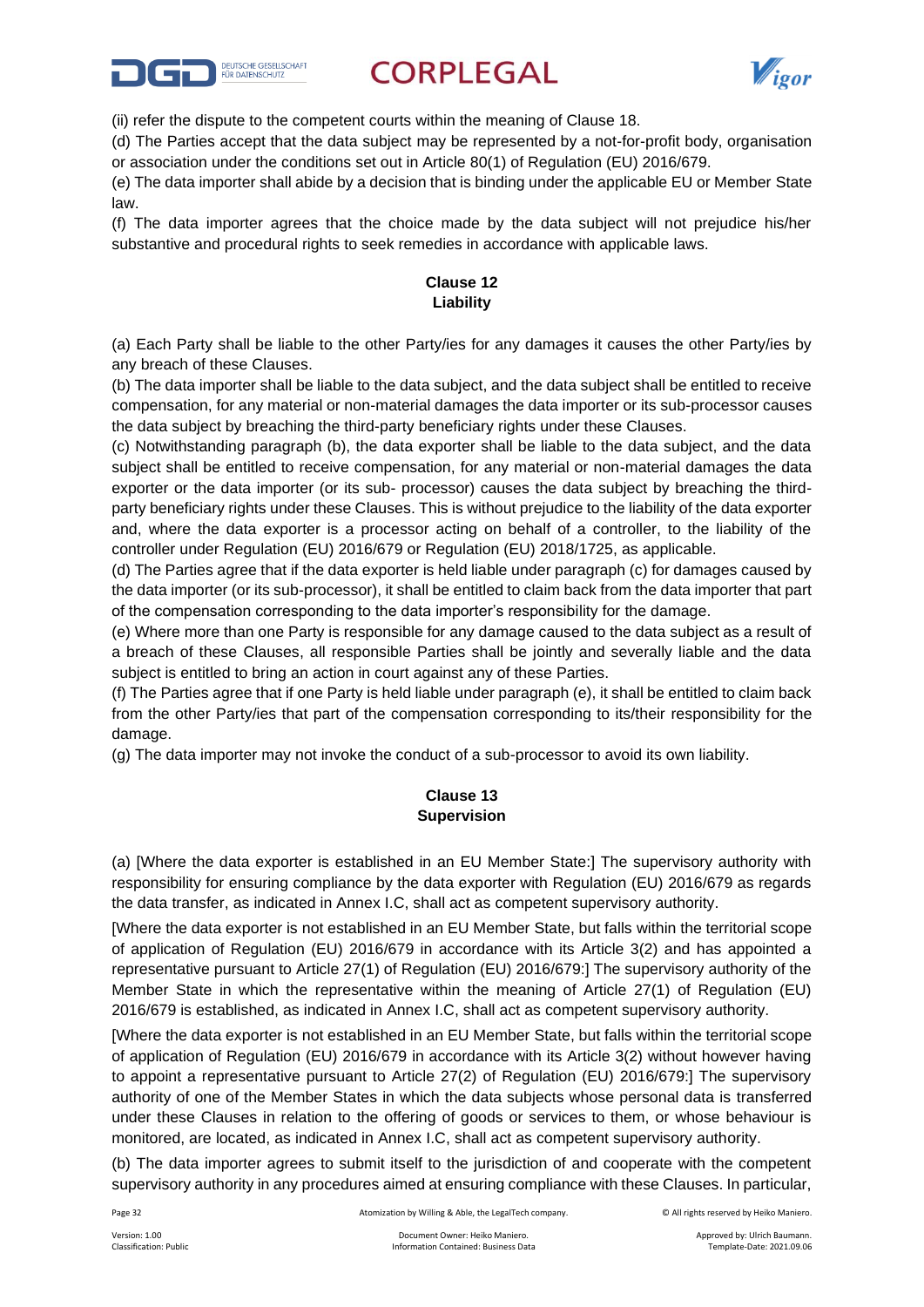



the data importer agrees to respond to enquiries, submit to audits and comply with the measures adopted by the supervisory authority, including remedial and compensatory measures. It shall provide the supervisory authority with written confirmation that the necessary actions have been taken.

#### **Clause 14**

#### **Local laws and practices affecting compliance with the Clauses**

(a) The Parties warrant that they have no reason to believe that the laws and practices in the third country of destination applicable to the processing of the personal data by the data importer, including any requirements to disclose personal data or measures authorising access by public authorities, prevent the data importer from fulfilling its obligations under these Clauses. This is based on the understanding that laws and practices that respect the essence of the fundamental rights and freedoms and do not exceed what is necessary and proportionate in a democratic society to safeguard one of the objectives listed in Article 23(1) of Regulation (EU) 2016/679, are not in contradiction with these Clauses.

(b) The Parties declare that in providing the warranty in paragraph (a), they have taken due account in particular of the following elements:

(i) the specific circumstances of the transfer, including the length of the processing chain, the number of actors involved and the transmission channels used; intended onward transfers; the type of recipient; the purpose of processing; the categories and format of the transferred personal data; the economic sector in which the transfer occurs; the storage location of the data transferred;

(ii) the laws and practices of the third country of destination– including those requiring the disclosure of data to public authorities or authorising access by such authorities – relevant in light of the specific circumstances of the transfer, and the applicable limitations and safeguards;

(iii) any relevant contractual, technical or organisational safeguards put in place to supplement the safeguards under these Clauses, including measures applied during transmission and to the processing of the personal data in the country of destination.

(c) The data importer warrants that, in carrying out the assessment under paragraph (b), it has made its best efforts to provide the data exporter with relevant information and agrees that it will continue to cooperate with the data exporter in ensuring compliance with these Clauses.

(d) The Parties agree to document the assessment under paragraph (b) and make it available to the competent supervisory authority on request.

(e) The data importer agrees to notify the data exporter promptly if, after having agreed to these Clauses and for the duration of the contract, it has reason to believe that it is or has become subject to laws or practices not in line with the requirements under paragraph (a), including following a change in the laws of the third country or a measure (such as a disclosure request) indicating an application of such laws in practice that is not in line with the requirements in paragraph (a).

(f) Following a notification pursuant to paragraph (e), or if the data exporter otherwise has reason to believe that the data importer can no longer fulfill its obligations under these Clauses, the data exporter shall promptly identify appropriate measures (e.g., technical or organisational measures to ensure security and confidentiality) to be adopted by the data exporter and/or data importer to address the situation. The data exporter shall suspend the data transfer if it considers that no appropriate safeguards for such transfer can be ensured, or if instructed by the competent supervisory authority to do so. In this case, the data exporter shall be entitled to terminate the contract, insofar as it concerns the processing of personal data under these Clauses. If the contract involves more than two Parties, the data exporter may exercise this right to termination only with respect to the relevant Party, unless the Parties have agreed otherwise. Where the contract is terminated pursuant to this Clause, Clause 16(d) and (e) shall apply.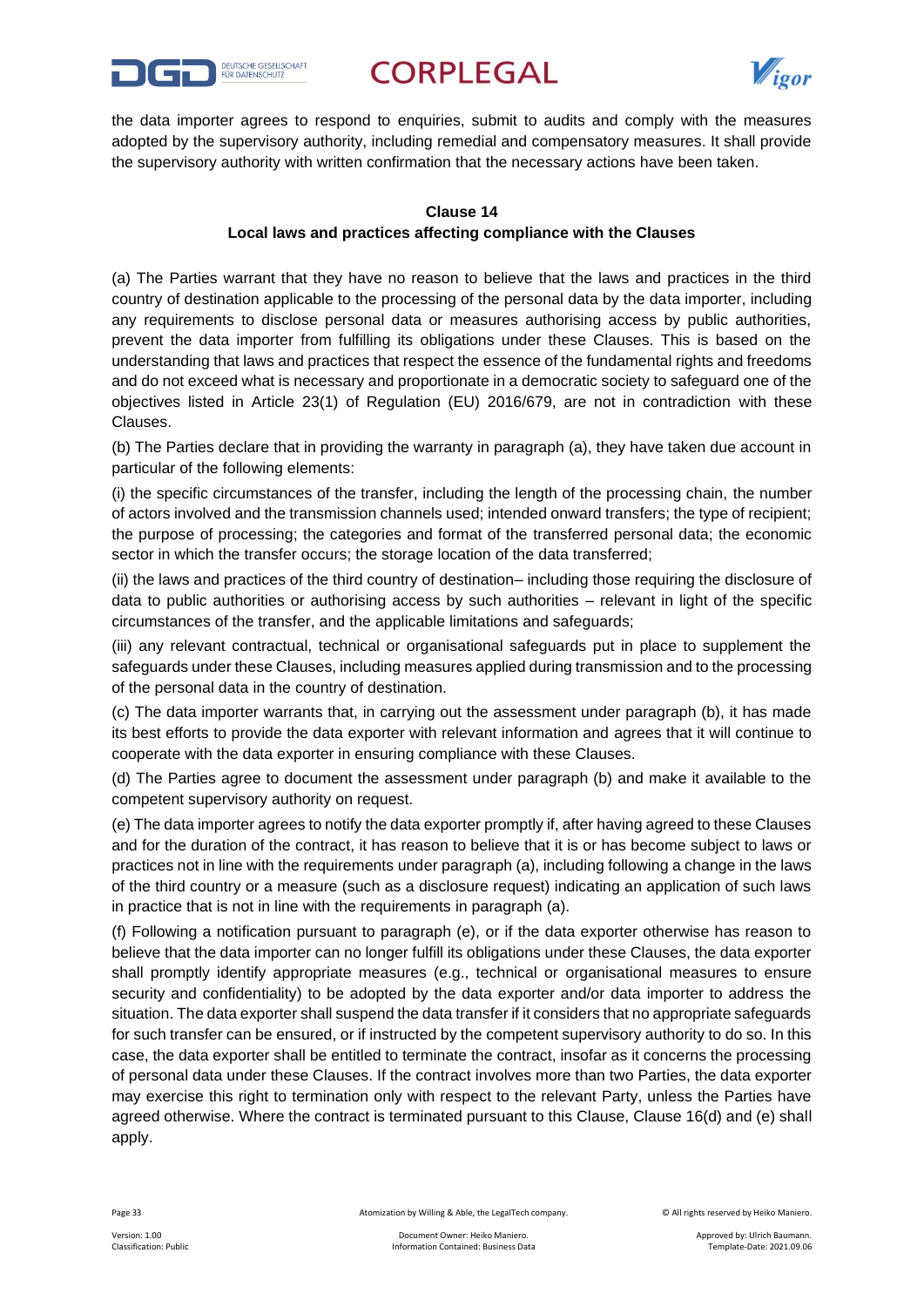



#### **Clause 15**

#### **Obligations of the data importer in case of access by public authorities**

#### **15.1. Notification**

(a) The data importer agrees to notify the data exporter and, where possible, the data subject promptly (if necessary with the help of the data exporter) if it:

(i) receives a legally binding request from a public authority, including judicial authorities, under the laws of the country of destination for the disclosure of personal data transferred pursuant to these Clauses; such notification shall include information about the personal data requested, the requesting authority, the legal basis for the request and the response provided; or

(ii) becomes aware of any direct access by public authorities to personal data transferred pursuant to these Clauses in accordance with the laws of the country of destination; such notification shall include all information available to the importer.

(b) If the data importer is prohibited from notifying the data exporter and/or the data subject under the laws of the country of destination, the data importer agrees to use its best efforts to obtain a waiver of the prohibition, with a view to communicating as much information as possible, as soon as possible. The data importer agrees to document its best efforts in order to be able to demonstrate them on request of the data exporter.

(c) Where permissible under the laws of the country of destination, the data importer agrees to provide the data exporter, at regular intervals for the duration of the contract, with as much relevant information as possible on the requests received (in particular, number of requests, type of data requested, requesting authority/ies, whether requests have been challenged and the outcome of such challenges, etc.).

(d) The data importer agrees to preserve the information pursuant to paragraphs (a) to (c) for the duration of the contract and make it available to the competent supervisory authority on request.

(e) Paragraphs (a) to (c) are without prejudice to the obligation of the data importer pursuant to Clause 14(e) and Clause 16 to inform the data exporter promptly where it is unable to comply with these Clauses.

#### **15.2. Review of legality and data minimisation**

(a) The data importer agrees to review the legality of the request for disclosure, in particular whether it remains within the powers granted to the requesting public authority, and to challenge the request if, after careful assessment, it concludes that there are reasonable grounds to consider that the request is unlawful under the laws of the country of destination, applicable obligations under international law and principles of international comity. The data importer shall, under the same conditions, pursue possibilities of appeal. When challenging a request, the data importer shall seek interim measures with a view to suspending the effects of the request until the competent judicial authority has decided on its merits. It shall not disclose the personal data requested until required to do so under the applicable procedural rules. These requirements are without prejudice to the obligations of the data importer under Clause 14(e).

(b) The data importer agrees to document its legal assessment and any challenge to the request for disclosure and, to the extent permissible under the laws of the country of destination, make the documentation available to the data exporter. It shall also make it available to the competent supervisory authority on request.

(c) The data importer agrees to provide the minimum amount of information permissible when responding to a request for disclosure, based on a reasonable interpretation of the request.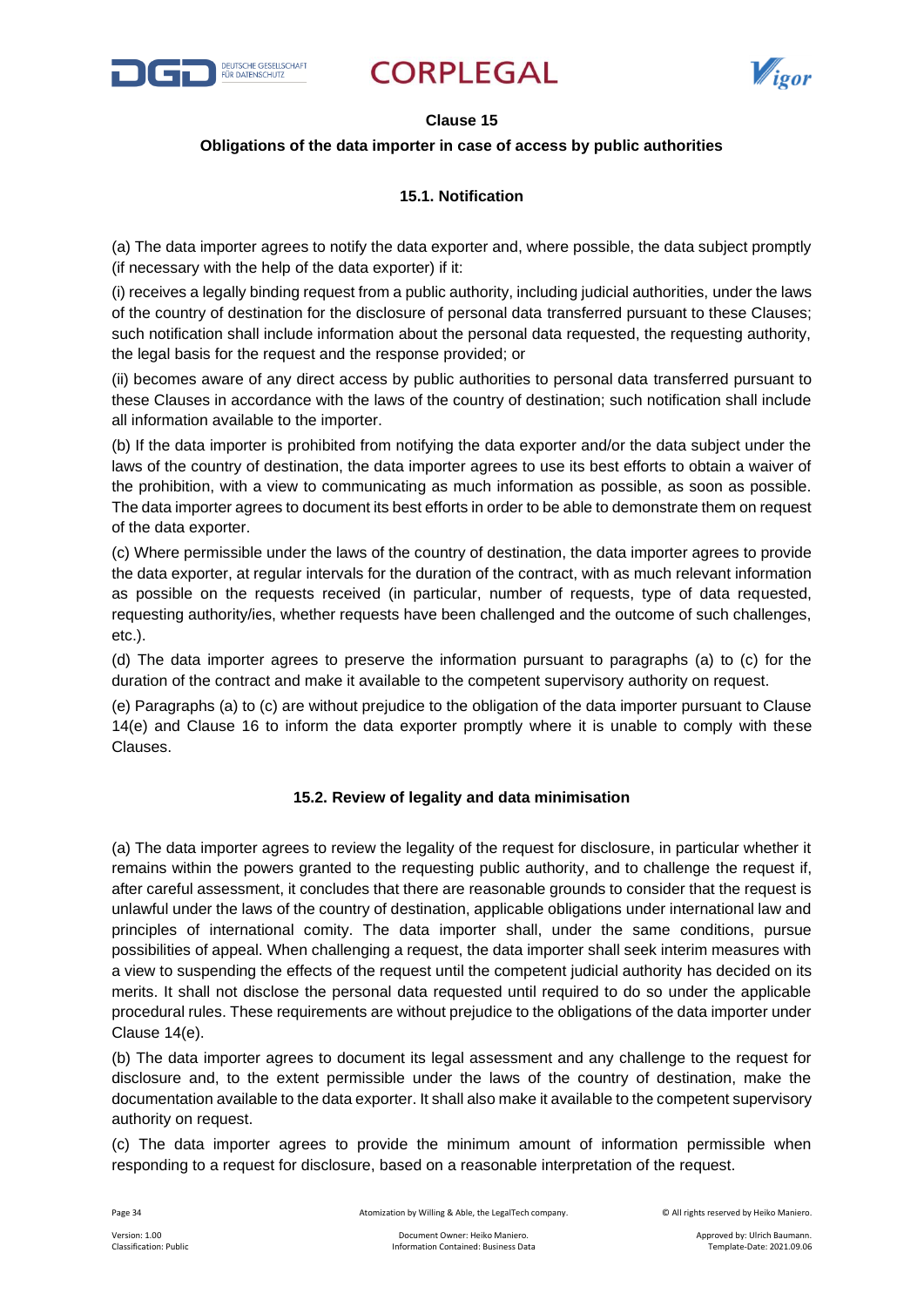



#### **Clause 16**

#### **Non-compliance with the Clauses and termination**

(a) The data importer shall promptly inform the data exporter if it is unable to comply with these Clauses, for whatever reason.

(b) In the event that the data importer is in breach of these Clauses or unable to comply with these Clauses, the data exporter shall suspend the transfer of personal data to the data importer until compliance is again ensured or the contract is terminated. This is without prejudice to Clause 14(f).

(c) The data exporter shall be entitled to terminate the contract, insofar as it concerns the processing of personal data under these Clauses, where:

(i) the data exporter has suspended the transfer of personal data to the data importer pursuant to paragraph (b) and compliance with these Clauses is not restored within a reasonable time and in any event within one month of suspension;

(ii) the data importer is in substantial or persistent breach of these Clauses; or

(iii) the data importer fails to comply with a binding decision of a competent court or supervisory authority regarding its obligations under these Clauses.

In these cases, it shall inform the competent supervisory authority of such non- compliance. Where the contract involves more than two Parties, the data exporter may exercise this right to termination only with respect to the relevant Party, unless the Parties have agreed otherwise.

(d) Personal data that has been transferred prior to the termination of the contract pursuant to paragraph (c) shall at the choice of the data exporter immediately be returned to the data exporter or deleted in its entirety. The same shall apply to any copies of the data. The data importer shall certify the deletion of the data to the data exporter. Until the data is deleted or returned, the data importer shall continue to ensure compliance with these Clauses. In case of local laws applicable to the data importer that prohibit the return or deletion of the transferred personal data, the data importer warrants that it will continue to ensure compliance with these Clauses and will only process the data to the extent and for as long as required under that local law.

(e) Either Party may revoke its agreement to be bound by these Clauses where (i) the European Commission adopts a decision pursuant to Article 45(3) of Regulation (EU) 2016/679 that covers the transfer of personal data to which these Clauses apply; or (ii) Regulation (EU) 2016/679 becomes part of the legal framework of the country to which the personal data is transferred. This is without prejudice to other obligations applying to the processing in question under Regulation (EU) 2016/679.

#### **Clause 17 Governing law**

These Clauses shall be governed by the law of the EU Member State in which the data exporter is established. Where such law does not allow for third-party beneficiary rights, they shall be governed by the law of another EU Member State that does allow for third-party beneficiary rights. The Parties agree that this shall be the law of Germany.

#### **Clause 18 Choice of forum and jurisdiction**

(a) Any dispute arising from these Clauses shall be resolved by the courts of an EU Member State.

(b) The Parties agree that those shall be the courts of Germany.

(c) A data subject may also bring legal proceedings against the data exporter and/or data importer before the courts of the Member State in which he/she has his/her habitual residence.

Page 35 **Atomization b[y Willing & Able, the LegalTech company.](https://willing-able.com/) Call rights reserved b[y Heiko Maniero.](https://dg-datenschutz.de/)** All rights reserved by Heiko Maniero.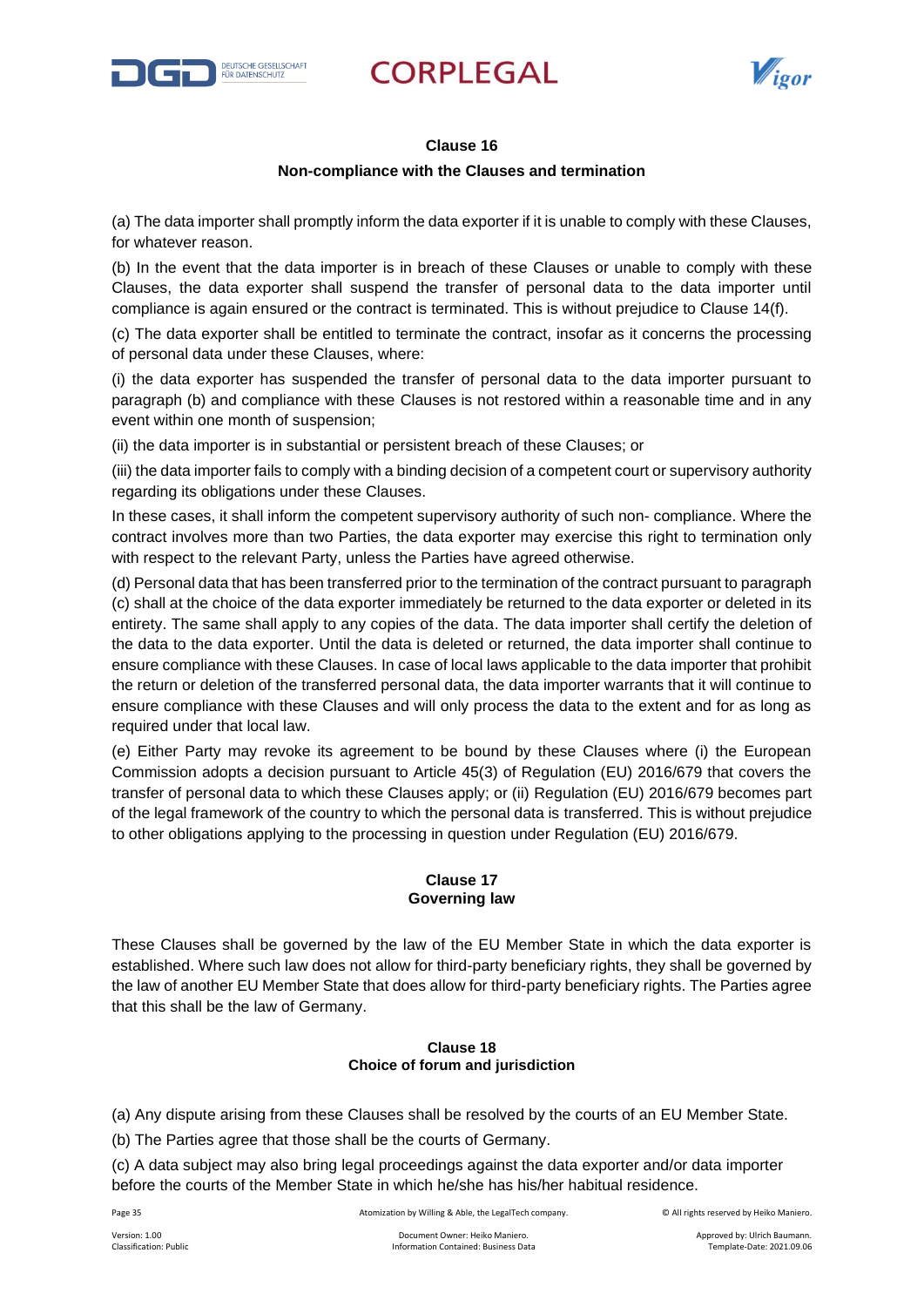



(d) The Parties agree to submit themselves to the jurisdiction of such courts.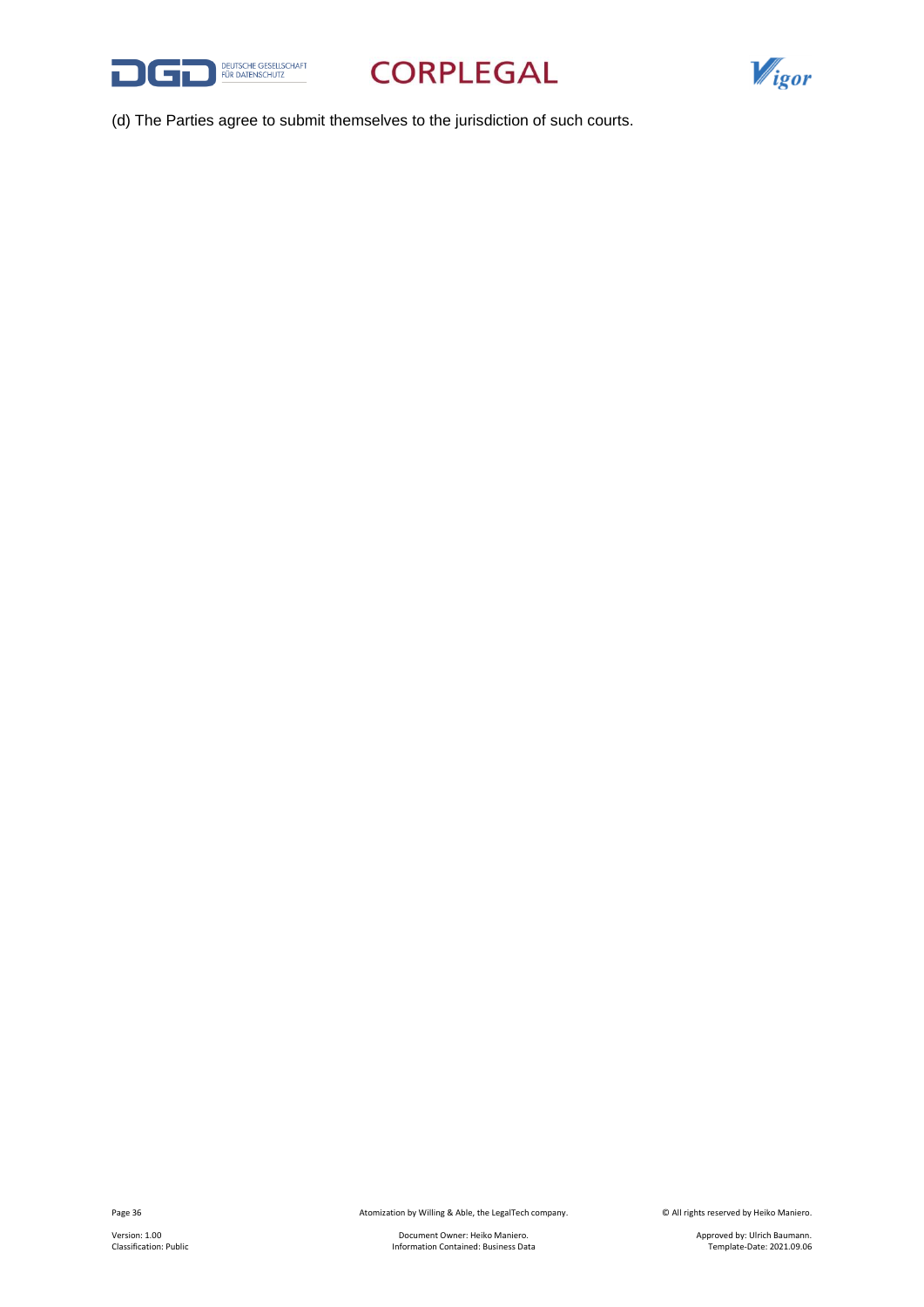



**ΑΝΝΕΧ I** 

**A. LIST OF PARTIES**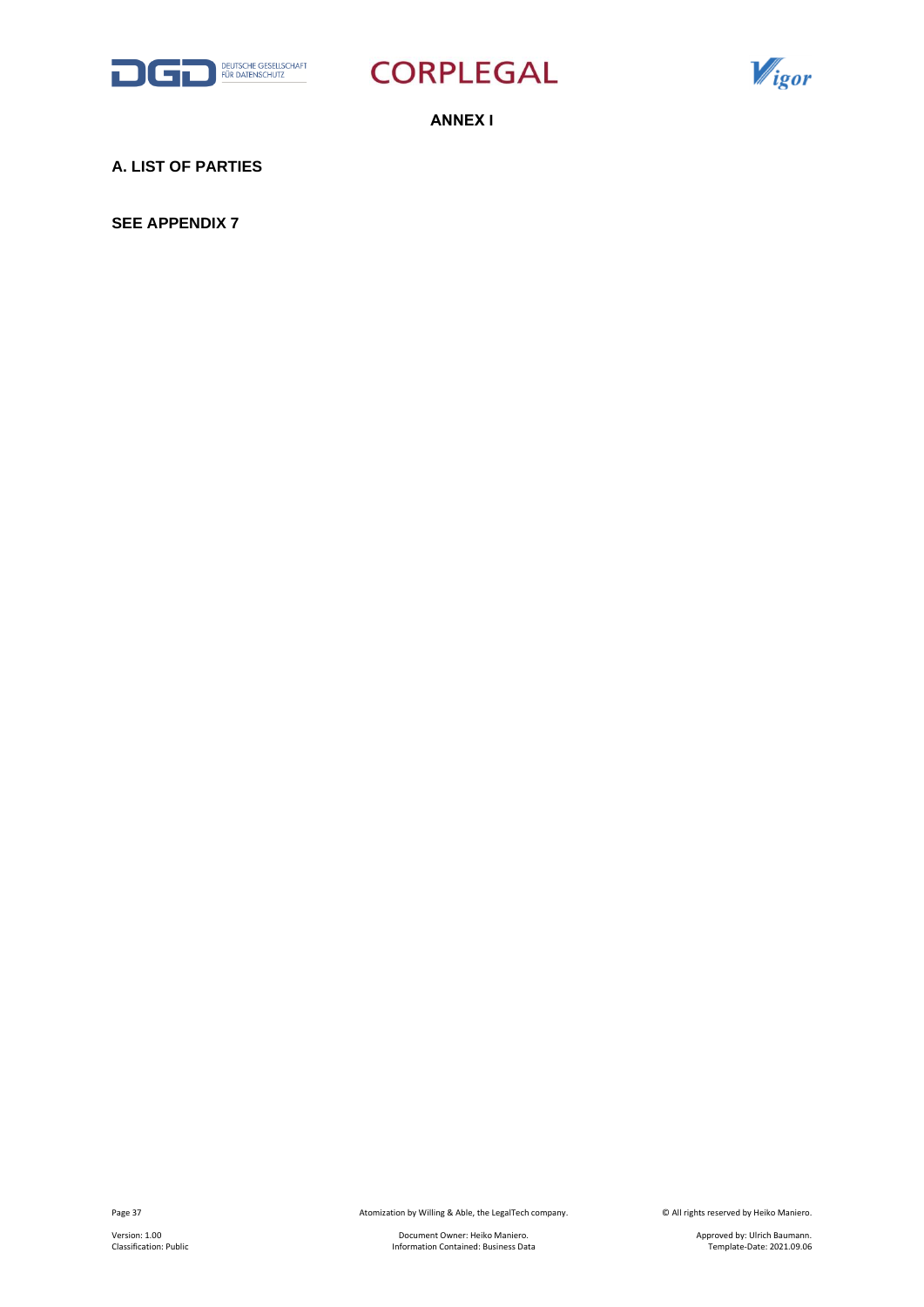



## **B. DESCRIPTION OF TRANSFER**

**SEE APPENDIX 8**

Page 38 Atomization b[y Willing & Able, the LegalTech company.](https://willing-able.com/) © All rights reserved b[y Heiko Maniero.](https://dg-datenschutz.de/)

Version: 1.00 Version: 1.00 Document Owner: Heiko Maniero.<br>Classification: Public **Classification: Public** Contained: Business Data Classification: Public Public Classification: Public Public Classification: Public Public Document Owner: Helio Maniero:<br>Information Contained: Business Data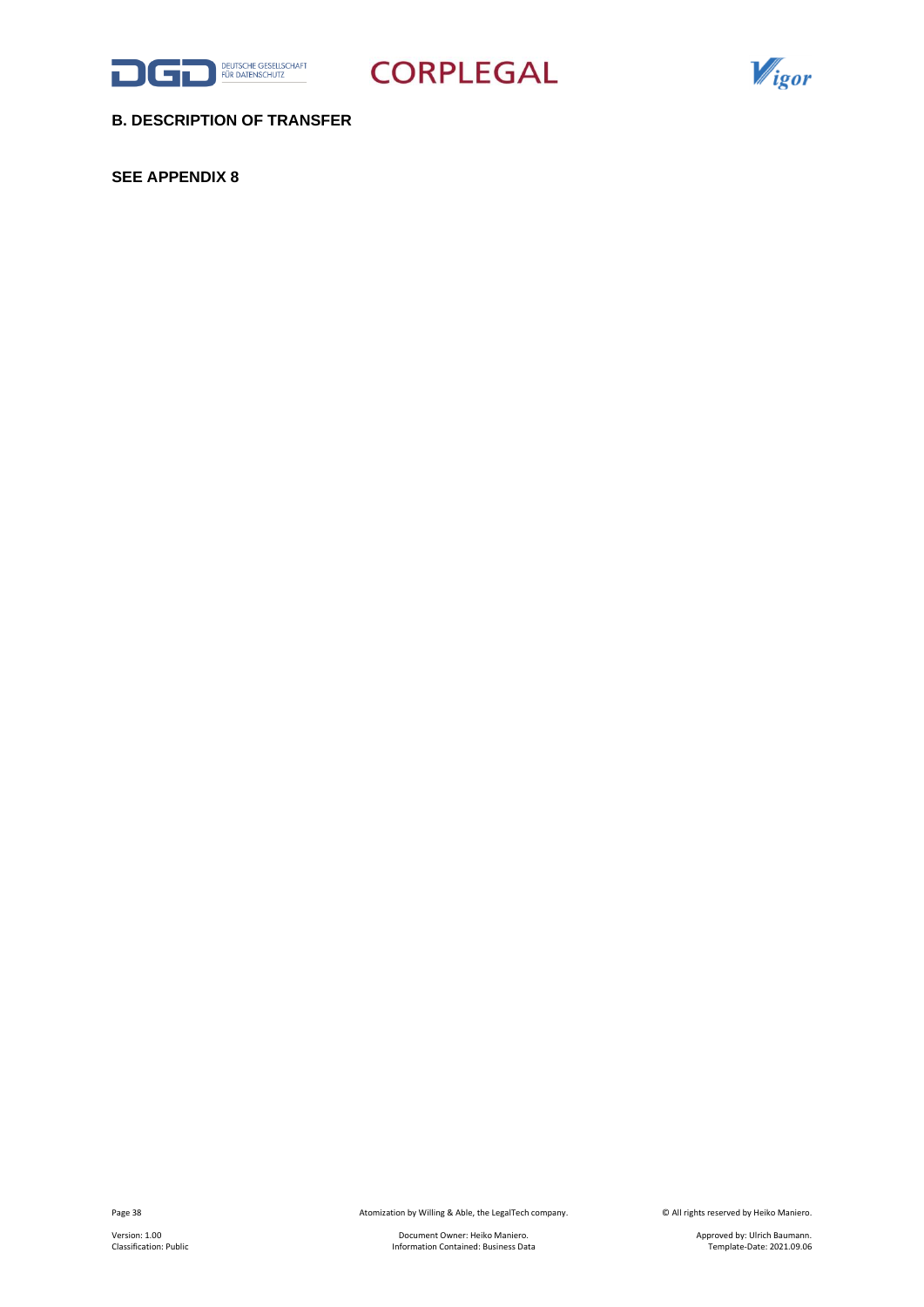



# **C. COMPETENT SUPERVISORY AUTHORITY**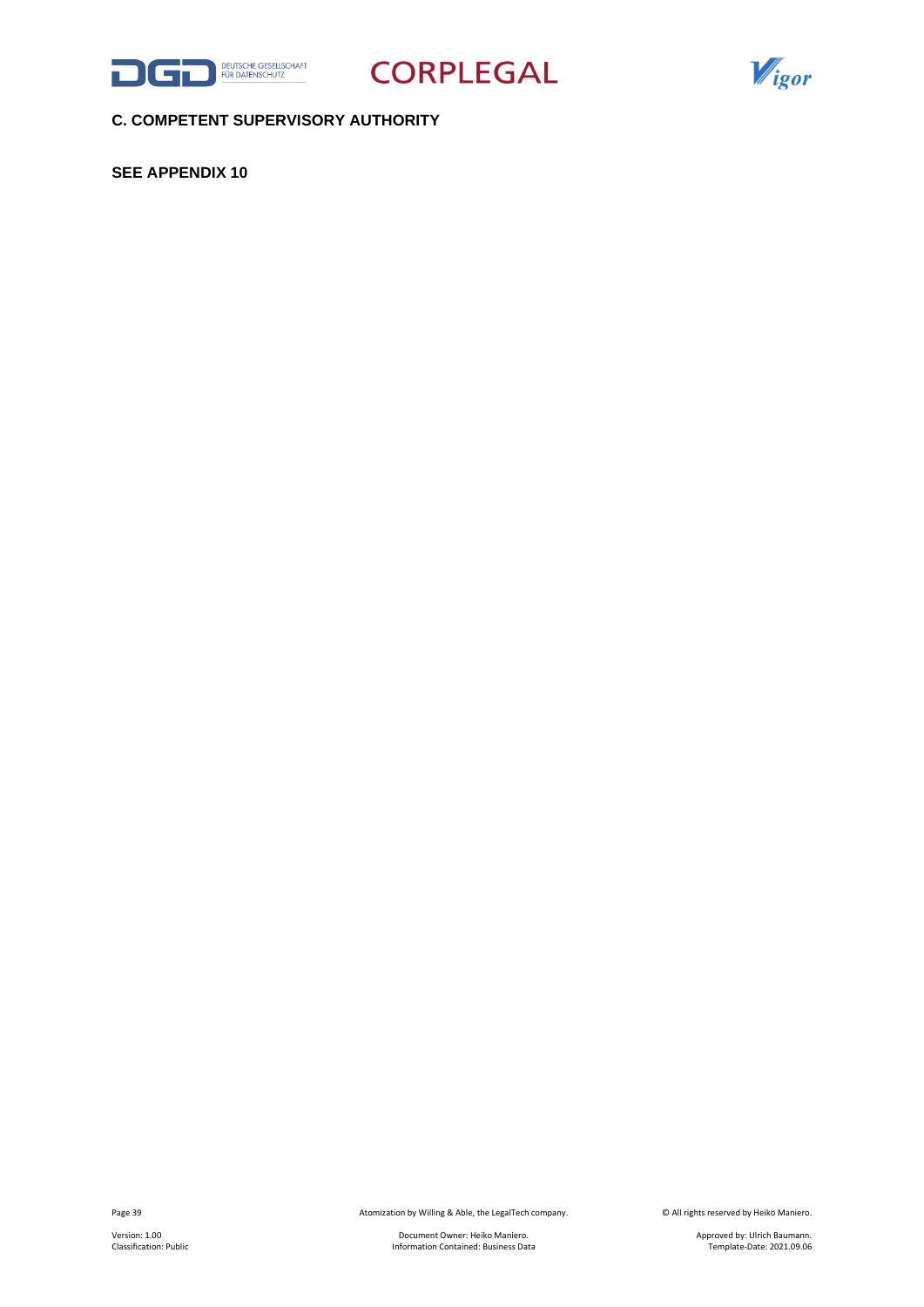



#### **ANNEX II**

# **TECHNICAL AND ORGANISATIONAL MEASURES INCLUDING TECHNICAL AND ORGANISATIONAL MEASURES TO ENSURE THE SECURITY OF THE DATA**

Description of the technical and organisational measures implemented by the data importer(s) (including any relevant certifications) to ensure an appropriate level of security, taking into account the nature, scope, context and purpose of the processing, and the risks for the rights and freedoms of natural persons.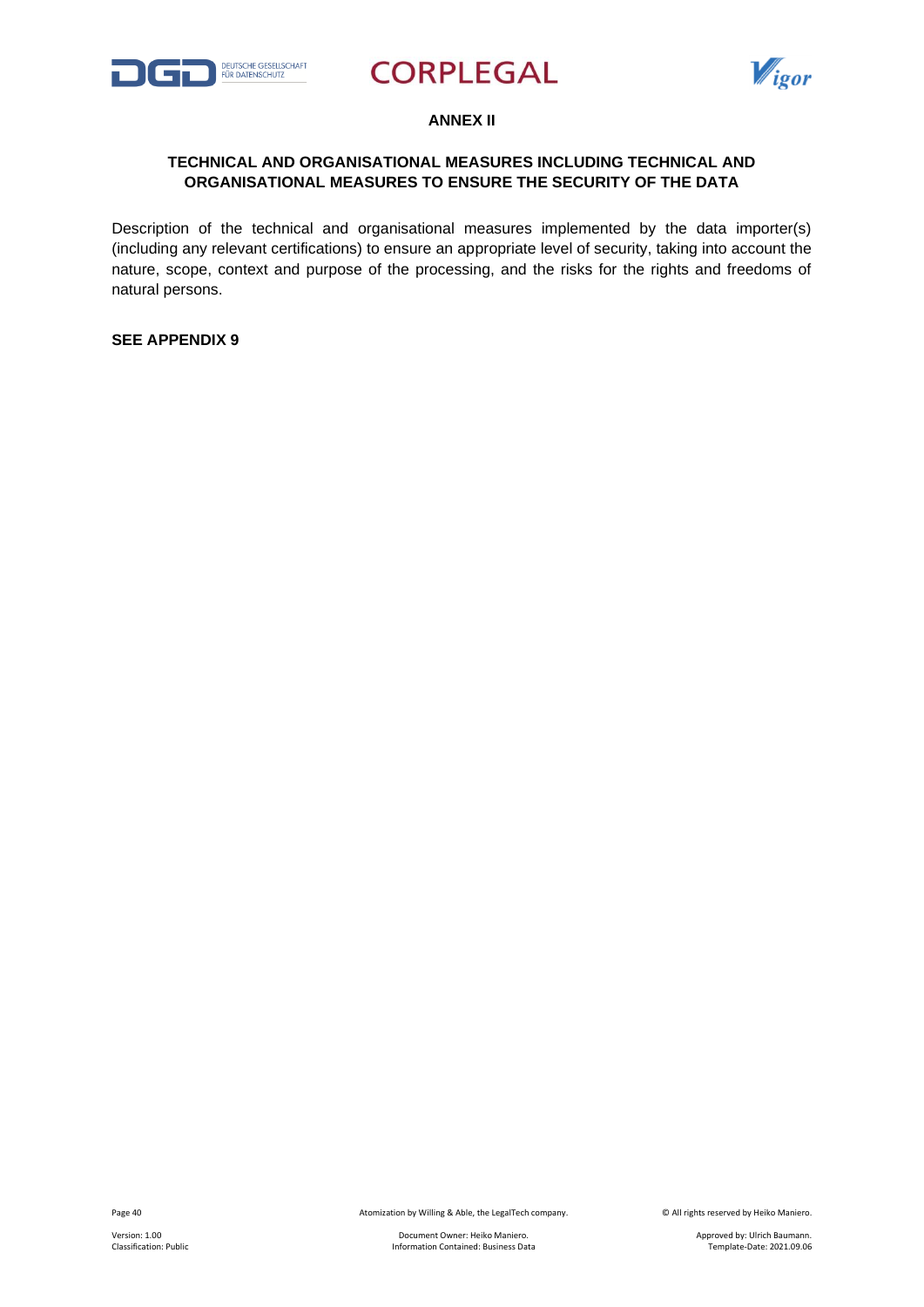



#### **ANNEX III LIST OF SUB-PROCESSORS**

The controller has authorised the use of the following sub-processors:

**SEE APPENDIX 6**

Page 41 **Atomization b[y Willing & Able, the LegalTech company.](https://willing-able.com/)** © All rights reserved b[y Heiko Maniero.](https://dg-datenschutz.de/)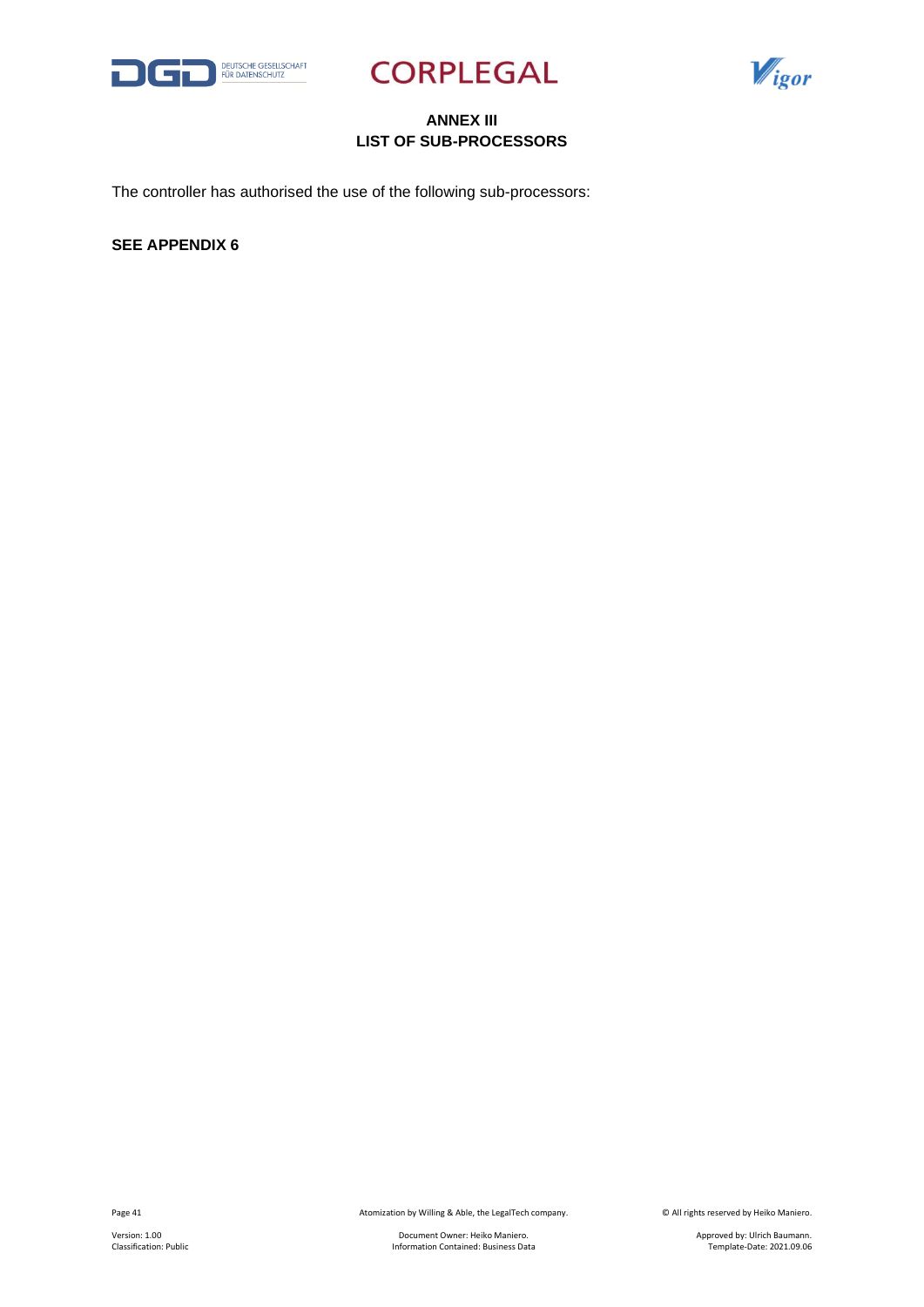



APPENDIX 4 – SCCs 2021/914 MODULE THREE: Transfer Processor to Processor

# **STANDARD CONTRACTUAL CLAUSES 2021/914 MODULE THREE: Transfer Processor to Processor**

#### **Clause 1 Purpose and scope**

(a) The purpose of these contractual clauses is to ensure compliance with the requirements of Regulation (EU) 2016/679 of the European Parliament and of the Council of 27 April 2016 on the protection of natural persons with regard to the processing of personal data and on the free movement of such data (General Data Protection Regulation) for the transfer of personal data to a third country.

(b) The Parties:

(i) the natural or legal person(s), public authority/ies, agency/ies or other body/ies (hereinafter 'entity/ies') transferring the personal data, as listed in Annex I.A (hereinafter each 'data exporter'), and (ii) the entity/ies in a third country receiving the personal data from the data exporter, directly or indirectly via another entity also Party to these Clauses, as listed in Annex I.A (hereinafter each 'data importer') have agreed to these standard contractual clauses (hereinafter: 'Clauses').

(c) These Clauses apply with respect to the transfer of personal data between the Parties as specified in Annex I.B.

(d) The Appendix to these Clauses containing the Annexes referred to therein forms an integral part of these Clauses.

# **Clause 2 Effect and invariability of the Clauses**

(a) These Clauses set out appropriate safeguards, including enforceable data subject rights and effective legal remedies, pursuant to Article 46(1) and Article 46(2)(c) of Regulation (EU) 2016/679 and, with respect to data transfers from controllers to processors and/or processors to processors, standard contractual clauses pursuant to Article 28(7) of Regulation (EU) 2016/679, provided they are not modified, except to select the appropriate Module(s) or to add or update information in the Appendix. This does not prevent the Parties from including the standard contractual clauses laid down in these Clauses in a wider contract and/or to add other clauses or additional safeguards, provided that they do not contradict, directly or indirectly, these Clauses or prejudice the fundamental rights or freedoms of data subjects.

(b) These Clauses are without prejudice to obligations to which the data exporter is subject by virtue of Regulation (EU) 2016/679.

# **Clause 3 Third-party beneficiaries**

(a) The data subjects can enforce against the data exporter and/or data importer these Clauses, with the following exceptions:

(i) Clause 1, Clause 2, Clause 3, Clause 6, Clause 7;

(ii) Clause 8.1(a), (c) and (d) and Clause 8.9(a), (c), (d), (e), (f) and (g);

Page 42 **Acomization b[y Willing & Able, the LegalTech company.](https://willing-able.com/)** Call rights reserved b[y Heiko Maniero.](https://dg-datenschutz.de/)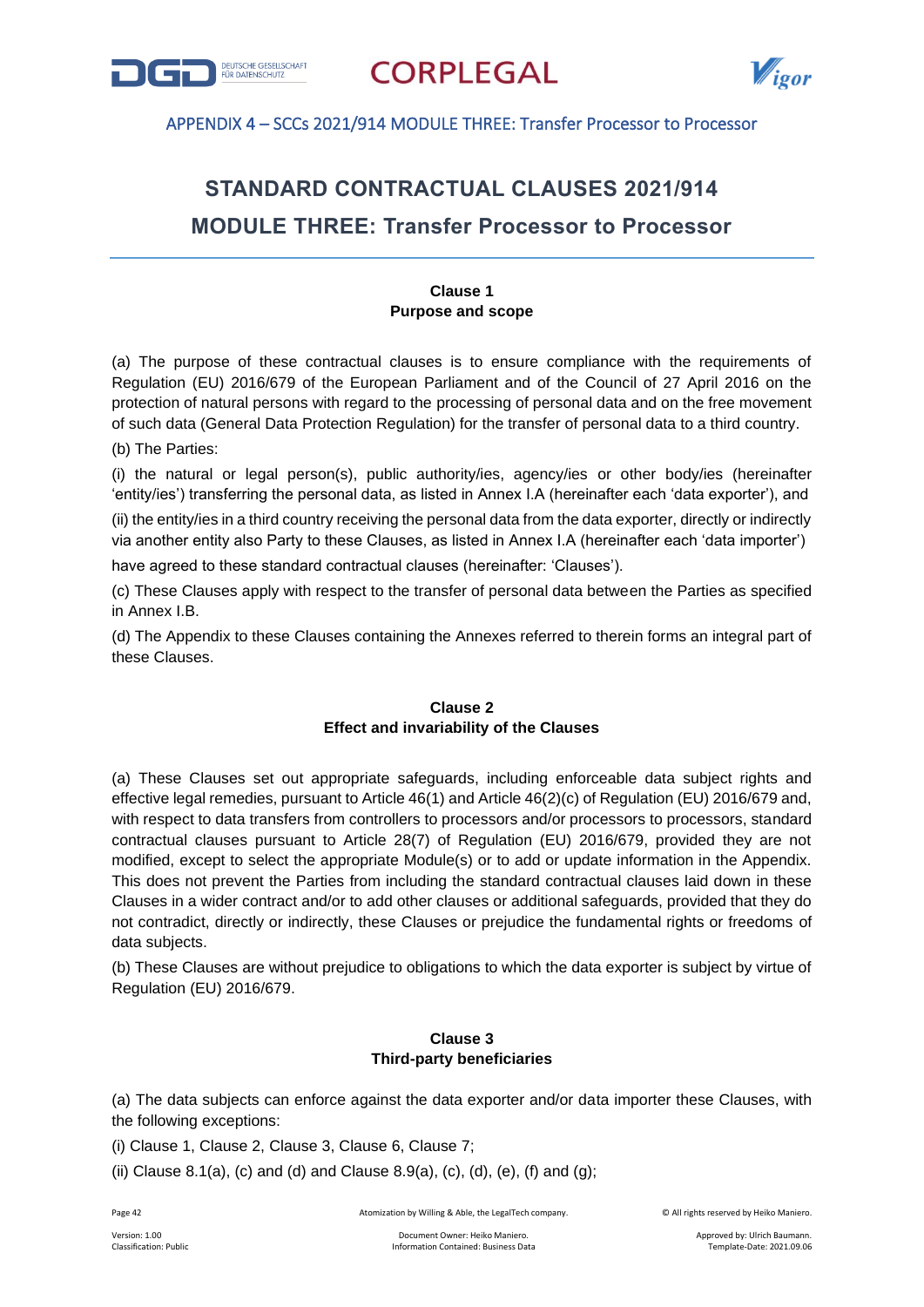



- (iii) Clause  $9(a)$ ,  $(c)$ ,  $(d)$  and  $(e)$ ;
- (iv) Clause 12(a), (d) and (f);
- (v) Clause 13;
- (vi) Clause 15.1 (c), (d) and (e);
- (vii) Clause 16 (e);
- (viii) Clause 18 (a) and (b);

(b) Paragraph (a) is without prejudice to rights of data subjects under Regulation (EU) 2016/679.

#### **Clause 4 Interpretation**

(a) Where these Clauses use terms that are defined in Regulation (EU) 2016/679, those terms shall have the same meaning as in that Regulation.

(b) These Clauses shall be read and interpreted in the light of the provisions of Regulation (EU) 2016/679.

(c) These Clauses shall not be interpreted in a way that conflicts with rights and obligations provided for in Regulation (EU) 2016/679.

# **Clause 5 Hierarchy**

In the event of a contradiction between these Clauses and the provisions of other related agreements between the Parties, existing at the time these Clauses are agreed or entered into thereafter, these Clauses shall prevail.

# **Clause 6**

#### **Description of the transfer(s)**

The details of the transfer(s), and in particular the categories of personal data that are transferred and the purpose(s) for which they are transferred, are specified in Annex I.B.

#### **Clause 7 Docking clause**

(a) An entity that is not a Party to these Clauses may, with the agreement of the Parties, accede to these Clauses at any time, either as a data exporter or as a data importer, by completing the Appendix and signing Annex I.A.

(b) Once it has completed the Appendix and signed Annex I.A, the acceding entity shall become a Party to these Clauses and have the rights and obligations of a data exporter or data importer in accordance with its designation in Annex I.A.

(c) The acceding entity shall have no rights or obligations arising under these Clauses from the period prior to becoming a Party.

#### **Clause 8 Data protection safeguards**

Page 43 **Atomization b[y Willing & Able, the LegalTech company.](https://willing-able.com/) Call rights reserved b[y Heiko Maniero.](https://dg-datenschutz.de/)** All rights reserved by Heiko Maniero.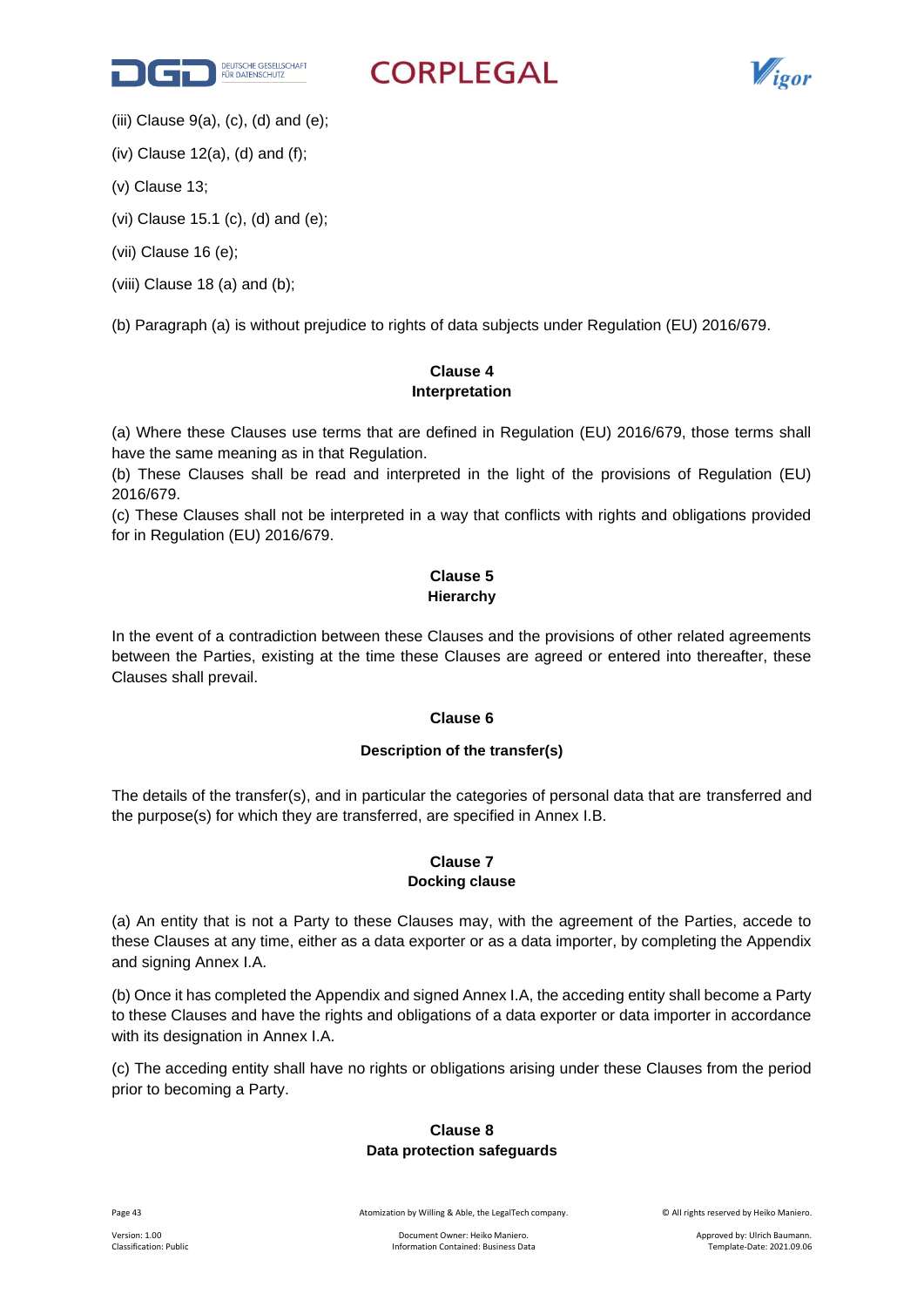



The data exporter warrants that it has used reasonable efforts to determine that the data importer is able, through the implementation of appropriate technical and organisational measures, to satisfy its obligations under these Clauses.

#### **8.1. Instructions**

(a) The data exporter has informed the data importer that it acts as processor under the instructions of its controller(s), which the data exporter shall make available to the data importer prior to processing.

(b) The data importer shall process the personal data only on documented instructions from the controller, as communicated to the data importer by the data exporter, and any additional documented instructions from the data exporter. Such additional instructions shall not conflict with the instructions from the controller. The controller or data exporter may give further documented instructions regarding the data processing throughout the duration of the contract.

(c) The data importer shall immediately inform the data exporter if it is unable to follow those instructions. Where the data importer is unable to follow the instructions from the controller, the data exporter shall immediately notify the controller.

(d) The data exporter warrants that it has imposed the same data protection obligations on the data importer as set out in the contract or other legal act under Union or Member State law between the controller and the data exporter.

#### **8.2. Purpose limitation**

The data importer shall process the personal data only for the specific purpose(s) of the transfer, as set out in Annex I.B., unless on further instructions from the controller, as communicated to the data importer by the data exporter, or from the data exporter.

#### **8.3. Transparency**

On request, the data exporter shall make a copy of these Clauses, including the Appendix as completed by the Parties, available to the data subject free of charge. To the extent necessary to protect business secrets or other confidential information, including personal data, the data exporter may redact part of the text of the Appendix prior to sharing a copy, but shall provide a meaningful summary where the data subject would otherwise not be able to understand its content or exercise his/her rights. On request, the Parties shall provide the data subject with the reasons for the redactions, to the extent possible without revealing the redacted information.

#### **8.4. Accuracy**

If the data importer becomes aware that the personal data it has received is inaccurate, or has become outdated, it shall inform the data exporter without undue delay. In this case, the data importer shall cooperate with the data exporter to rectify or erase the data.

#### **8.5. Duration of processing and erasure or return of data**

Processing by the data importer shall only take place for the duration specified in Annex I.B. After the end of the provision of the processing services, the data importer shall, at the choice of the data exporter, delete all personal data processed on behalf of the controller and certify to the data exporter that it has done so, or return to the data exporter all personal data processed on its behalf and delete existing copies. Until the data is deleted or returned, the data importer shall continue to ensure compliance with these Clauses. In case of local laws applicable to the data importer that prohibit return or deletion of the personal data, the data importer warrants that it will continue to ensure compliance with these Clauses and will only process it to the extent and for as long as required under that local law.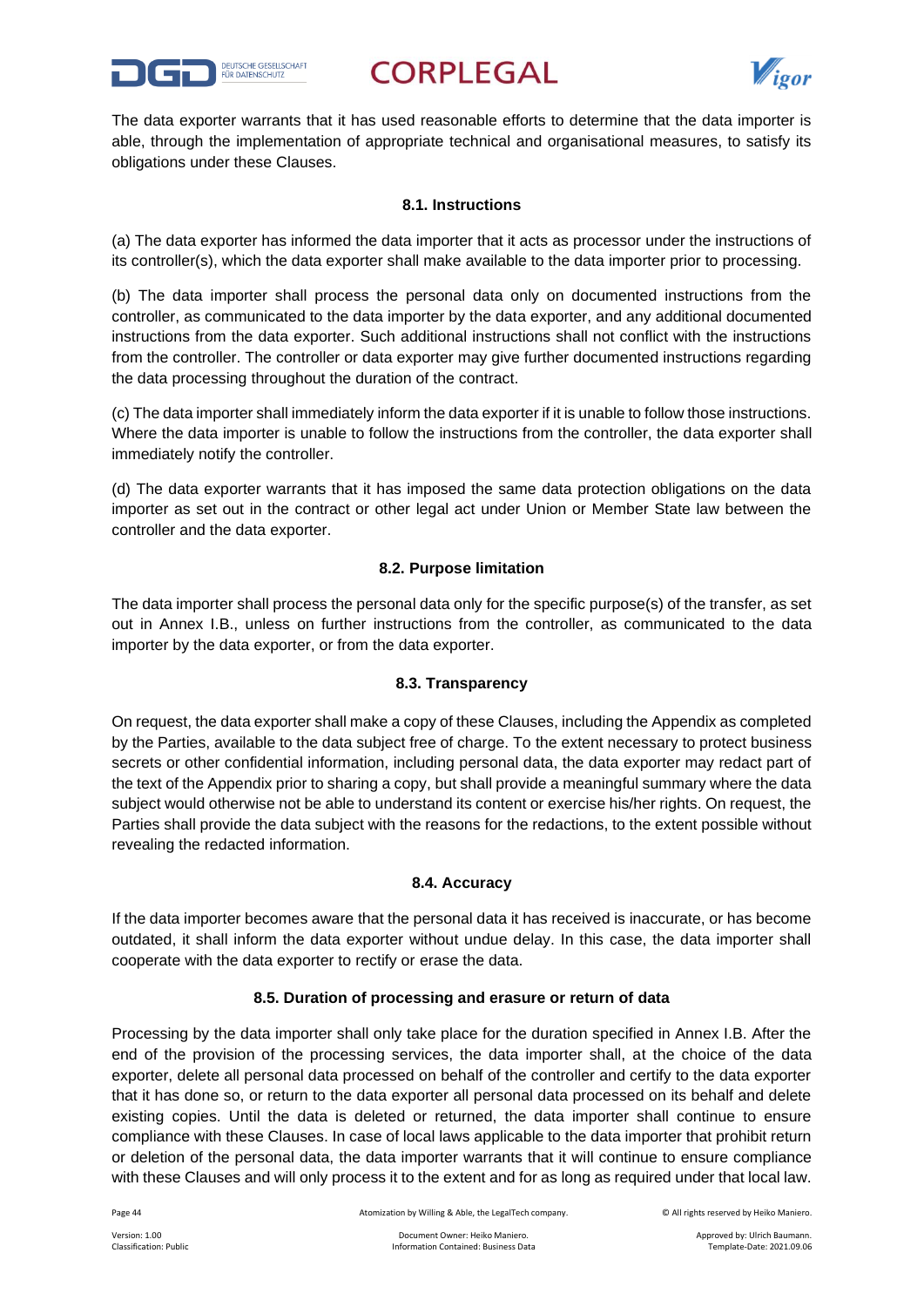



This is without prejudice to Clause 14, in particular the requirement for the data importer under Clause 14(e) to notify the data exporter throughout the duration of the contract if it has reason to believe that it is or has become subject to laws or practices not in line with the requirements under Clause 14(a).

#### **8.6. Security of processing**

(a) The data importer and, during transmission, also the data exporter shall implement appropriate technical and organisational measures to ensure the security of the data, including protection against a breach of security leading to accidental or unlawful destruction, loss, alteration, unauthorised disclosure or access to that data (hereinafter 'personal data breach'). In assessing the appropriate level of security, they shall take due account of the state of the art, the costs of implementation, the nature, scope, context and purpose(s) of processing and the risks involved in the processing for the data subject. The Parties shall in particular consider having recourse to encryption or pseudonymisation, including during transmission, where the purpose of processing can be fulfilled in that manner. In case of pseudonymisation, the additional information for attributing the personal data to a specific data subject shall, where possible, remain under the exclusive control of the data exporter or the controller. In complying with its obligations under this paragraph, the data importer shall at least implement the technical and organisational measures specified in Annex II. The data importer shall carry out regular checks to ensure that these measures continue to provide an appropriate level of security.

(b) The data importer shall grant access to the data to members of its personnel only to the extent strictly necessary for the implementation, management and monitoring of the contract. It shall ensure that persons authorised to process the personal data have committed themselves to confidentiality or are under an appropriate statutory obligation of confidentiality.

(c) In the event of a personal data breach concerning personal data processed by the data importer under these Clauses, the data importer shall take appropriate measures to address the breach, including measures to mitigate its adverse effects. The data importer shall also notify, without undue delay, the data exporter and, where appropriate and feasible, the controller after having become aware of the breach. Such notification shall contain the details of a contact point where more information can be obtained, a description of the nature of the breach (including, where possible, categories and approximate number of data subjects and personal data records concerned), its likely consequences and the measures taken or proposed to address the data breach, including measures to mitigate its possible adverse effects. Where, and in so far as, it is not possible to provide all information at the same time, the initial notification shall contain the information then available and further information shall, as it becomes available, subsequently be provided without undue delay.

(d) The data importer shall cooperate with and assist the data exporter to enable the data exporter to comply with its obligations under Regulation (EU) 2016/679, in particular to notify its controller so that the latter may in turn notify the competent supervisory authority and the affected data subjects, taking into account the nature of processing and the information available to the data importer.

#### **8.7. Sensitive data**

Where the transfer involves personal data revealing racial or ethnic origin, political opinions, religious or philosophical beliefs, or trade union membership, genetic data, or biometric data for the purpose of uniquely identifying a natural person, data concerning health or a person's sex life or sexual orientation, or data relating to criminal convictions and offences (hereinafter 'sensitive data'), the data importer shall apply the specific restrictions and/or additional safeguards set out in Annex I.B.

#### **8.8. Onward transfers**

Page 45 **Atomization b[y Willing & Able, the LegalTech company.](https://willing-able.com/)** Call rights reserved b[y Heiko Maniero.](https://dg-datenschutz.de/)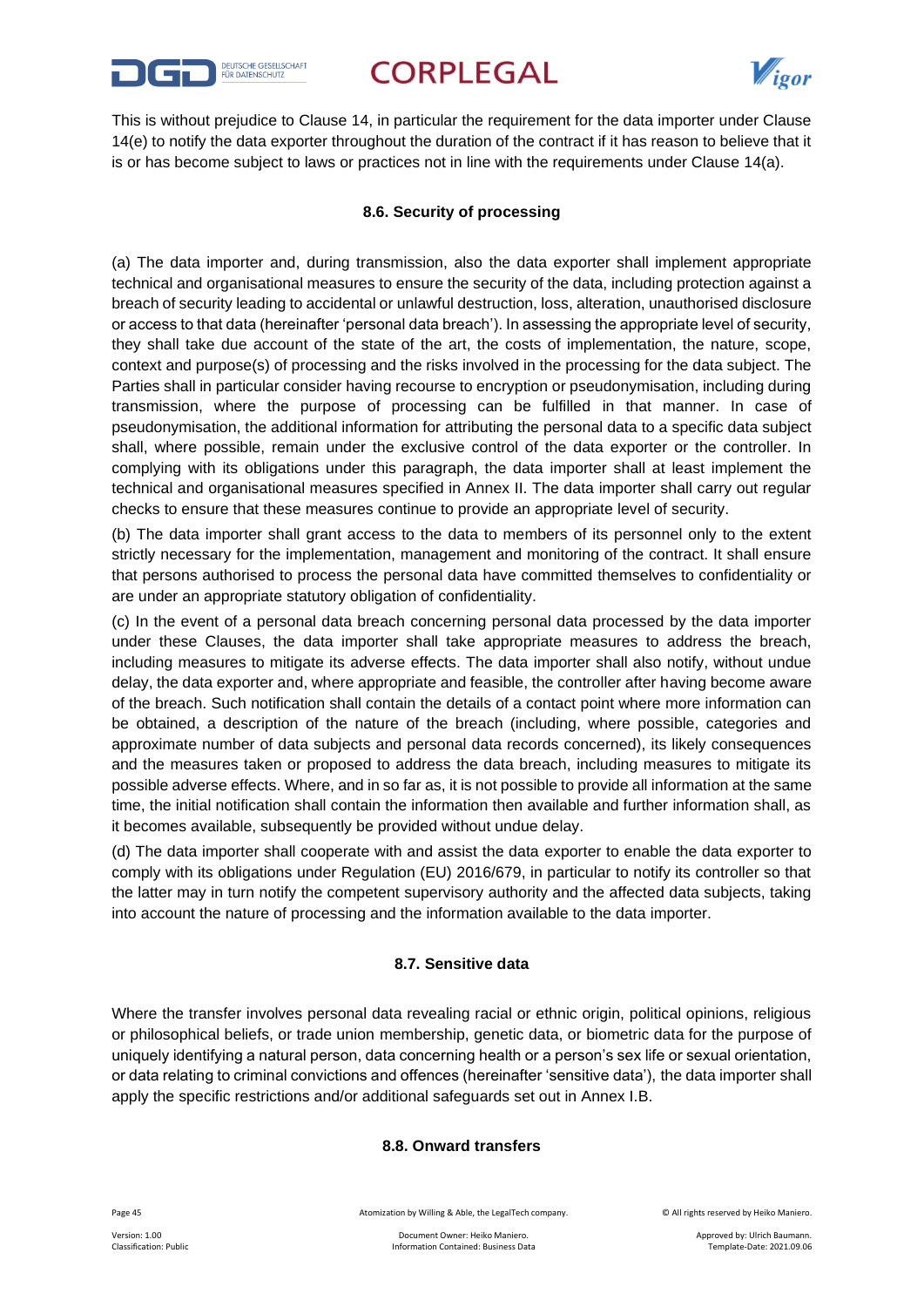



The data importer shall only disclose the personal data to a third party on documented instructions from the controller, as communicated to the data importer by the data exporter. In addition, the data may only be disclosed to a third party located outside the European Union (in the same country as the data importer or in another third country, hereinafter 'onward transfer') if the third party is or agrees to be bound by these Clauses, under the appropriate Module, or if:

(i) the onward transfer is to a country benefitting from an adequacy decision pursuant to Article 45 of Regulation (EU) 2016/679 that covers the onward transfer;

(ii) the third party otherwise ensures appropriate safeguards pursuant to Articles 46 or 47 Regulation of (EU) 2016/679;

(iii) the onward transfer is necessary for the establishment, exercise or defense of legal claims in the context of specific administrative, regulatory or judicial proceedings; or

(iv) the onward transfer is necessary in order to protect the vital interests of the data subject or of another natural person.

Any onward transfer is subject to compliance by the data importer with all the other safeguards under these Clauses, in particular purpose limitation.

#### **8.9. Documentation and compliance**

(a) The data importer shall promptly and adequately deal with enquiries from the data exporter or the controller that relate to the processing under these Clauses.

(b) The Parties shall be able to demonstrate compliance with these Clauses. In particular, the data importer shall keep appropriate documentation on the processing activities carried out on behalf of the controller.

(c) The data importer shall make all information necessary to demonstrate compliance with the obligations set out in these Clauses available to the data exporter, which shall provide it to the controller.

(d) The data importer shall allow for and contribute to audits by the data exporter of the processing activities covered by these Clauses, at reasonable intervals or if there are indications of noncompliance. The same shall apply where the data exporter requests an audit on instructions of the controller. In deciding on an audit, the data exporter may take into account relevant certifications held by the data importer.

(e) Where the audit is carried out on the instructions of the controller, the data exporter shall make the results available to the controller.

(f) The data exporter may choose to conduct the audit by itself or mandate an independent auditor. Audits may include inspections at the premises or physical facilities of the data importer and shall, where appropriate, be carried out with reasonable notice.

(g) The Parties shall make the information referred to in paragraphs (b) and (c), including the results of any audits, available to the competent supervisory authority on request.

#### **Clause 9 Use of sub-processors**

(a)

GENERAL WRITTEN AUTHORISATION: The data importer has the controller's general authorisation for the engagement of sub-processor(s) from an agreed list. The data importer shall specifically inform the controller in writing of any intended changes to that list through the addition or replacement of subprocessors at least 30 days in advance, thereby giving the controller sufficient time to be able to object

Page 46 **Atomization b[y Willing & Able, the LegalTech company.](https://willing-able.com/) Call rights reserved b[y Heiko Maniero.](https://dg-datenschutz.de/)** All rights reserved by Heiko Maniero.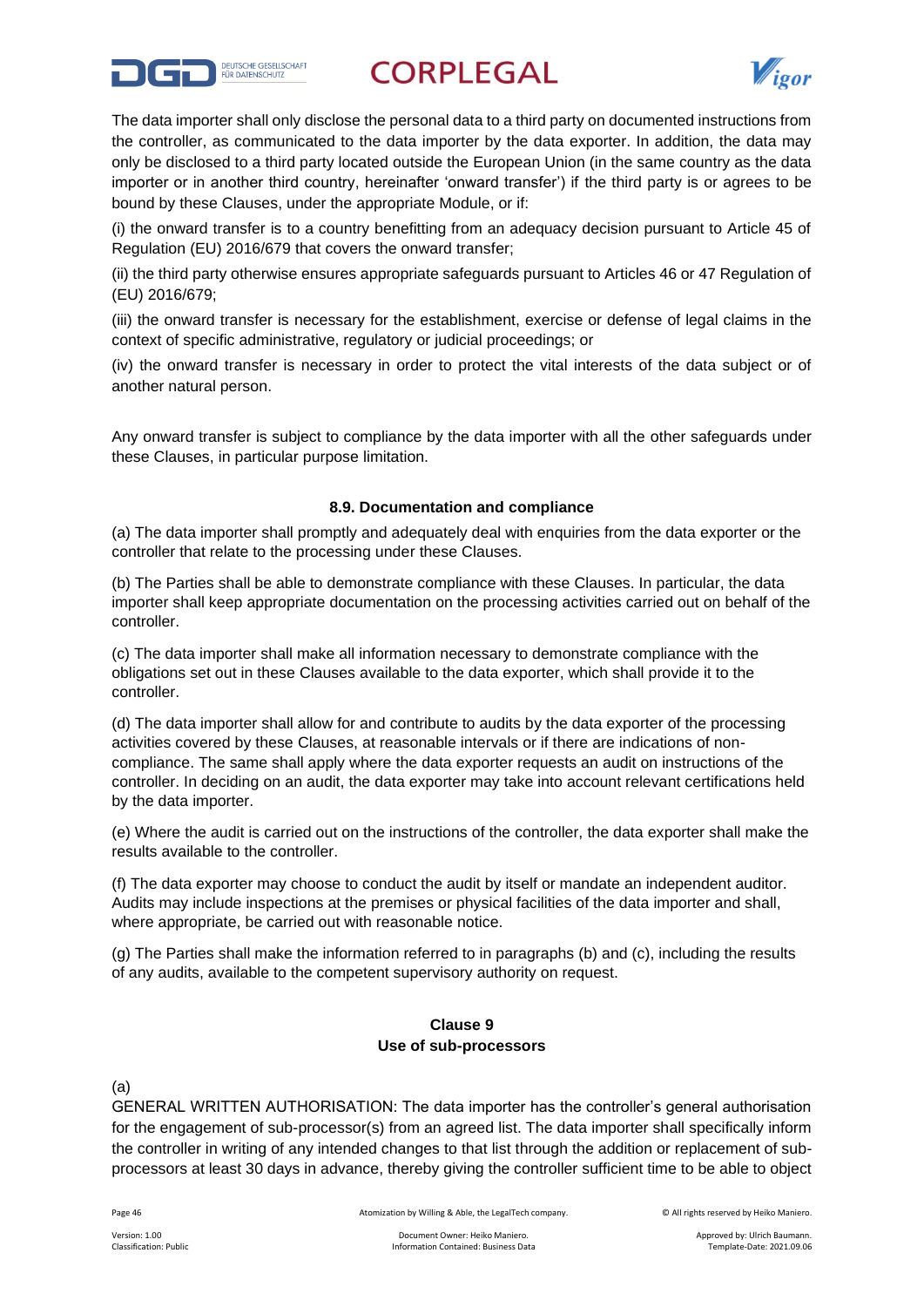

DEUTSCHE GESELLSCHAFT<br>FÜR DATENSCHUTZ



to such changes prior to the engagement of the sub-processor(s). The data importer shall provide the controller with the information necessary to enable the controller to exercise its right to object. The data importer shall inform the data exporter of the engagement of the sub-processor(s).

(b) Where the data importer engages a sub-processor to carry out specific processing activities (on behalf of the controller), it shall do so by way of a written contract that provides for, in substance, the same data protection obligations as those binding the data importer under these Clauses, including in terms of third-party beneficiary rights for data subjects. The Parties agree that, by complying with this Clause, the data importer fulfils its obligations under Clause 8.8. The data importer shall ensure that the sub-processor complies with the obligations to which the data importer is subject pursuant to these Clauses.

(c) The data importer shall provide, at the data exporter's or controller's request, a copy of such a sub-processor agreement and any subsequent amendments. To the extent necessary to protect business secrets or other confidential information, including personal data, the data importer may redact the text of the agreement prior to sharing a copy.

(d) The data importer shall remain fully responsible to the data exporter for the performance of the sub-processor's obligations under its contract with the data importer. The data importer shall notify the data exporter of any failure by the sub-processor to fulfil its obligations under that contract.

(e) The data importer shall agree a third-party beneficiary clause with the sub-processor whereby – in the event the data importer has factually disappeared, ceased to exist in law or has become insolvent – the data exporter shall have the right to terminate the sub-processor contract and to instruct the sub-processor to erase or return the personal data.

## **Clause 10 Data subject rights**

(a) The data importer shall promptly notify the data exporter and, where appropriate, the controller of any request it has received from a data subject, without responding to that request unless it has been authorised to do so by the controller.

(b) The data importer shall assist, where appropriate in cooperation with the data exporter, the controller in fulfilling its obligations to respond to data subjects' requests for the exercise of their rights under Regulation (EU) 2016/679 or Regulation (EU) 2018/1725, as applicable. In this regard, the Parties shall set out in Annex II the appropriate technical and organisational measures, taking into account the nature of the processing, by which the assistance shall be provided, as well as the scope and the extent of the assistance required.

(c) In fulfilling its obligations under paragraphs (a) and (b), the data importer shall comply with the instructions from the controller, as communicated by the data exporter.

#### **Clause 11 Redress**

(a) The data importer shall inform data subjects in a transparent and easily accessible format, through individual notice or on its website, of a contact point authorised to handle complaints. It shall deal promptly with any complaints it receives from a data subject.

(b) In case of a dispute between a data subject and one of the Parties as regards compliance with these Clauses, that Party shall use its best efforts to resolve the issue amicably in a timely fashion. The Parties shall keep each other informed about such disputes and, where appropriate, cooperate in resolving them.

Page 47 **Atomization b[y Willing & Able, the LegalTech company.](https://willing-able.com/)** Call rights reserved b[y Heiko Maniero.](https://dg-datenschutz.de/)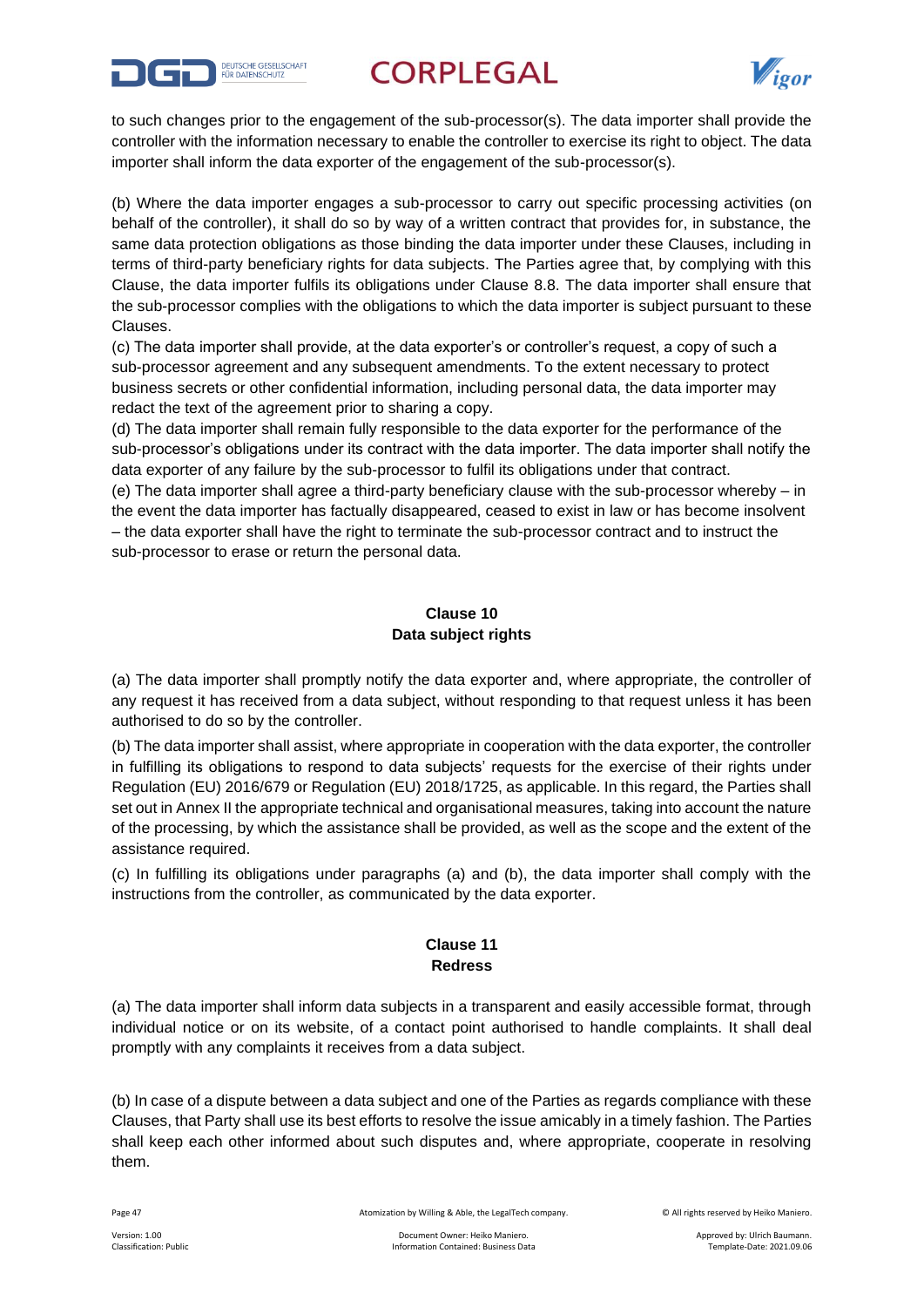



(c) Where the data subject invokes a third-party beneficiary right pursuant to Clause 3, the data importer shall accept the decision of the data subject to:

(i) lodge a complaint with the supervisory authority in the Member State of his/her habitual residence or place of work, or the competent supervisory authority pursuant to Clause 13;

(ii) refer the dispute to the competent courts within the meaning of Clause 18.

DEUTSCHE GESELLSCHAFT<br>FÜR DATENSCHUTZ

(d) The Parties accept that the data subject may be represented by a not-for-profit body, organisation or association under the conditions set out in Article 80(1) of Regulation (EU) 2016/679.

(e) The data importer shall abide by a decision that is binding under the applicable EU or Member State law.

(f) The data importer agrees that the choice made by the data subject will not prejudice his/her substantive and procedural rights to seek remedies in accordance with applicable laws.

# **Clause 12 Liability**

(a) Each Party shall be liable to the other Party/ies for any damages it causes the other Party/ies by any breach of these Clauses.

(b) The data importer shall be liable to the data subject, and the data subject shall be entitled to receive compensation, for any material or non-material damages the data importer or its sub-processor causes the data subject by breaching the third-party beneficiary rights under these Clauses.

(c) Notwithstanding paragraph (b), the data exporter shall be liable to the data subject, and the data subject shall be entitled to receive compensation, for any material or non-material damages the data exporter or the data importer (or its sub- processor) causes the data subject by breaching the thirdparty beneficiary rights under these Clauses. This is without prejudice to the liability of the data exporter and, where the data exporter is a processor acting on behalf of a controller, to the liability of the controller under Regulation (EU) 2016/679 or Regulation (EU) 2018/1725, as applicable.

(d) The Parties agree that if the data exporter is held liable under paragraph (c) for damages caused by the data importer (or its sub-processor), it shall be entitled to claim back from the data importer that part of the compensation corresponding to the data importer's responsibility for the damage.

(e) Where more than one Party is responsible for any damage caused to the data subject as a result of a breach of these Clauses, all responsible Parties shall be jointly and severally liable and the data subject is entitled to bring an action in court against any of these Parties.

(f) The Parties agree that if one Party is held liable under paragraph (e), it shall be entitled to claim back from the other Party/ies that part of the compensation corresponding to its/their responsibility for the damage.

(g) The data importer may not invoke the conduct of a sub-processor to avoid its own liability.

## **Clause 13 Supervision**

(a) [Where the data exporter is established in an EU Member State:] The supervisory authority with responsibility for ensuring compliance by the data exporter with Regulation (EU) 2016/679 as regards the data transfer, as indicated in Annex I.C, shall act as competent supervisory authority.

[Where the data exporter is not established in an EU Member State, but falls within the territorial scope of application of Regulation (EU) 2016/679 in accordance with its Article 3(2) and has appointed a representative pursuant to Article 27(1) of Regulation (EU) 2016/679:] The supervisory authority of the Member State in which the representative within the meaning of Article 27(1) of Regulation (EU) 2016/679 is established, as indicated in Annex I.C, shall act as competent supervisory authority.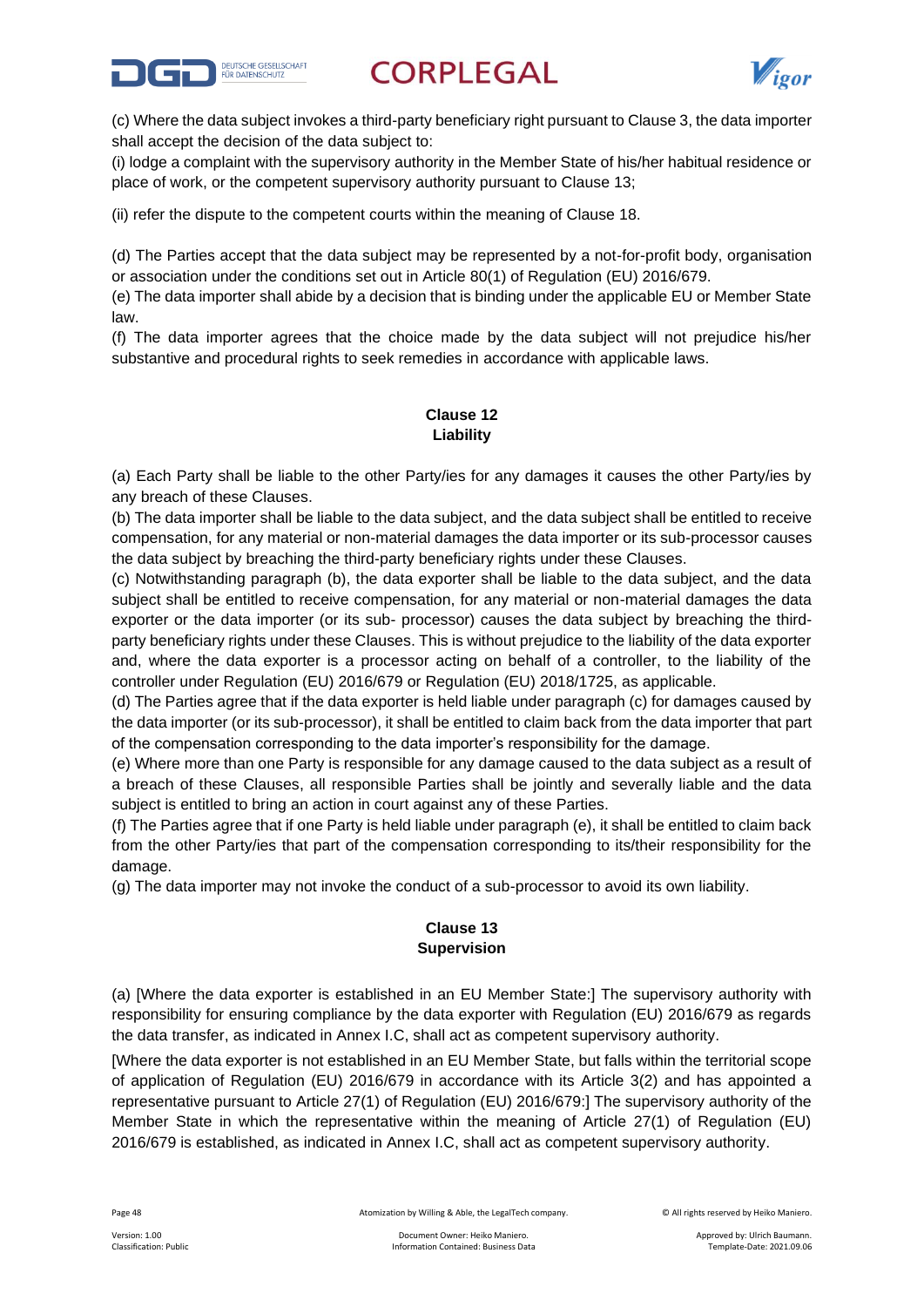

[Where the data exporter is not established in an EU Member State, but falls within the territorial scope of application of Regulation (EU) 2016/679 in accordance with its Article 3(2) without however having to appoint a representative pursuant to Article 27(2) of Regulation (EU) 2016/679:] The supervisory authority of one of the Member States in which the data subjects whose personal data is transferred under these Clauses in relation to the offering of goods or services to them, or whose behaviour is monitored, are located, as indicated in Annex I.C, shall act as competent supervisory authority.

(b) The data importer agrees to submit itself to the jurisdiction of and cooperate with the competent supervisory authority in any procedures aimed at ensuring compliance with these Clauses. In particular, the data importer agrees to respond to enquiries, submit to audits and comply with the measures adopted by the supervisory authority, including remedial and compensatory measures. It shall provide the supervisory authority with written confirmation that the necessary actions have been taken.

#### **Clause 14**

## **Local laws and practices affecting compliance with the Clauses**

(a) The Parties warrant that they have no reason to believe that the laws and practices in the third country of destination applicable to the processing of the personal data by the data importer, including any requirements to disclose personal data or measures authorising access by public authorities, prevent the data importer from fulfilling its obligations under these Clauses. This is based on the understanding that laws and practices that respect the essence of the fundamental rights and freedoms and do not exceed what is necessary and proportionate in a democratic society to safeguard one of the objectives listed in Article 23(1) of Regulation (EU) 2016/679, are not in contradiction with these Clauses.

(b) The Parties declare that in providing the warranty in paragraph (a), they have taken due account in particular of the following elements:

(i) the specific circumstances of the transfer, including the length of the processing chain, the number of actors involved and the transmission channels used; intended onward transfers; the type of recipient; the purpose of processing; the categories and format of the transferred personal data; the economic sector in which the transfer occurs; the storage location of the data transferred;

(ii) the laws and practices of the third country of destination– including those requiring the disclosure of data to public authorities or authorising access by such authorities – relevant in light of the specific circumstances of the transfer, and the applicable limitations and safeguards;

(iii) any relevant contractual, technical or organisational safeguards put in place to supplement the safeguards under these Clauses, including measures applied during transmission and to the processing of the personal data in the country of destination.

(c) The data importer warrants that, in carrying out the assessment under paragraph (b), it has made its best efforts to provide the data exporter with relevant information and agrees that it will continue to cooperate with the data exporter in ensuring compliance with these Clauses.

(d) The Parties agree to document the assessment under paragraph (b) and make it available to the competent supervisory authority on request.

(e) The data importer agrees to notify the data exporter promptly if, after having agreed to these Clauses and for the duration of the contract, it has reason to believe that it is or has become subject to laws or practices not in line with the requirements under paragraph (a), including following a change in the laws of the third country or a measure (such as a disclosure request) indicating an application of such laws in practice that is not in line with the requirements in paragraph (a). The data exporter shall forward the notification to the controller.

(f) Following a notification pursuant to paragraph (e), or if the data exporter otherwise has reason to believe that the data importer can no longer fulfill its obligations under these Clauses, the data exporter shall promptly identify appropriate measures (e.g. technical or organisational measures to ensure security and confidentiality) to be adopted by the data exporter and/or data importer to address the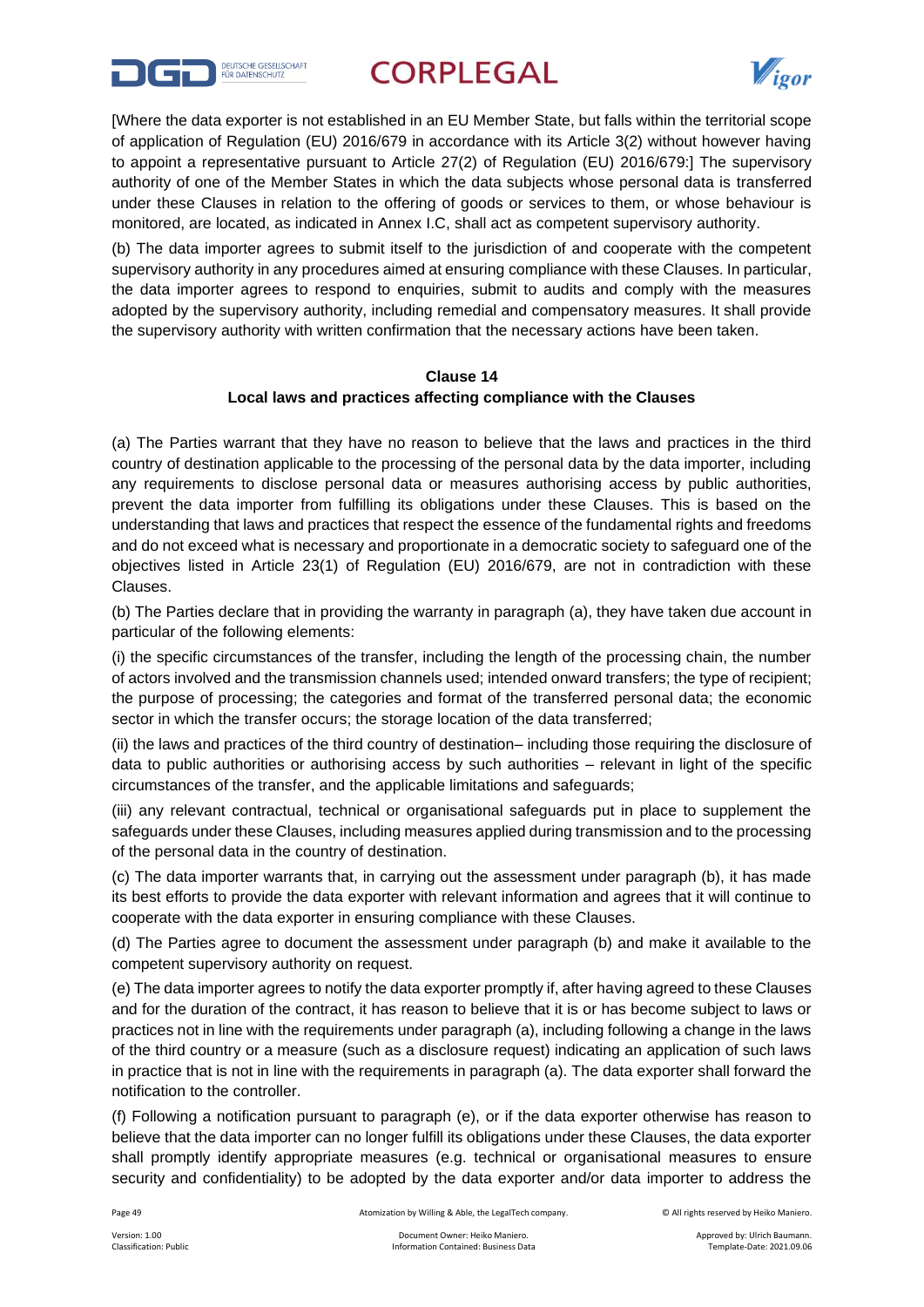



situation, if appropriate in consultation with the controller. The data exporter shall suspend the data transfer if it considers that no appropriate safeguards for such transfer can be ensured, or if instructed by the controller or the competent supervisory authority to do so. In this case, the data exporter shall be entitled to terminate the contract, insofar as it concerns the processing of personal data under these Clauses. If the contract involves more than two Parties, the data exporter may exercise this right to termination only with respect to the relevant Party, unless the Parties have agreed otherwise. Where the contract is terminated pursuant to this Clause, Clause 16(d) and (e) shall apply.

#### **Clause 15**

#### **Obligations of the data importer in case of access by public authorities**

## **15.1. Notification**

(a) The data importer agrees to notify the data exporter and, where possible, the data subject promptly (if necessary with the help of the data exporter) if it:

(i) receives a legally binding request from a public authority, including judicial authorities, under the laws of the country of destination for the disclosure of personal data transferred pursuant to these Clauses; such notification shall include information about the personal data requested, the requesting authority, the legal basis for the request and the response provided; or

(ii) becomes aware of any direct access by public authorities to personal data transferred pursuant to these Clauses in accordance with the laws of the country of destination; such notification shall include all information available to the importer.

The data exporter shall forward the notification to the controller.

(b) If the data importer is prohibited from notifying the data exporter and/or the data subject under the laws of the country of destination, the data importer agrees to use its best efforts to obtain a waiver of the prohibition, with a view to communicating as much information as possible, as soon as possible. The data importer agrees to document its best efforts in order to be able to demonstrate them on request of the data exporter.

(c) Where permissible under the laws of the country of destination, the data importer agrees to provide the data exporter, at regular intervals for the duration of the contract, with as much relevant information as possible on the requests received (in particular, number of requests, type of data requested, requesting authority/ies, whether requests have been challenged and the outcome of such challenges, etc.). The data exporter shall forward the information to the controller.

(d) The data importer agrees to preserve the information pursuant to paragraphs (a) to (c) for the duration of the contract and make it available to the competent supervisory authority on request.

(e) Paragraphs (a) to (c) are without prejudice to the obligation of the data importer pursuant to Clause 14(e) and Clause 16 to inform the data exporter promptly where it is unable to comply with these Clauses.

#### **15.2. Review of legality and data minimisation**

(a) The data importer agrees to review the legality of the request for disclosure, in particular whether it remains within the powers granted to the requesting public authority, and to challenge the request if, after careful assessment, it concludes that there are reasonable grounds to consider that the request is unlawful under the laws of the country of destination, applicable obligations under international law and principles of international comity. The data importer shall, under the same conditions, pursue possibilities of appeal. When challenging a request, the data importer shall seek interim measures with a view to suspending the effects of the request until the competent judicial authority has decided on its

Page 50 **Atomization b[y Willing & Able, the LegalTech company.](https://willing-able.com/) Call rights reserved b[y Heiko Maniero.](https://dg-datenschutz.de/)** All rights reserved by Heiko Maniero.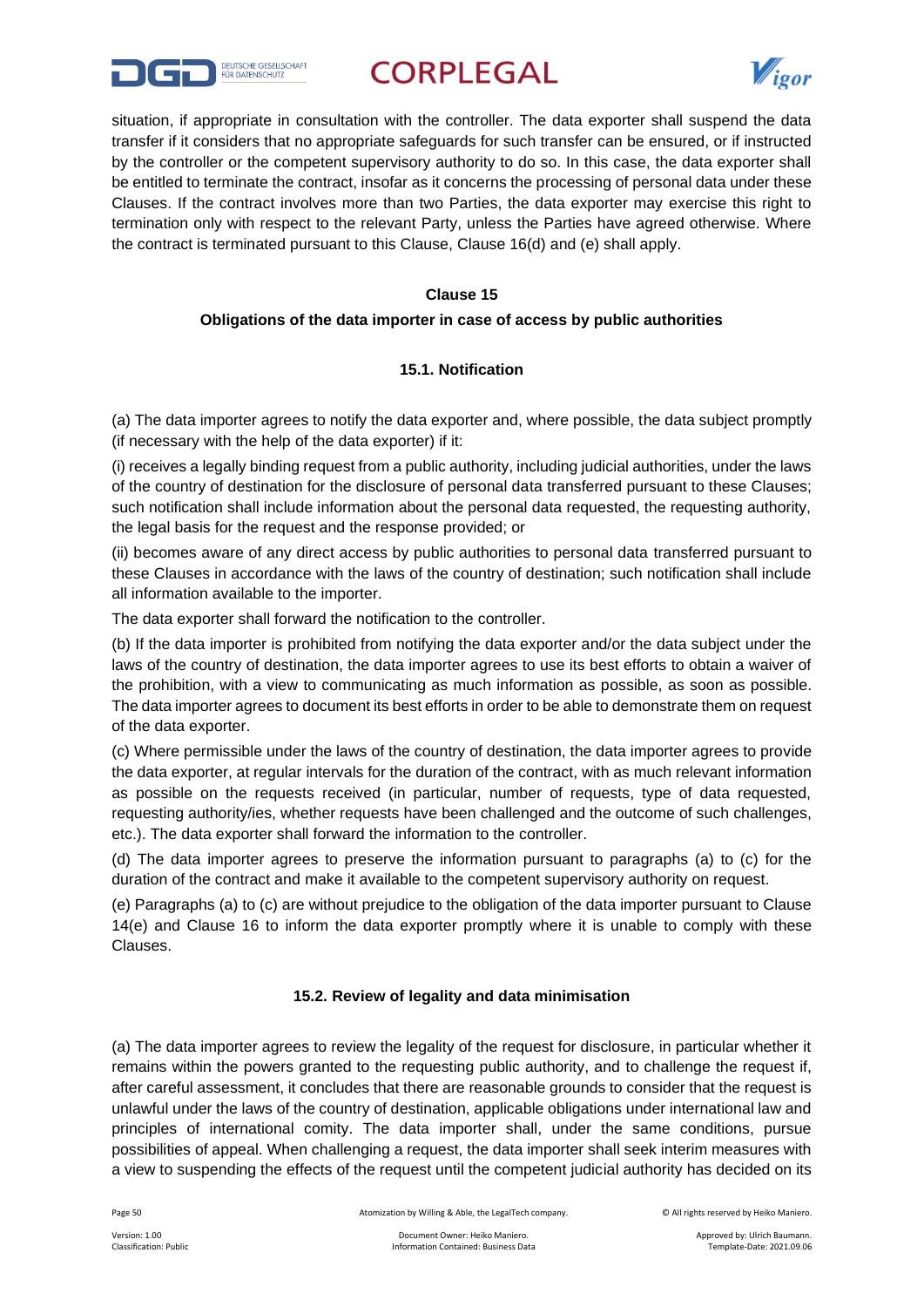

DEUTSCHE GESELLSCHAFT<br>FÜR DATENSCHUTZ



merits. It shall not disclose the personal data requested until required to do so under the applicable procedural rules. These requirements are without prejudice to the obligations of the data importer under Clause 14(e).

(b) The data importer agrees to document its legal assessment and any challenge to the request for disclosure and, to the extent permissible under the laws of the country of destination, make the documentation available to the data exporter. It shall also make it available to the competent supervisory authority on request. The data exporter shall make the assessment available to the controller.

(c) The data importer agrees to provide the minimum amount of information permissible when responding to a request for disclosure, based on a reasonable interpretation of the request.

#### **Clause 16**

#### **Non-compliance with the Clauses and termination**

(a) The data importer shall promptly inform the data exporter if it is unable to comply with these Clauses, for whatever reason.

(b) In the event that the data importer is in breach of these Clauses or unable to comply with these Clauses, the data exporter shall suspend the transfer of personal data to the data importer until compliance is again ensured or the contract is terminated. This is without prejudice to Clause 14(f).

(c) The data exporter shall be entitled to terminate the contract, insofar as it concerns the processing of personal data under these Clauses, where:

(i) the data exporter has suspended the transfer of personal data to the data importer pursuant to paragraph (b) and compliance with these Clauses is not restored within a reasonable time and in any event within one month of suspension;

(ii) the data importer is in substantial or persistent breach of these Clauses; or

(iii) the data importer fails to comply with a binding decision of a competent court or supervisory authority regarding its obligations under these Clauses.

In these cases, it shall inform the competent supervisory authority and the controller of such noncompliance. Where the contract involves more than two Parties, the data exporter may exercise this right to termination only with respect to the relevant Party, unless the Parties have agreed otherwise.

(d) Personal data that has been transferred prior to the termination of the contract pursuant to paragraph (c) shall at the choice of the data exporter immediately be returned to the data exporter or deleted in its entirety. The same shall apply to any copies of the data. The data importer shall certify the deletion of the data to the data exporter. Until the data is deleted or returned, the data importer shall continue to ensure compliance with these Clauses. In case of local laws applicable to the data importer that prohibit the return or deletion of the transferred personal data, the data importer warrants that it will continue to ensure compliance with these Clauses and will only process the data to the extent and for as long as required under that local law.

(e) Either Party may revoke its agreement to be bound by these Clauses where (i) the European Commission adopts a decision pursuant to Article 45(3) of Regulation (EU) 2016/679 that covers the transfer of personal data to which these Clauses apply; or (ii) Regulation (EU) 2016/679 becomes part of the legal framework of the country to which the personal data is transferred. This is without prejudice to other obligations applying to the processing in question under Regulation (EU) 2016/679.

#### **Clause 17 Governing law**

These Clauses shall be governed by the law of the EU Member State in which the data exporter is established. Where such law does not allow for third-party beneficiary rights, they shall be governed by

Page 51 **Atomization b[y Willing & Able, the LegalTech company.](https://willing-able.com/) Call rights reserved b[y Heiko Maniero.](https://dg-datenschutz.de/)** All rights reserved by Heiko Maniero.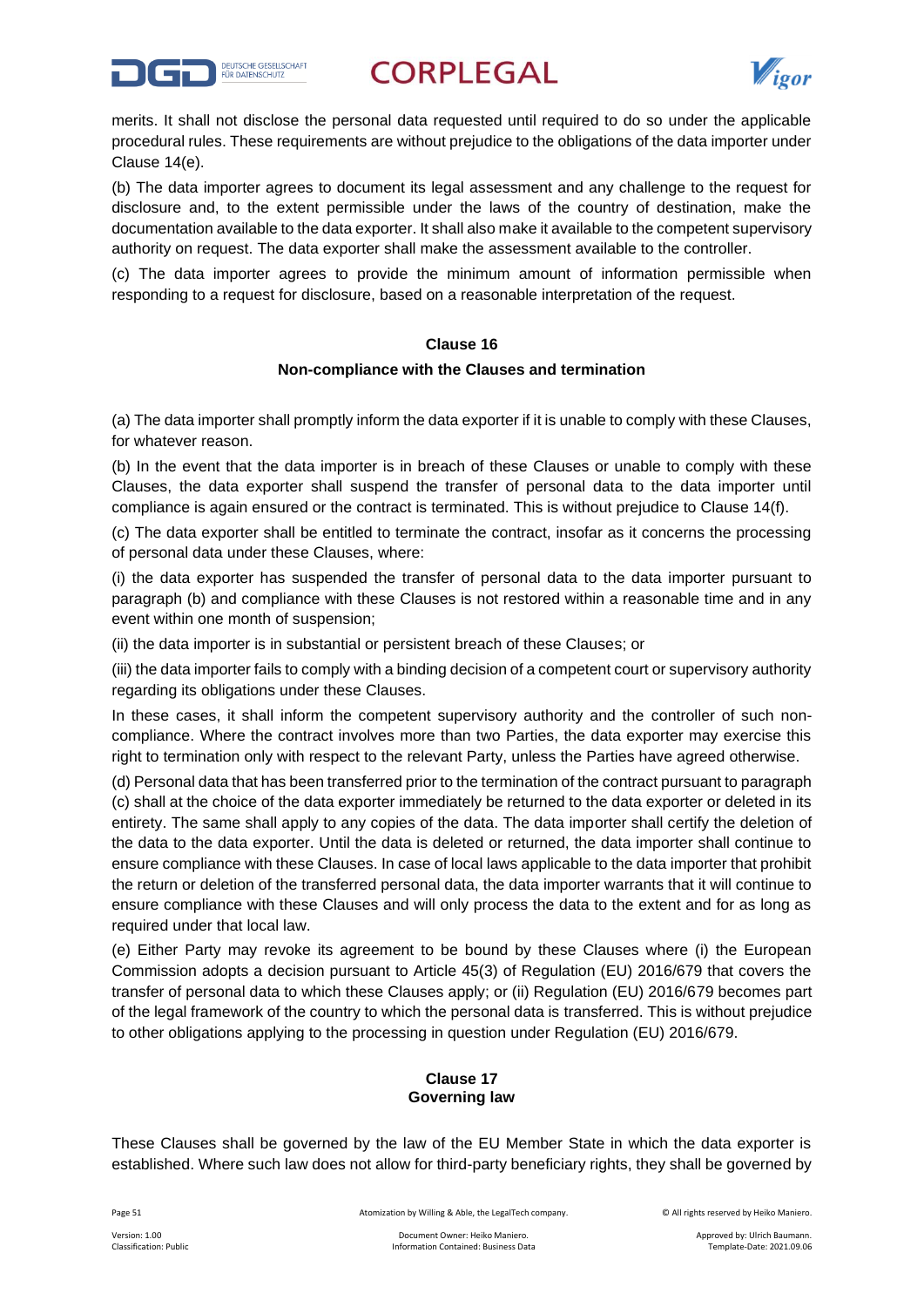



the law of another EU Member State that does allow for third-party beneficiary rights. The Parties agree that this shall be the law of Germany.

#### **Clause 18 Choice of forum and jurisdiction**

(a) Any dispute arising from these Clauses shall be resolved by the courts of an EU Member State.

(b) The Parties agree that those shall be the courts of Germany.

(c) A data subject may also bring legal proceedings against the data exporter and/or data importer before the courts of the Member State in which he/she has his/her habitual residence.

(d) The Parties agree to submit themselves to the jurisdiction of such courts.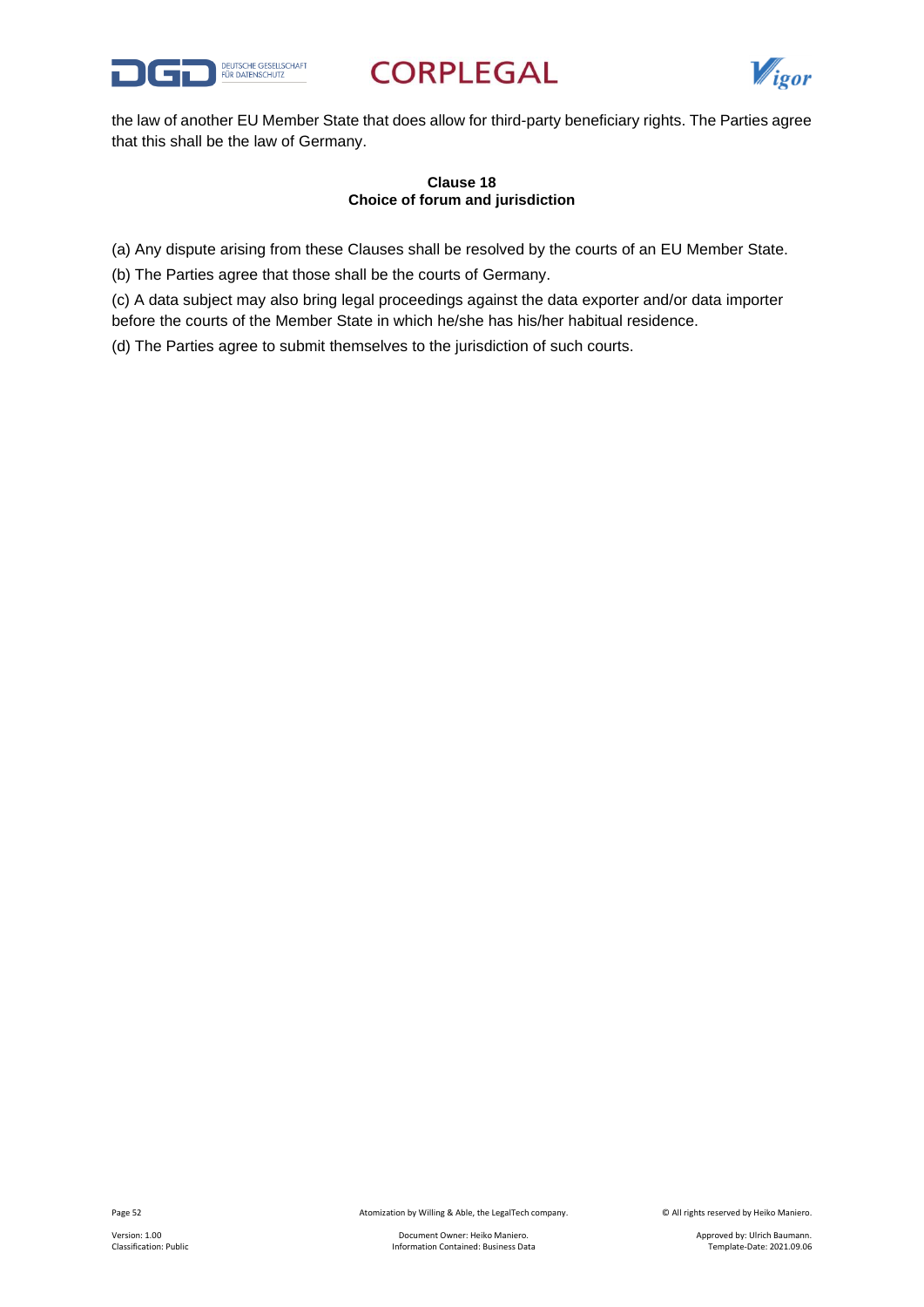



**ΑΝΝΕΧ I** 

**A. LIST OF PARTIES**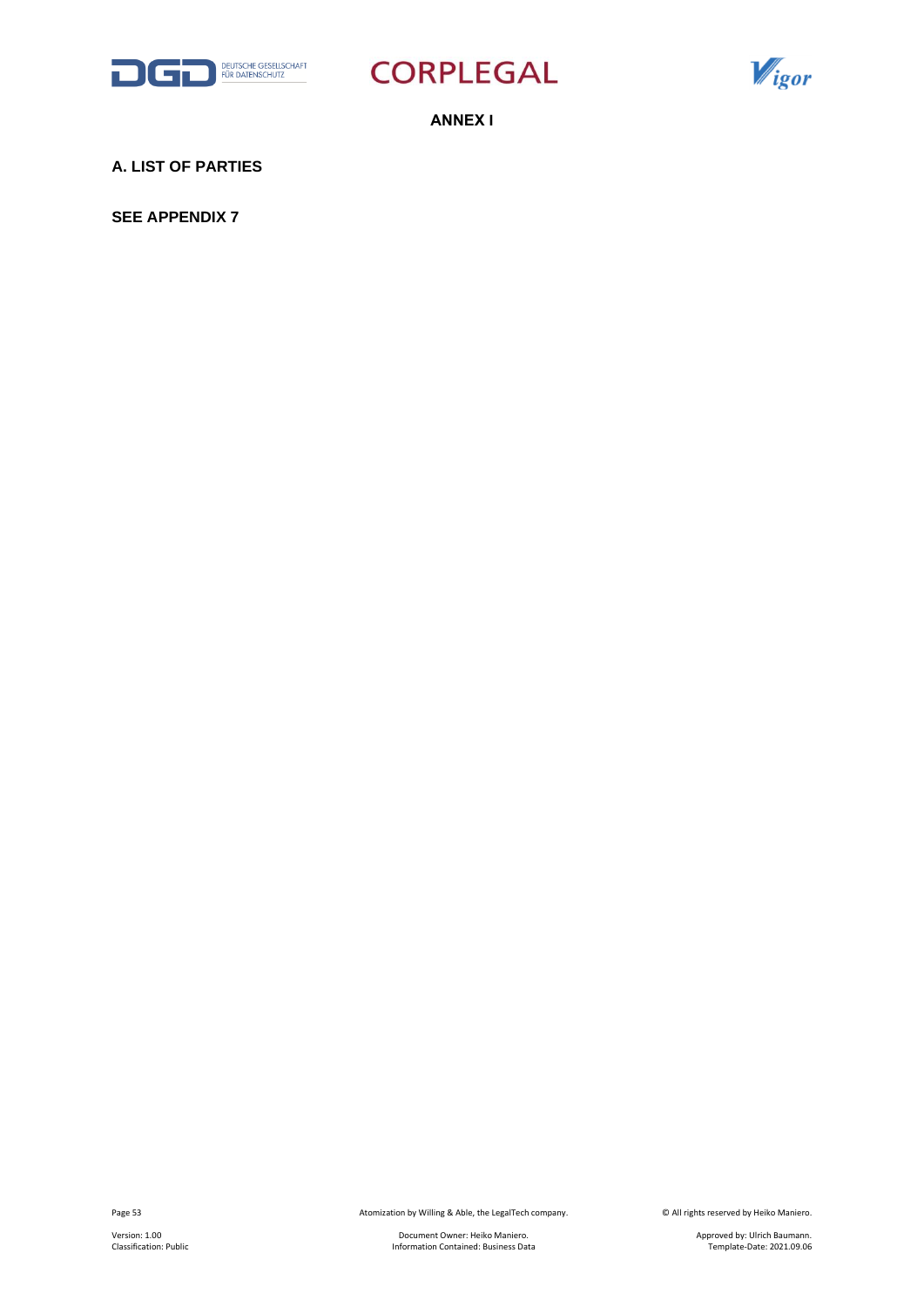



## **B. DESCRIPTION OF TRANSFER**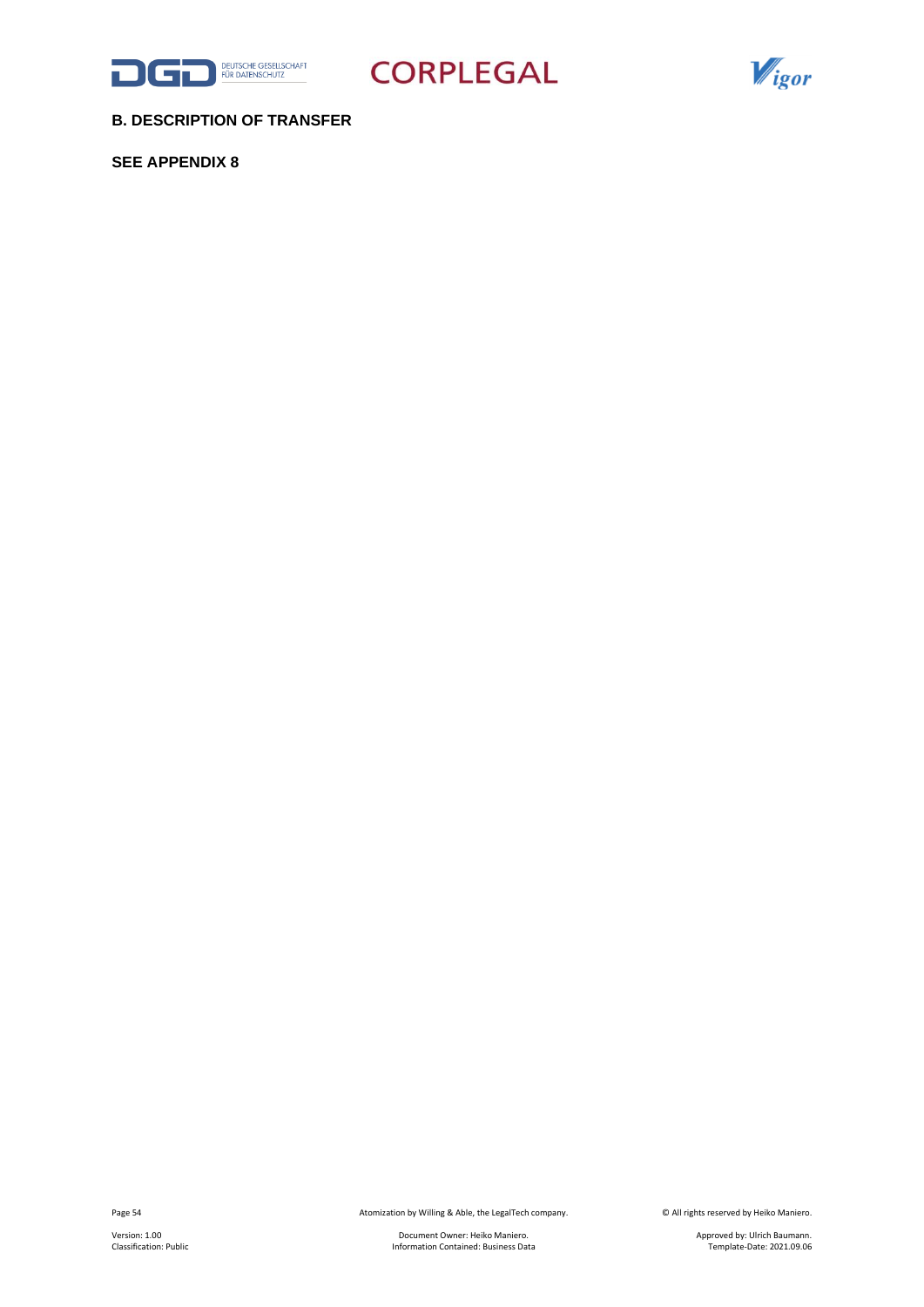



# **C. COMPETENT SUPERVISORY AUTHORITY**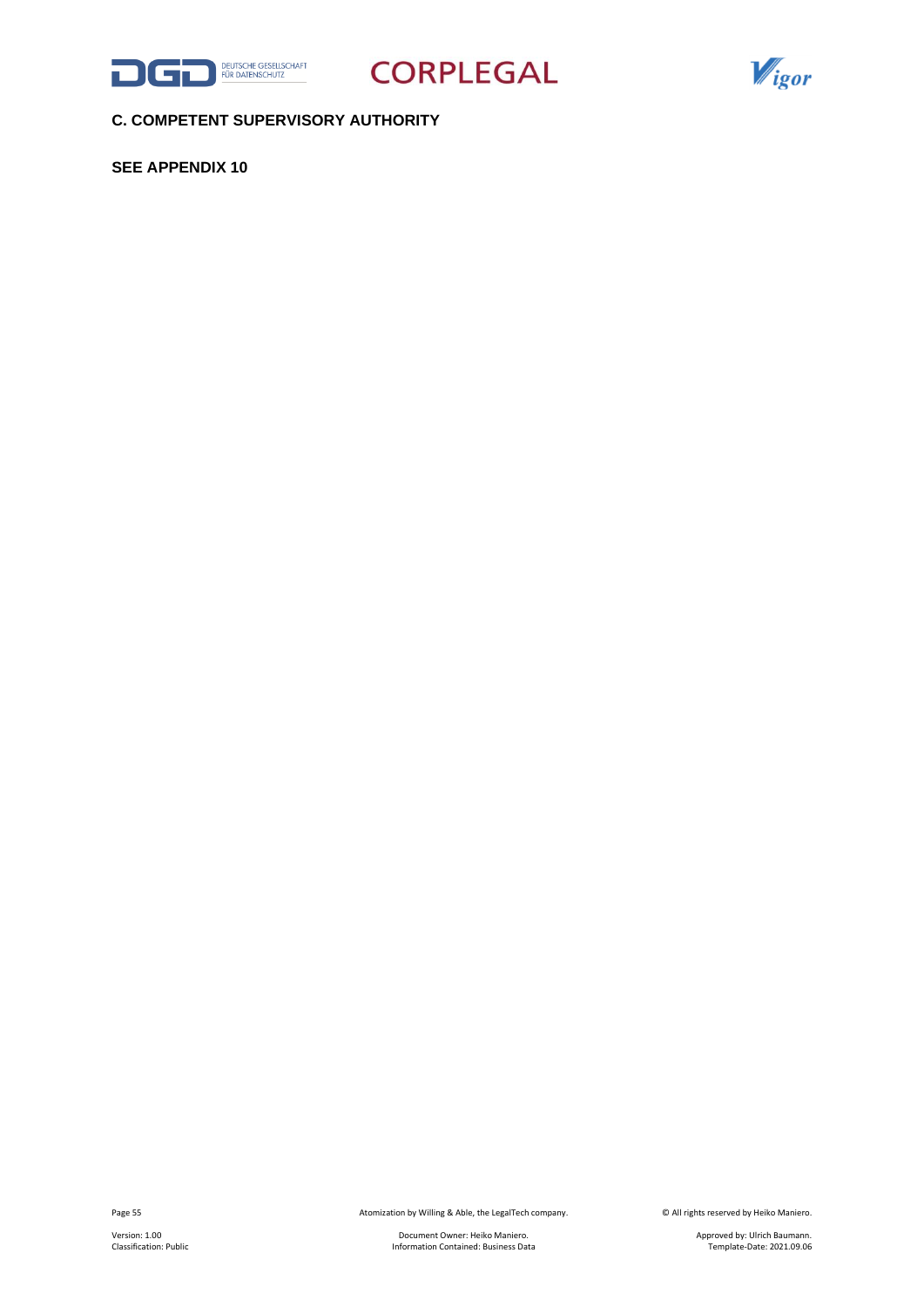



#### **ANNEX II**

# **TECHNICAL AND ORGANISATIONAL MEASURES INCLUDING TECHNICAL AND ORGANISATIONAL MEASURES TO ENSURE THE SECURITY OF THE DATA**

Description of the technical and organisational measures implemented by the data importer(s) (including any relevant certifications) to ensure an appropriate level of security, taking into account the nature, scope, context and purpose of the processing, and the risks for the rights and freedoms of natural persons.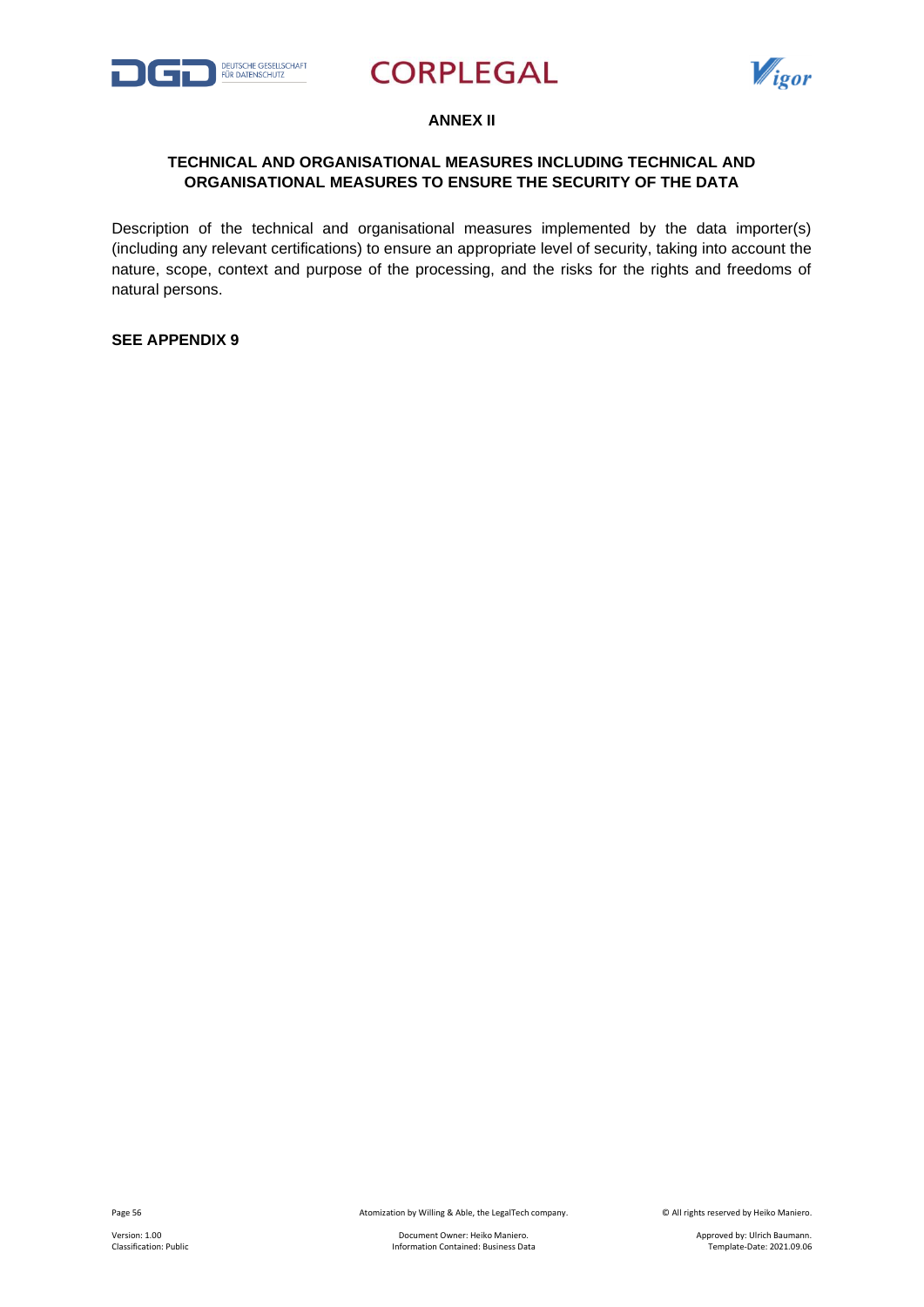



#### **ANNEX III LIST OF SUB-PROCESSORS**

The controller has authorised the use of the following sub-processors: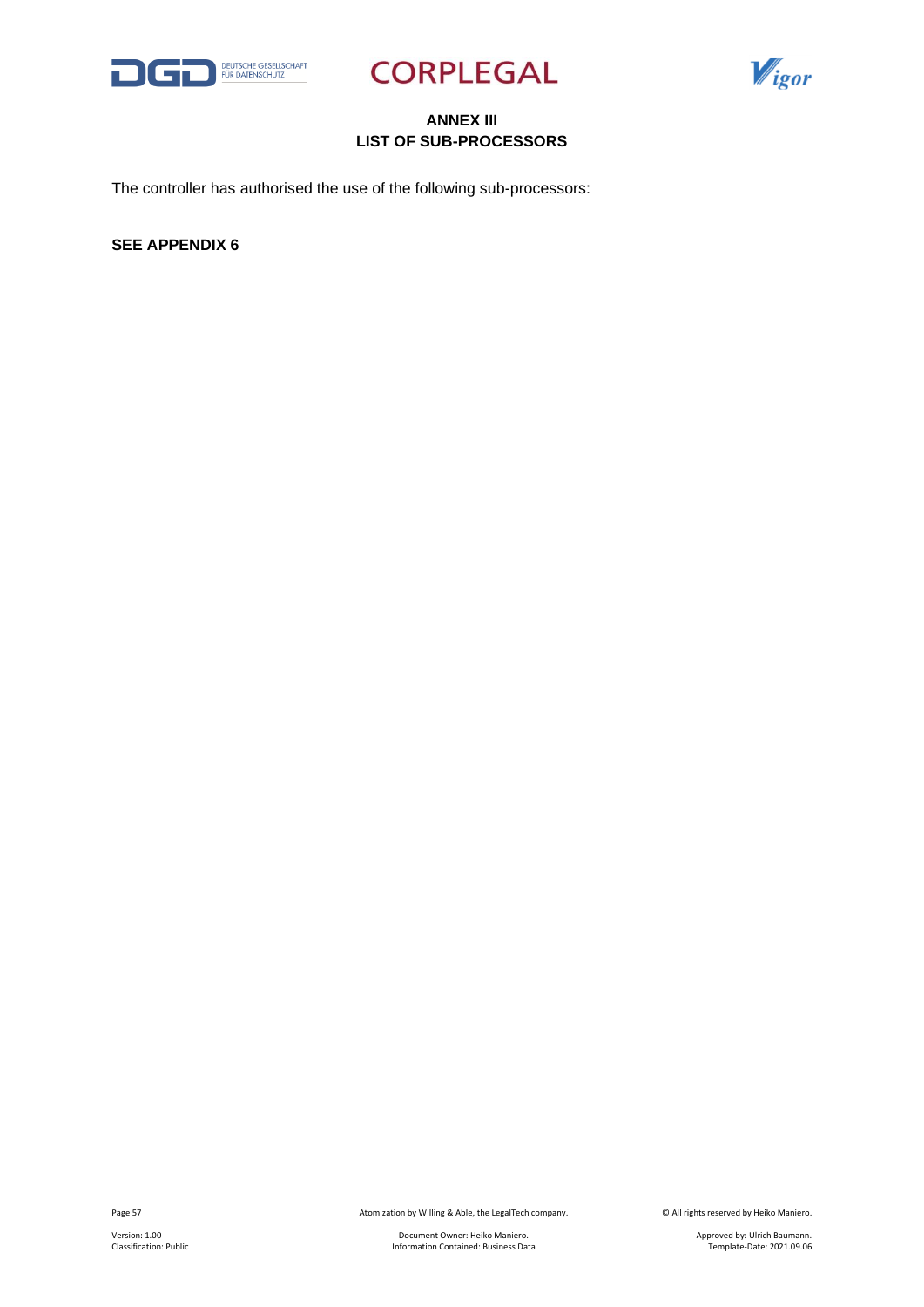



APPENDIX 5 – SCCs 2021/914 MODULE FOUR: Transfer Processor to Controller

# **STANDARD CONTRACTUAL CLAUSES 2021/914 MODULE FOUR: Transfer Processor to Controller**

#### **Clause 1 Purpose and scope**

(a) The purpose of these contractual clauses is to ensure compliance with the requirements of Regulation (EU) 2016/679 of the European Parliament and of the Council of 27 April 2016 on the protection of natural persons with regard to the processing of personal data and on the free movement of such data (General Data Protection Regulation) for the transfer of personal data to a third country.

(b) The Parties:

(i) the natural or legal person(s), public authority/ies, agency/ies or other body/ies (hereinafter 'entity/ies') transferring the personal data, as listed in Annex I.A (hereinafter each 'data exporter'), and (ii) the entity/ies in a third country receiving the personal data from the data exporter, directly or indirectly via another entity also Party to these Clauses, as listed in Annex I.A (hereinafter each 'data importer') have agreed to these standard contractual clauses (hereinafter: 'Clauses').

(c) These Clauses apply with respect to the transfer of personal data between the Parties as specified in Annex I.B.

(d) The Appendix to these Clauses containing the Annexes referred to therein forms an integral part of these Clauses.

# **Clause 2 Effect and invariability of the Clauses**

(a) These Clauses set out appropriate safeguards, including enforceable data subject rights and effective legal remedies, pursuant to Article 46(1) and Article 46(2)(c) of Regulation (EU) 2016/679 and, with respect to data transfers from controllers to processors and/or processors to processors, standard contractual clauses pursuant to Article 28(7) of Regulation (EU) 2016/679, provided they are not modified, except to select the appropriate Module(s) or to add or update information in the Appendix. This does not prevent the Parties from including the standard contractual clauses laid down in these Clauses in a wider contract and/or to add other clauses or additional safeguards, provided that they do not contradict, directly or indirectly, these Clauses or prejudice the fundamental rights or freedoms of data subjects.

(b) These Clauses are without prejudice to obligations to which the data exporter is subject by virtue of Regulation (EU) 2016/679.

## **Clause 3 Third-party beneficiaries**

(a) The data subjects can enforce against the data exporter and/or data importer these Clauses, with the following exceptions:

(i) Clause 1, Clause 2, Clause 3, Clause 6, Clause 7;

(ii) Clause  $8.1$  (b) and Clause  $8.3(b)$ ;

Page 58 **Atomization b[y Willing & Able, the LegalTech company.](https://willing-able.com/) Call rights reserved b[y Heiko Maniero.](https://dg-datenschutz.de/)** All rights reserved by Heiko Maniero.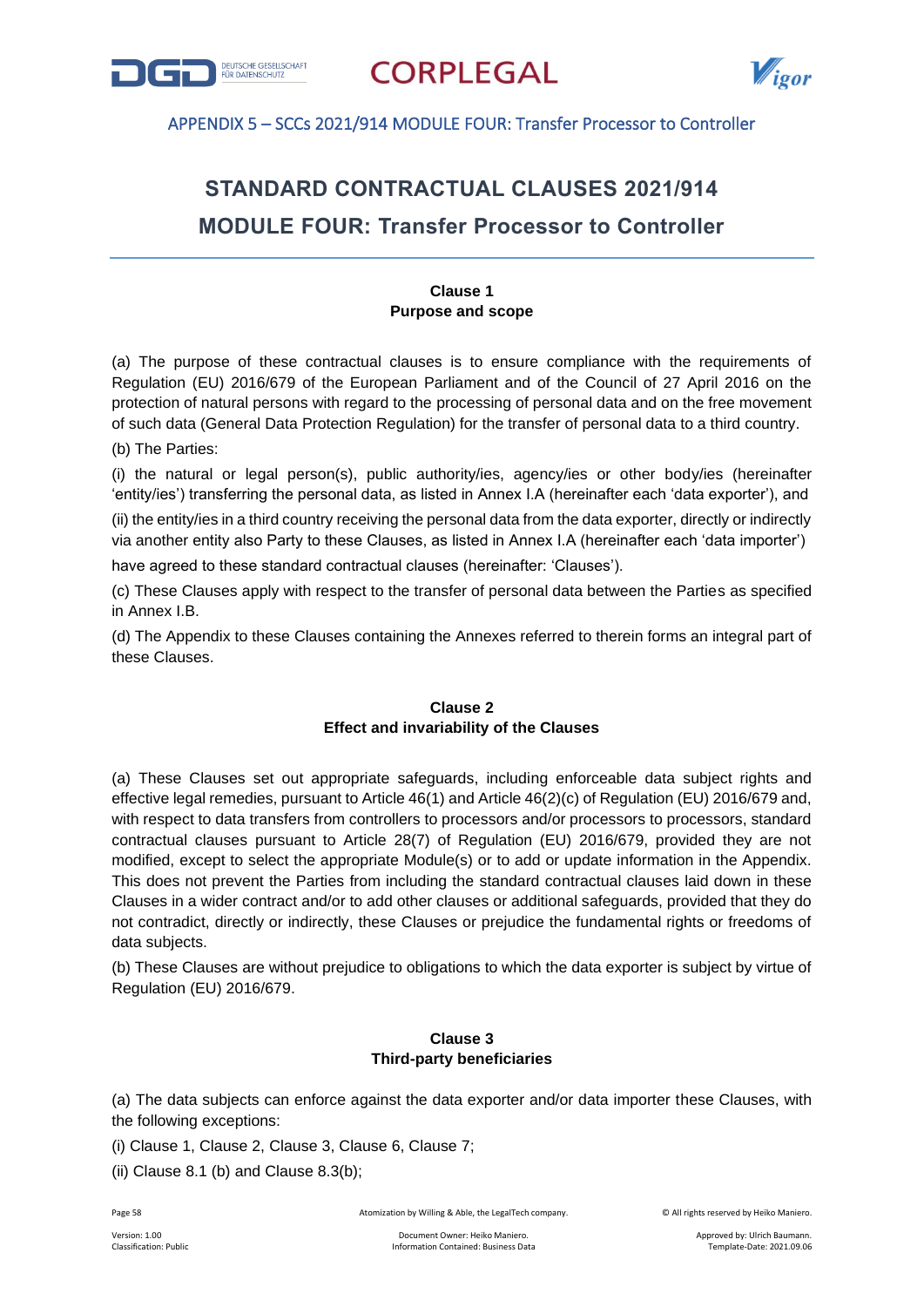



- (iii) Clause 13;
- (iv) Clause 15.1 (c), (d) and (e);
- (v) Clause 16 (e);
- (vi) Clause 18;

(b) Paragraph (a) is without prejudice to rights of data subjects under Regulation (EU) 2016/679.

## **Clause 4 Interpretation**

(a) Where these Clauses use terms that are defined in Regulation (EU) 2016/679, those terms shall have the same meaning as in that Regulation.

(b) These Clauses shall be read and interpreted in the light of the provisions of Regulation (EU) 2016/679.

(c) These Clauses shall not be interpreted in a way that conflicts with rights and obligations provided for in Regulation (EU) 2016/679.

## **Clause 5 Hierarchy**

In the event of a contradiction between these Clauses and the provisions of other related agreements between the Parties, existing at the time these Clauses are agreed or entered into thereafter, these Clauses shall prevail.

**Clause 6 Description of the transfer(s)**

The details of the transfer(s), and in particular the categories of personal data that are transferred and the purpose(s) for which they are transferred, are specified in Annex I.B hereunder.

# **Clause 7 Docking clause**

(a) An entity that is not a Party to these Clauses may, with the agreement of the Parties, accede to these Clauses at any time, either as a data exporter or as a data importer, by completing the Appendix and signing Annex I.A.

(b) Once it has completed the Appendix and signed Annex I.A, the acceding entity shall become a Party to these Clauses and have the rights and obligations of a data exporter or data importer in accordance with its designation in Annex I.A.

(c) The acceding entity shall have no rights or obligations arising under these Clauses from the period prior to becoming a Party.

#### **Clause 8 Data protection safeguards**

The data exporter warrants that it has used reasonable efforts to determine that the data importer is able, through the implementation of appropriate technical and organisational measures, to satisfy its obligations under these Clauses.

Page 59 **Atomization b[y Willing & Able, the LegalTech company.](https://willing-able.com/) Call rights reserved b[y Heiko Maniero.](https://dg-datenschutz.de/)** All rights reserved by Heiko Maniero.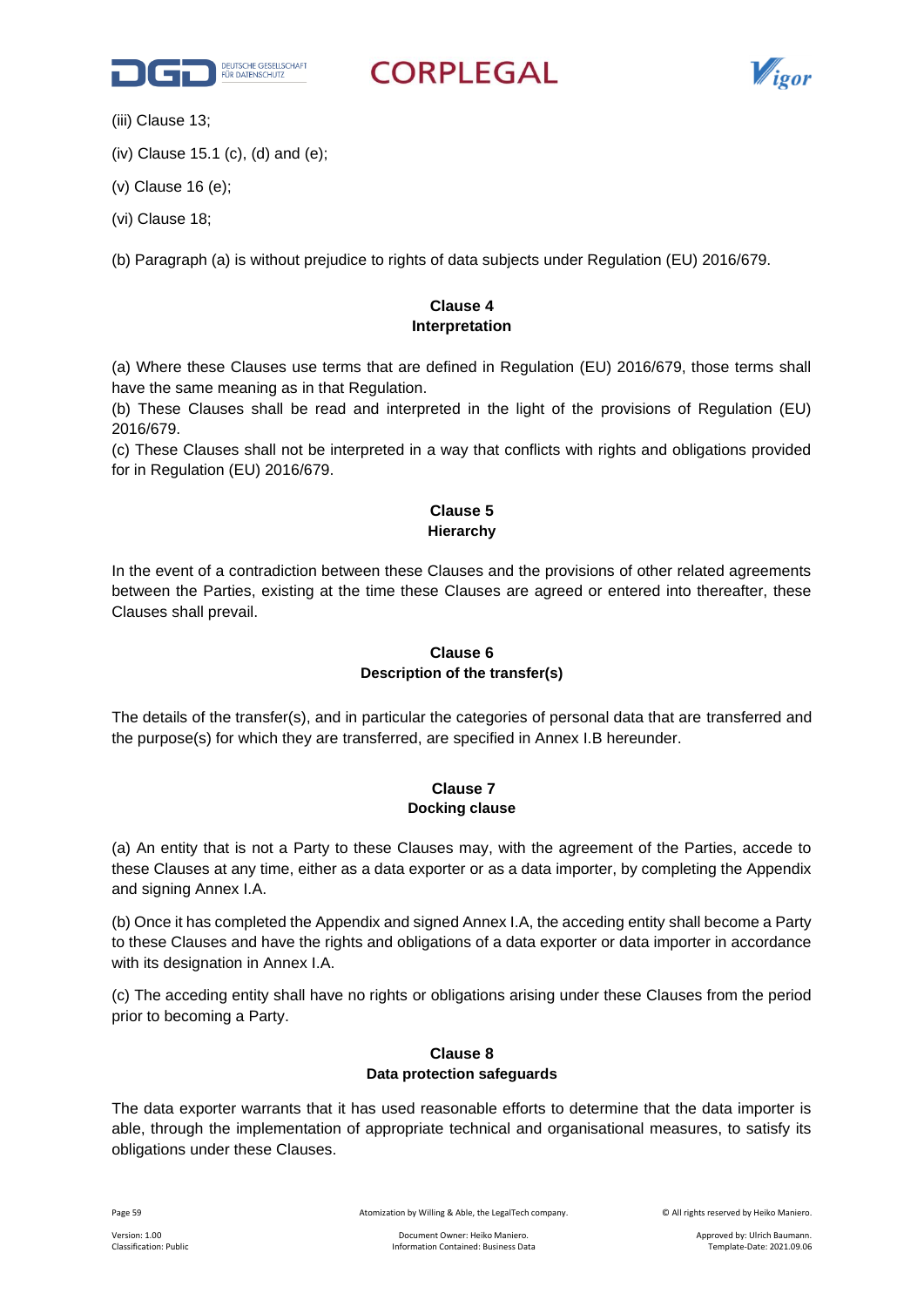



*Vigor* 

#### **8.1. Instructions**

(a) The data exporter shall process the personal data only on documented instructions from the data importer acting as its controller.

(b) The data exporter shall immediately inform the data importer if it is unable to follow those instructions, including if such instructions infringe Regulation (EU) 2016/679 or other Union or Member State data protection law.

(c) The data importer shall refrain from any action that would prevent the data exporter from fulfilling its obligations under Regulation (EU) 2016/679, including in the context of sub-processing or as regards cooperation with competent supervisory authorities.

(d) After the end of the provision of the processing services, the data exporter shall, at the choice of the data importer, delete all personal data processed on behalf of the data importer and certify to the data importer that it has done so, or return to the data importer all personal data processed on its behalf and delete existing copies.

## **8.2. Security of processing**

(a) The Parties shall implement appropriate technical and organisational measures to ensure the security of the data, including during transmission, and protection against a breach of security leading to accidental or unlawful destruction, loss, alteration, unauthorised disclosure or access (hereinafter 'personal data breach'). In assessing the appropriate level of security, they shall take due account of the state of the art, the costs of implementation, the nature of the personal data, the nature, scope, context and purpose(s) of processing and the risks involved in the processing for the data subjects, and in particular consider having recourse to encryption or pseudonymisation, including during transmission, where the purpose of processing can be fulfilled in that manner.

(b) The data exporter shall assist the data importer in ensuring appropriate security of the data in accordance with paragraph (a). In case of a personal data breach concerning the personal data processed by the data exporter under these Clauses, the data exporter shall notify the data importer without undue delay after becoming aware of it and assist the data importer in addressing the breach. (c) The data exporter shall ensure that persons authorised to process the personal data have committed themselves to confidentiality or are under an appropriate statutory obligation of confidentiality.

#### **8.3. Documentation and compliance**

(a) The Parties shall be able to demonstrate compliance with these Clauses.

(b) The data exporter shall make available to the data importer all information necessary to demonstrate compliance with its obligations under these Clauses and allow for and contribute to audits.

#### **Clause 10 Data subject rights**

The Parties shall assist each other in responding to enquiries and requests made by data subjects under the local law applicable to the data importer or, for data processing by the data exporter in the EU, under Regulation (EU) 2016/679.

#### **Clause 11 Redress**

The data importer shall inform data subjects in a transparent and easily accessible format, through individual notice or on its website, of a contact point authorised to handle complaints. It shall deal promptly with any complaints it receives from a data subject.

Page 60 **Atomization b[y Willing & Able, the LegalTech company.](https://willing-able.com/) Call rights reserved b[y Heiko Maniero.](https://dg-datenschutz.de/)** All rights reserved by Heiko Maniero.

Version: 1.00 **Approved by[: Ulrich Baumann.](https://corplegal.de/)**<br>1.00 Document Owner: Heiko Maniero. **Approved by: Ulrich Baumann.**<br>1.0201.09.06 Template-Date: 2021.09.06 וformation Contained: Business Data Information Contained: Business Data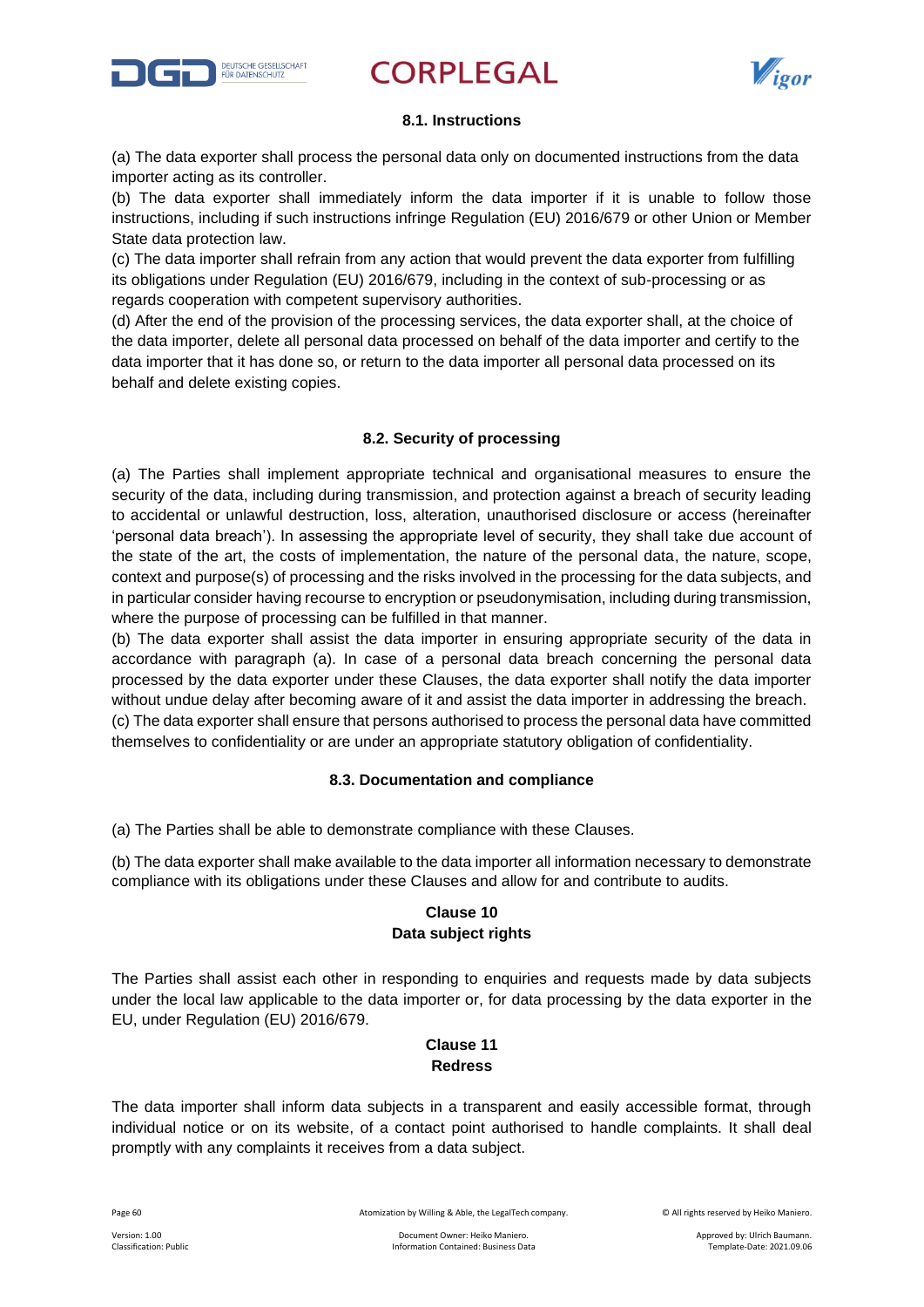





## **Clause 12 Liability**

(a) Each Party shall be liable to the other Party/ies for any damages it causes the other Party/ies by any breach of these Clauses.

(b) Each Party shall be liable to the data subject, and the data subject shall be entitled to receive compensation, for any material or non-material damages that the Party causes the data subject by breaching the third-party beneficiary rights under these Clauses. This is without prejudice to the liability of the data exporter under Regulation (EU) 2016/679.

(c) Where more than one Party is responsible for any damage caused to the data subject as a result of a breach of these Clauses, all responsible Parties shall be jointly and severally liable and the data subject is entitled to bring an action in court against any of these Parties.

(d) The Parties agree that if one Party is held liable under paragraph (c), it shall be entitled to claim back from the other Party/ies that part of the compensation corresponding to its/their responsibility for the damage.

(e) The data importer may not invoke the conduct of a processor or sub-processor to avoid its own liability.

## **Clause 14 Local laws and practices affecting compliance with the Clauses**

Where the EU processor combines the personal data received from the third country-controller with personal data collected by the processor in the EU):

(a) The Parties warrant that they have no reason to believe that the laws and practices in the third country of destination applicable to the processing of the personal data by the data importer, including any requirements to disclose personal data or measures authorising access by public authorities, prevent the data importer from fulfilling its obligations under these Clauses. This is based on the understanding that laws and practices that respect the essence of the fundamental rights and freedoms and do not exceed what is necessary and proportionate in a democratic society to safeguard one of the objectives listed in Article 23(1) of Regulation (EU) 2016/679, are not in contradiction with these Clauses.

(b) The Parties declare that in providing the warranty in paragraph (a), they have taken due account in particular of the following elements:

(i) the specific circumstances of the transfer, including the length of the processing chain, the number of actors involved and the transmission channels used; intended onward transfers; the type of recipient; the purpose of processing; the categories and format of the transferred personal data; the economic sector in which the transfer occurs; the storage location of the data transferred;

(ii) the laws and practices of the third country of destination– including those requiring the disclosure of data to public authorities or authorising access by such authorities – relevant in light of the specific circumstances of the transfer, and the applicable limitations and safeguards;

(iii) any relevant contractual, technical or organisational safeguards put in place to supplement the safeguards under these Clauses, including measures applied during transmission and to the processing of the personal data in the country of destination.

(c) The data importer warrants that, in carrying out the assessment under paragraph (b), it has made its best efforts to provide the data exporter with relevant information and agrees that it will continue to cooperate with the data exporter in ensuring compliance with these Clauses.

(d) The Parties agree to document the assessment under paragraph (b) and make it available to the competent supervisory authority on request.

(e) The data importer agrees to notify the data exporter promptly if, after having agreed to these Clauses and for the duration of the contract, it has reason to believe that it is or has become subject to laws or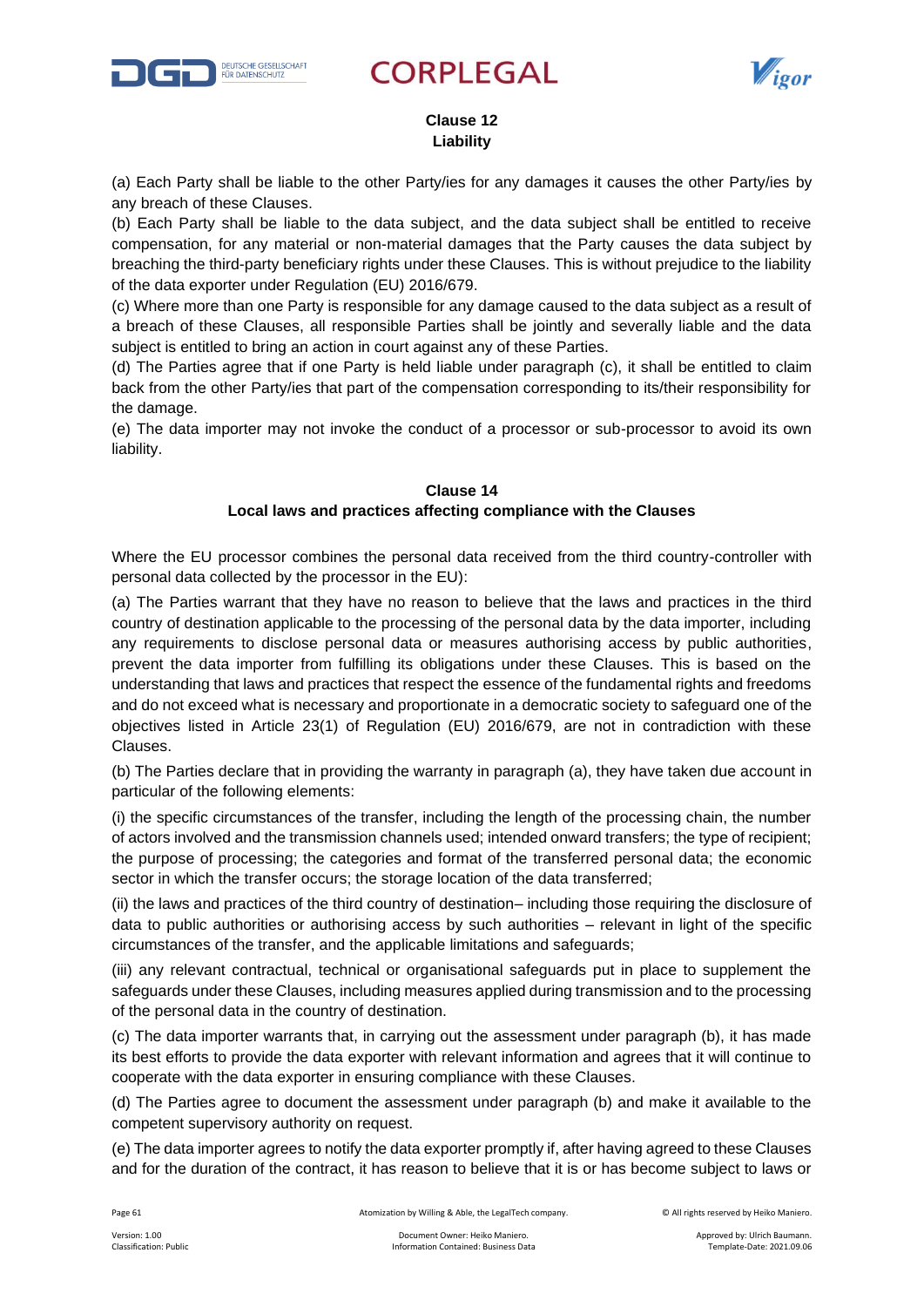DEUTSCHE GESELLSCHAFT<br>FÜR DATENSCHUTZ



practices not in line with the requirements under paragraph (a), including following a change in the laws of the third country or a measure (such as a disclosure request) indicating an application of such laws in practice that is not in line with the requirements in paragraph (a).

(f) Following a notification pursuant to paragraph (e), or if the data exporter otherwise has reason to believe that the data importer can no longer fulfill its obligations under these Clauses, the data exporter shall promptly identify appropriate measures (e.g. technical or organisational measures to ensure security and confidentiality) to be adopted by the data exporter and/or data importer to address the situation. The data exporter shall suspend the data transfer if it considers that no appropriate safeguards for such transfer can be ensured, or if instructed by the competent supervisory authority to do so. In this case, the data exporter shall be entitled to terminate the contract, insofar as it concerns the processing of personal data under these Clauses. If the contract involves more than two Parties, the data exporter may exercise this right to termination only with respect to the relevant Party, unless the Parties have agreed otherwise. Where the contract is terminated pursuant to this Clause, Clause 16(d) and (e) shall apply.

## **Clause 15**

## **Obligations of the data importer in case of access by public authorities**

Where the EU processor combines the personal data received from the third country-controller with personal data collected by the processor in the EU:

## **15.1. Notification**

(a) The data importer agrees to notify the data exporter and, where possible, the data subject promptly (if necessary with the help of the data exporter) if it:

(i) receives a legally binding request from a public authority, including judicial authorities, under the laws of the country of destination for the disclosure of personal data transferred pursuant to these Clauses; such notification shall include information about the personal data requested, the requesting authority, the legal basis for the request and the response provided; or

(ii) becomes aware of any direct access by public authorities to personal data transferred pursuant to these Clauses in accordance with the laws of the country of destination; such notification shall include all information available to the importer.

(b) If the data importer is prohibited from notifying the data exporter and/or the data subject under the laws of the country of destination, the data importer agrees to use its best efforts to obtain a waiver of the prohibition, with a view to communicating as much information as possible, as soon as possible. The data importer agrees to document its best efforts in order to be able to demonstrate them on request of the data exporter.

(c) Where permissible under the laws of the country of destination, the data importer agrees to provide the data exporter, at regular intervals for the duration of the contract, with as much relevant information as possible on the requests received (in particular, number of requests, type of data requested, requesting authority/ies, whether requests have been challenged and the outcome of such challenges, etc.).

(d) The data importer agrees to preserve the information pursuant to paragraphs (a) to (c) for the duration of the contract and make it available to the competent supervisory authority on request.

(e) Paragraphs (a) to (c) are without prejudice to the obligation of the data importer pursuant to Clause 14(e) and Clause 16 to inform the data exporter promptly where it is unable to comply with these Clauses.

#### **15.2. Review of legality and data minimisation**

Page 62 **Atomization b[y Willing & Able, the LegalTech company.](https://willing-able.com/) Call rights reserved b[y Heiko Maniero.](https://dg-datenschutz.de/)** A page of the Able, the LegalTech company.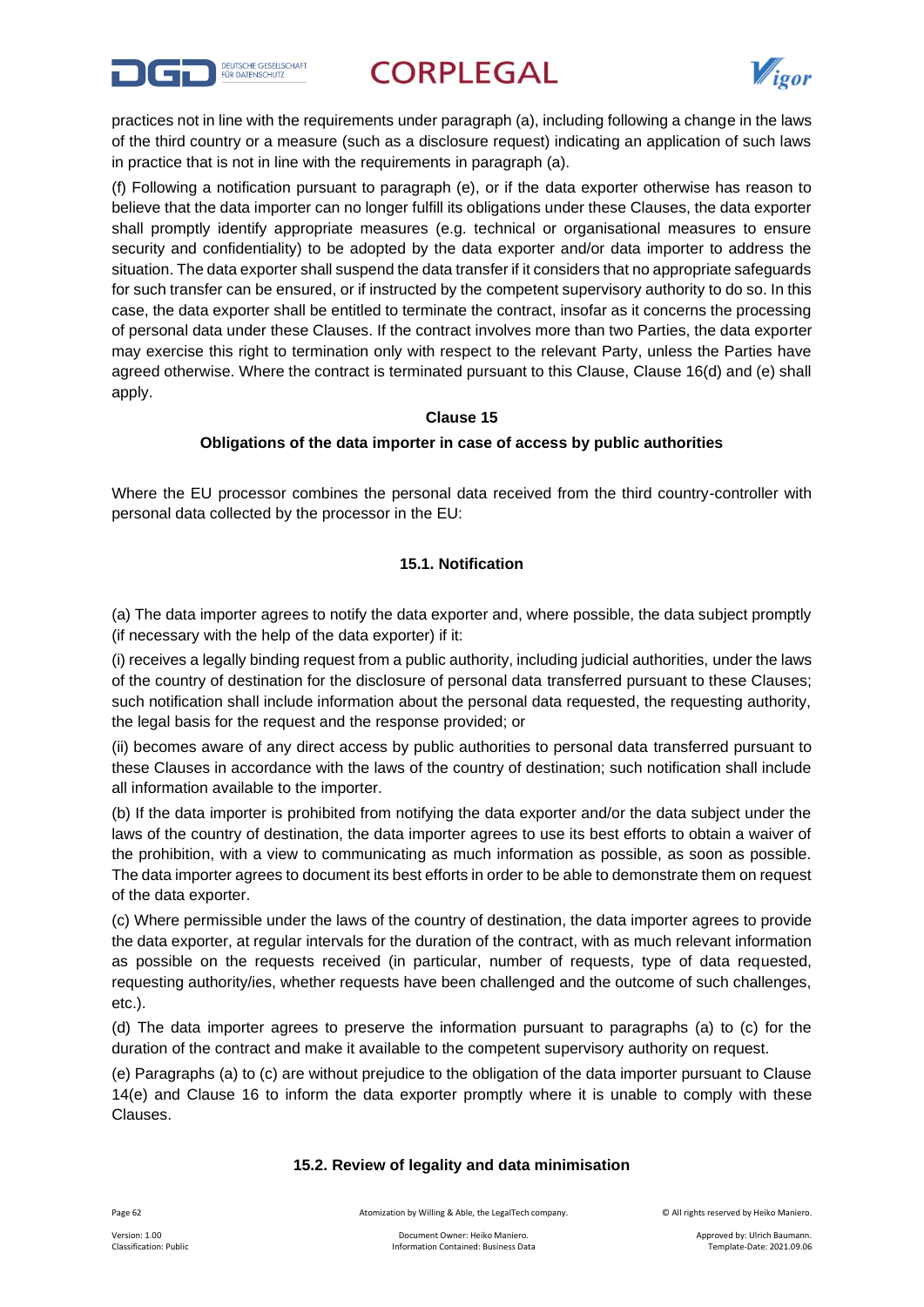



(a) The data importer agrees to review the legality of the request for disclosure, in particular whether it remains within the powers granted to the requesting public authority, and to challenge the request if, after careful assessment, it concludes that there are reasonable grounds to consider that the request is unlawful under the laws of the country of destination, applicable obligations under international law and principles of international comity. The data importer shall, under the same conditions, pursue possibilities of appeal. When challenging a request, the data importer shall seek interim measures with a view to suspending the effects of the request until the competent judicial authority has decided on its merits. It shall not disclose the personal data requested until required to do so under the applicable procedural rules. These requirements are without prejudice to the obligations of the data importer under Clause 14(e).

(b) The data importer agrees to document its legal assessment and any challenge to the request for disclosure and, to the extent permissible under the laws of the country of destination, make the documentation available to the data exporter. It shall also make it available to the competent supervisory authority on request.

(c) The data importer agrees to provide the minimum amount of information permissible when responding to a request for disclosure, based on a reasonable interpretation of the request.

#### **Clause 16**

## **Non-compliance with the Clauses and termination**

(a) The data importer shall promptly inform the data exporter if it is unable to comply with these Clauses, for whatever reason.

(b) In the event that the data importer is in breach of these Clauses or unable to comply with these Clauses, the data exporter shall suspend the transfer of personal data to the data importer until compliance is again ensured or the contract is terminated. This is without prejudice to Clause 14(f).

(c) The data exporter shall be entitled to terminate the contract, insofar as it concerns the processing of personal data under these Clauses, where:

(i) the data exporter has suspended the transfer of personal data to the data importer pursuant to paragraph (b) and compliance with these Clauses is not restored within a reasonable time and in any event within one month of suspension;

(ii) the data importer is in substantial or persistent breach of these Clauses; or

(iii) the data importer fails to comply with a binding decision of a competent court or supervisory authority regarding its obligations under these Clauses.

In these cases, it shall inform the competent supervisory authority of such non- compliance. Where the contract involves more than two Parties, the data exporter may exercise this right to termination only with respect to the relevant Party, unless the Parties have agreed otherwise.

(d) Personal data collected by the data exporter in the EU that has been transferred prior to the termination of the contract pursuant to paragraph (c) shall immediately be deleted in its entirety, including any copy thereof. The data importer shall certify the deletion of the data to the data exporter. Until the data is deleted or returned, the data importer shall continue to ensure compliance with these Clauses. In case of local laws applicable to the data importer that prohibit the return or deletion of the transferred personal data, the data importer warrants that it will continue to ensure compliance with these Clauses and will only process the data to the extent and for as long as required under that local law.

(e) Either Party may revoke its agreement to be bound by these Clauses where (i) the European Commission adopts a decision pursuant to Article 45(3) of Regulation (EU) 2016/679 that covers the transfer of personal data to which these Clauses apply; or (ii) Regulation (EU) 2016/679 becomes part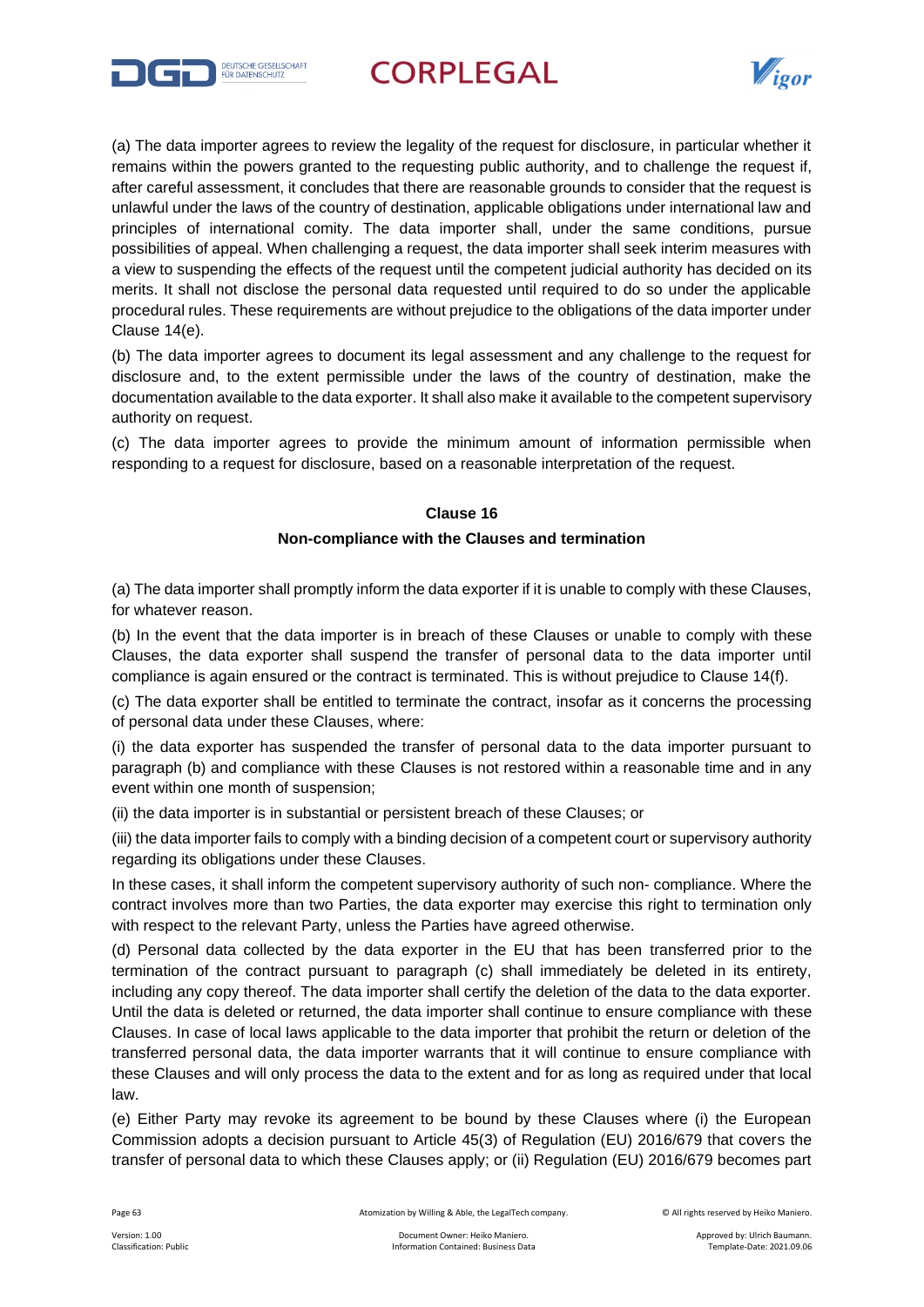



of the legal framework of the country to which the personal data is transferred. This is without prejudice to other obligations applying to the processing in question under Regulation (EU) 2016/679.

# **Clause 17 Governing law**

These Clauses shall be governed by the law of a country allowing for third-party beneficiary rights. The Parties agree that this shall be the law of Germany.

#### **Clause 18 Choice of forum and jurisdiction**

Any dispute arising from these Clauses shall be resolved by the courts of Germany.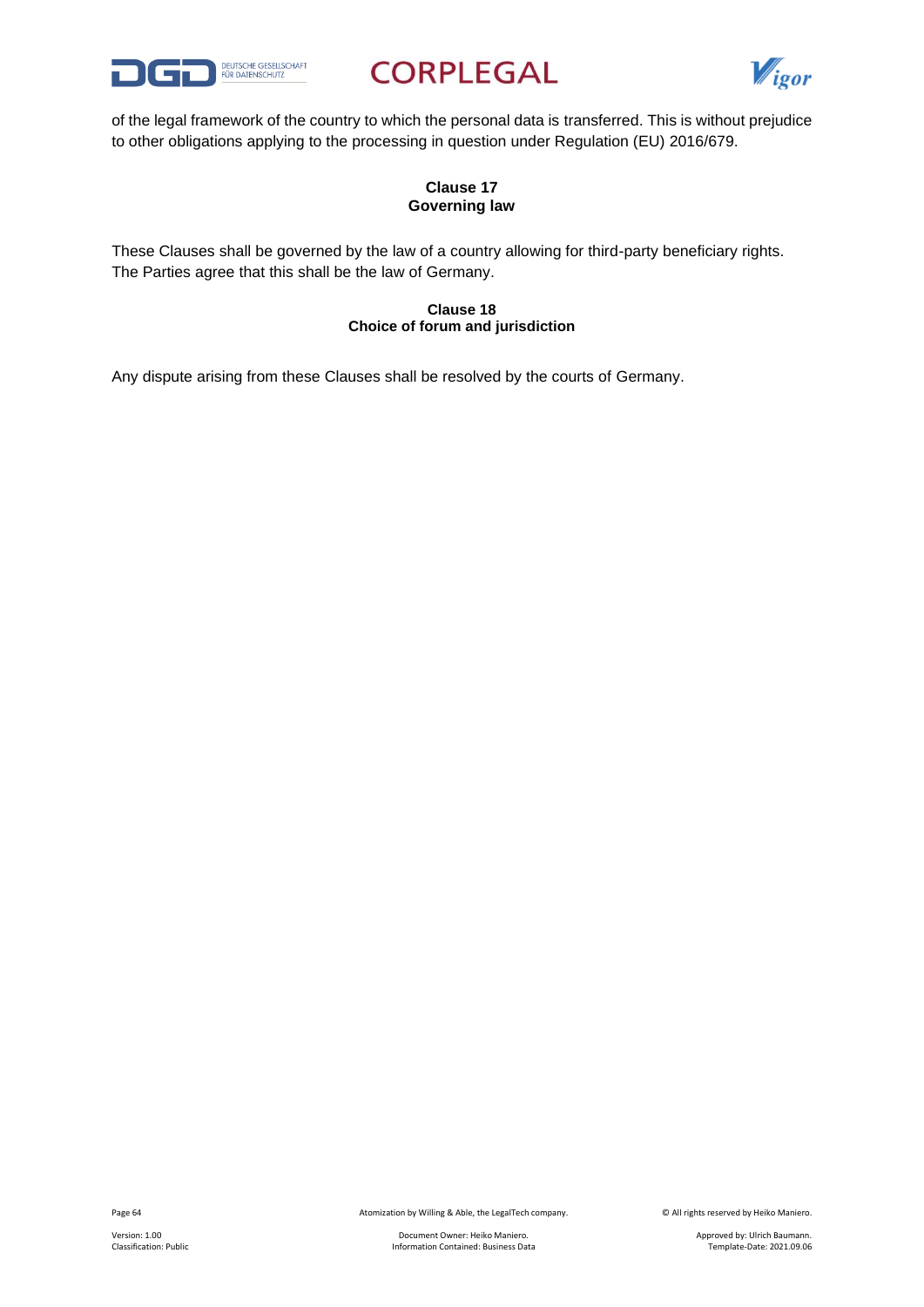



**ΑΝΝΕΧ I** 

**A. LIST OF PARTIES**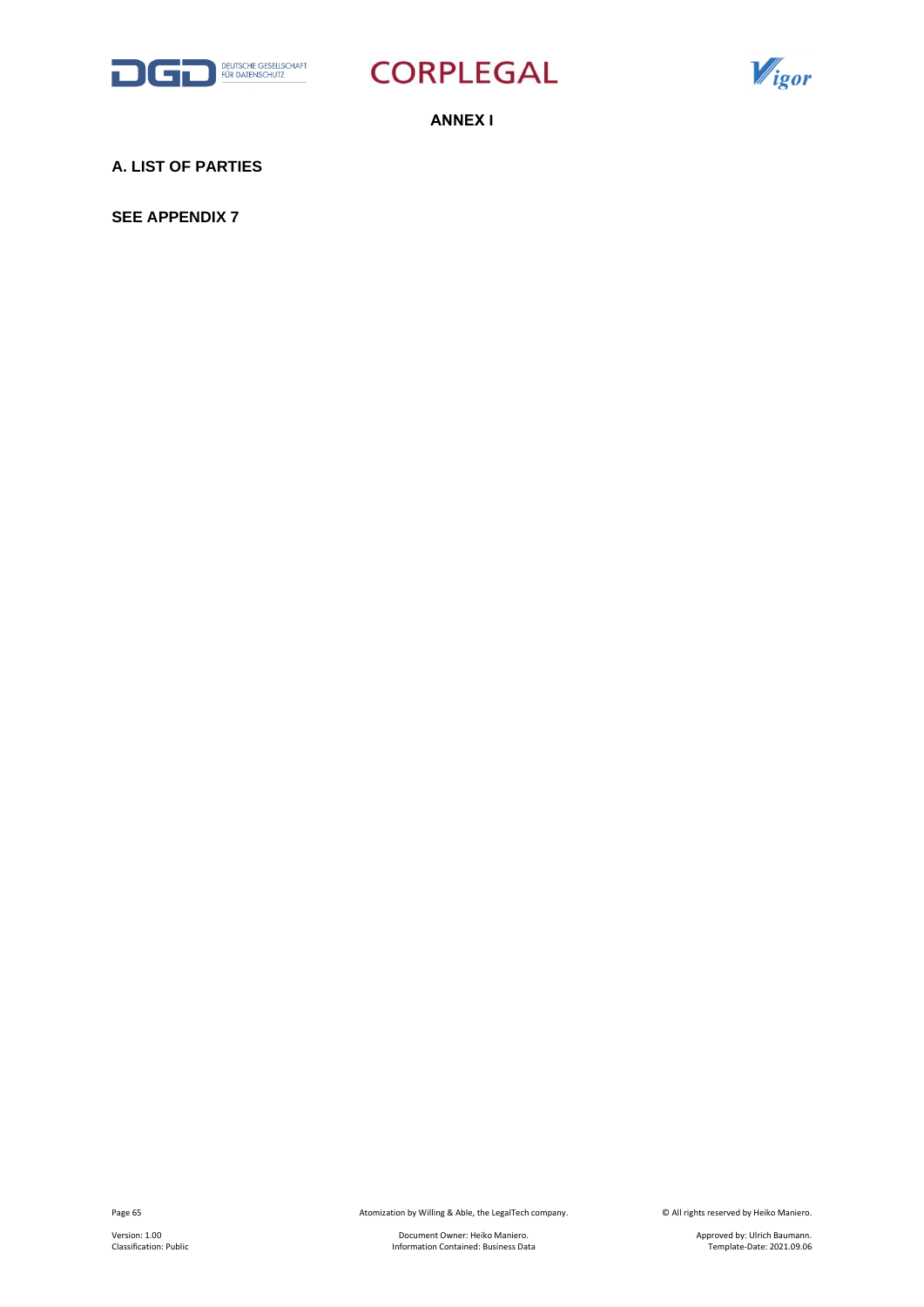



# **B. DESCRIPTION OF TRANSFER**

**SEE APPENDIX 8**

Page 66 **Atomization b[y Willing & Able, the LegalTech company.](https://willing-able.com/)** © All rights reserved b[y Heiko Maniero.](https://dg-datenschutz.de/)

Version: 1.00 Document Owner: Heiko Maniero.<br>Classification: Public Classification: Public Classification: Public Classification: Public Classification: P<br>Classification: Public Classification: Public Classification: Publi Document Owner: Helio Maniero:<br>Information Contained: Business Data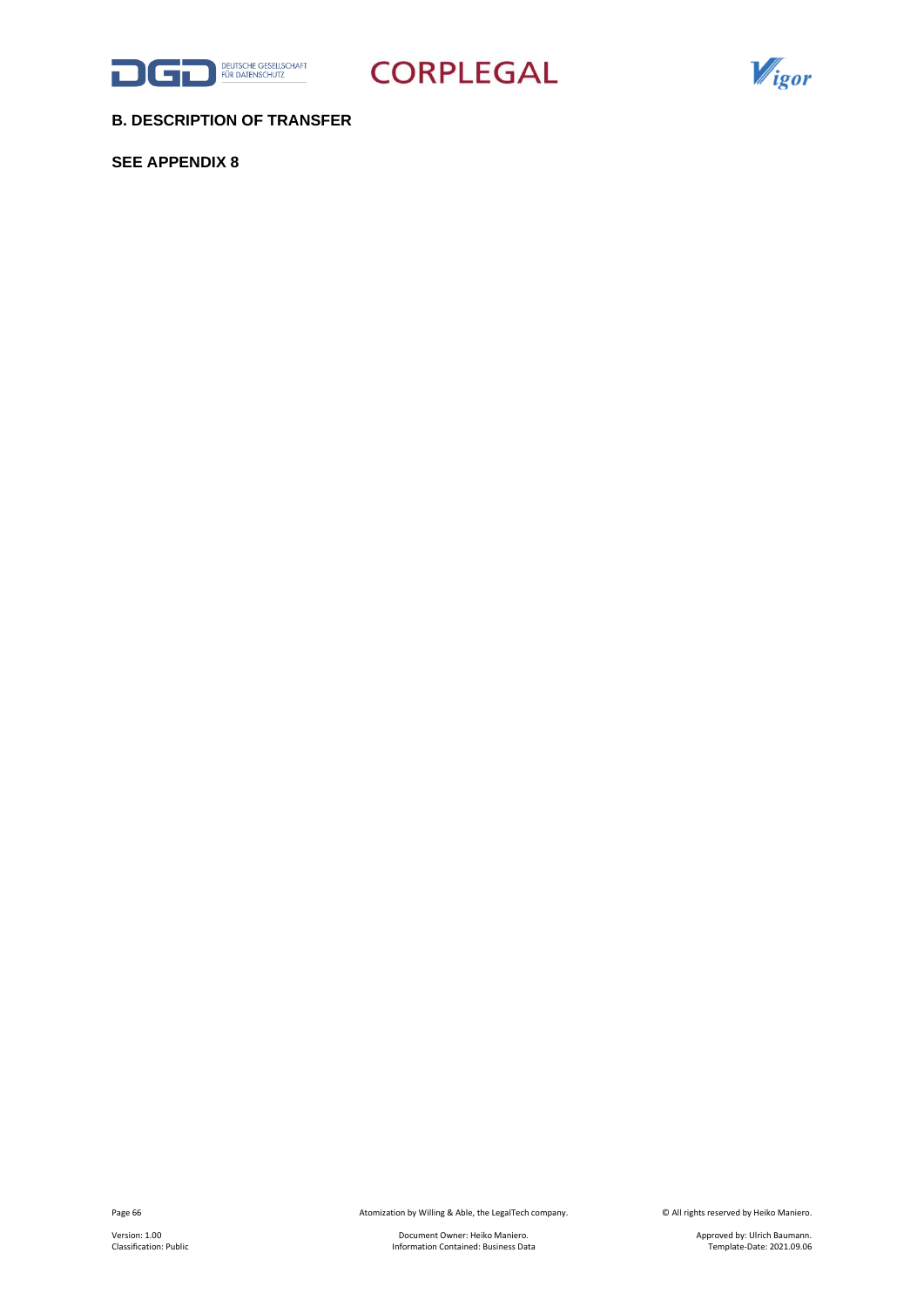



# APPENDIX 6 – SUB-PROCESSORS

**A CURRENT LIST OF OUR PROCESSORS CAN BE FOUND ON OUR WEBSITE OR CAN BE REQUESTED SEPARATELY.**

**Our list contains the following information on all processors:**

**Company name, link to the website, information on the service, country of processing, subject matter of (sub-) processing, nature of (sub-) processing, duration of (sub-) processing.**

**IF YOU USE OTHER PROCESSORS NOT MENTIONED IN OUR LIST AND / OR APPROVED BY US, PLEASE SEND US A LIST OF THEIR PROCESSORS FOR VERIFICATION AND / OR APPROVAL.**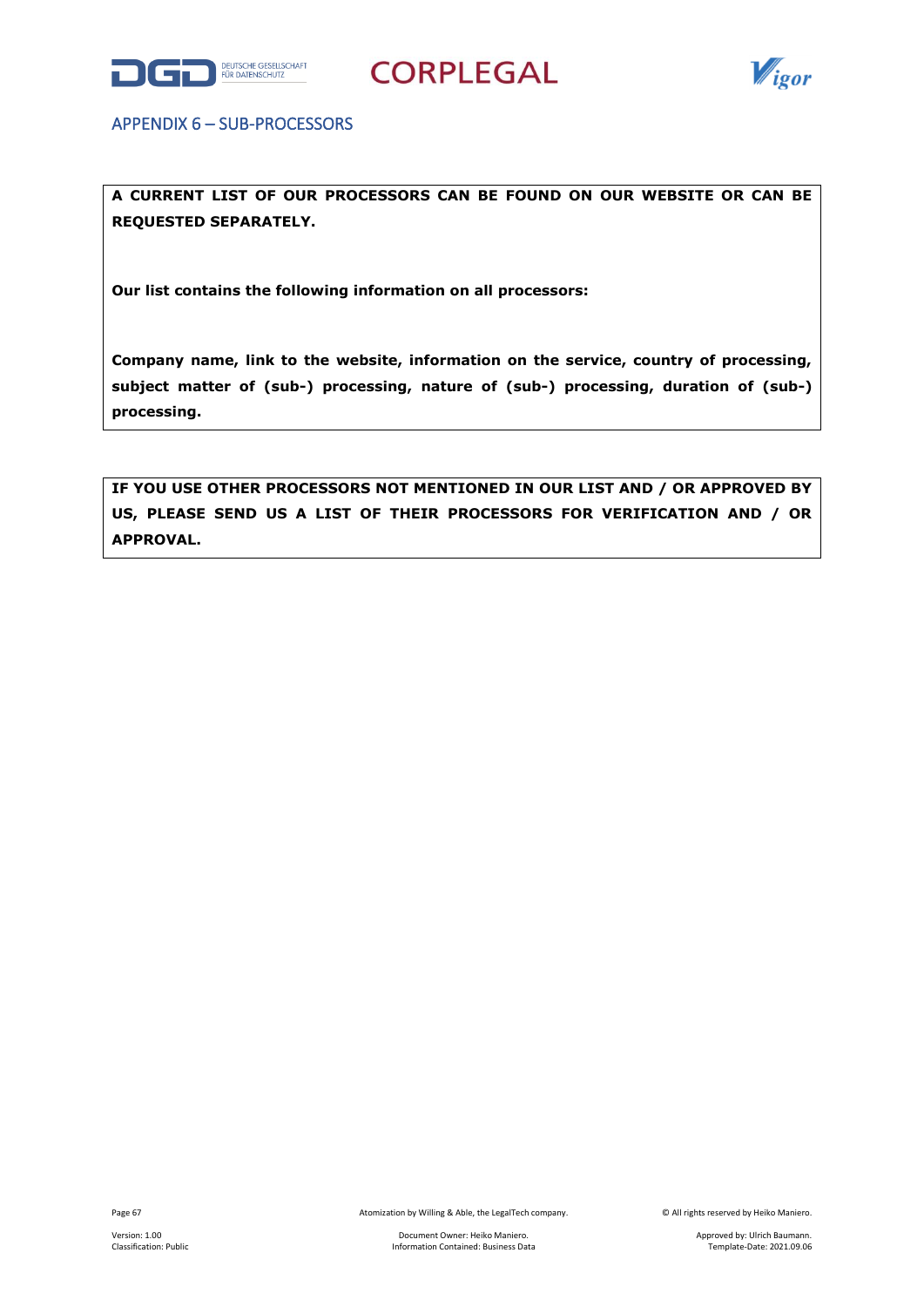



# APPENDIX 7 – LIST OF PARTIES

## **Party Number 1:**

Name: Provider name, see Main-Agreement Address: Provider address, see Main-Agreement Contact person's name, position and contact details: Provider contact person, see Main-Agreement

Activities relevant to the data transferred under these Clauses: All activities in which personal data are processed or transmitted

If applicable, the controller's data protection officer: If applicable, see website of Provider

If applicable, the representative in the European Union: If applicable, see website of Provider

Accession date/date: See date of Main-Agreement

Role: Controller and/or Processor, based on the applicable SCCs

# **Party Number 2:**

Name: Business Partner name, see Main-Agreement

Address: Business Partner address, see Main-Agreement

Contact person's name, position and contact details: Business Partner contact person, see Main-Agreement

Activities relevant to the data transferred under these Clauses: All activities in which personal data are processed or transmitted

If applicable, the controller's data protection officer: If applicable, see website of Business Partner

If applicable, the representative in the European Union: If applicable, see website of Business Partner

Accession date/date: See date of Main-Agreement

Role: Controller and/or Processor, based on the applicable SCCs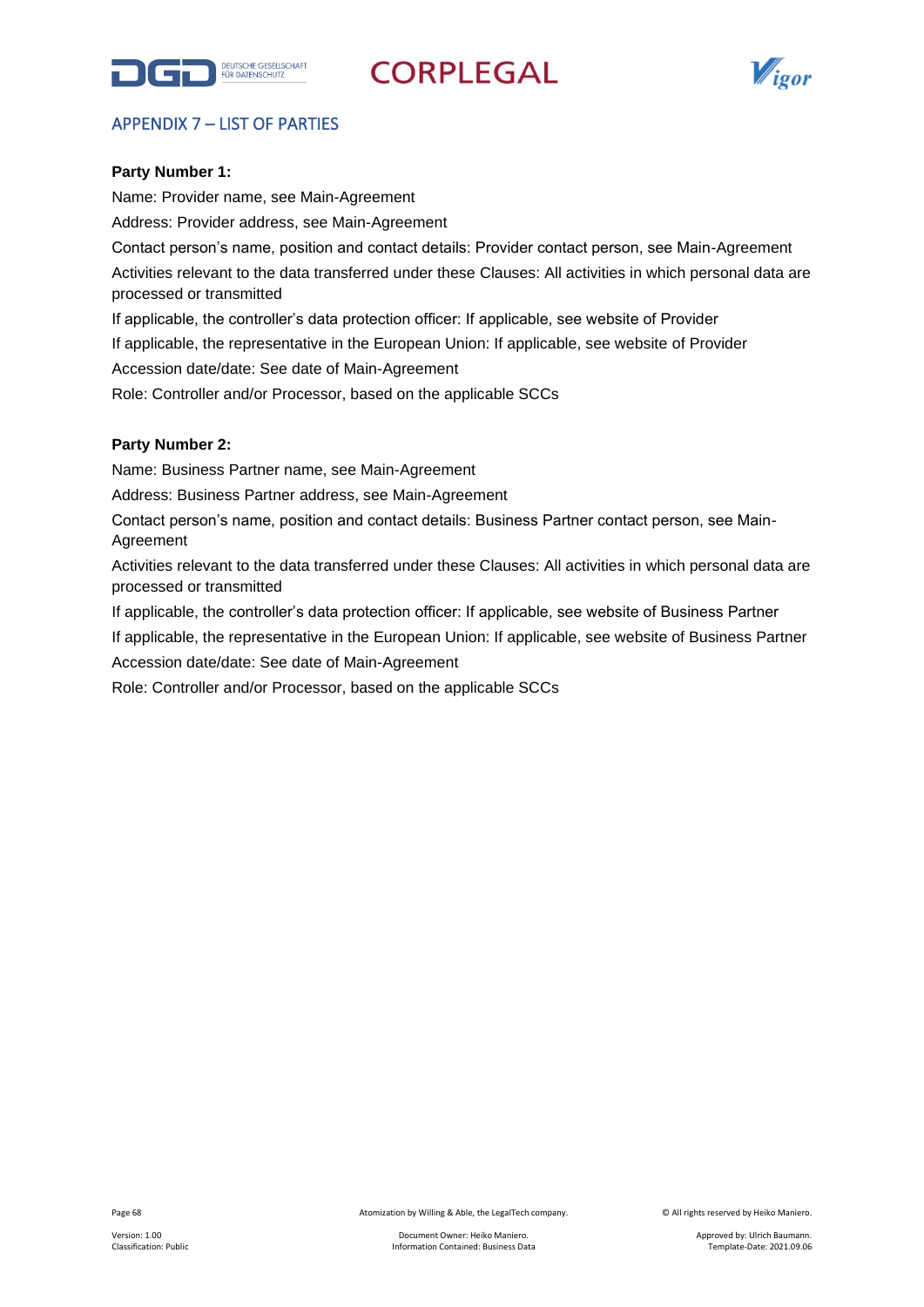



# APPENDIX 8 – DESCRIPTION OF THE PROCESSING OR THE TRANSFER

#### **Categories of data subjects whose personal data is processed or transferred**

Customers, potential customers, employees, business partners, suppliers.

#### **Categories of personal data processed or transferred**

Customer data, data of potential customers, employee data, data of business partners, supplier data.

**Sensitive data processed or transferred (if applicable) and applied restrictions or safeguards that fully take into consideration the nature of the data and the risks involved, such as for instance strict purpose limitation, access restrictions (including access only for staff having followed specialised training), keeping a record of access to the data, restrictions for onward transfers or additional security measures.**

#### **Sensitive data processed or transferred**

None.

#### **Applied restrictions or safeguards**

None, because no sensitive data is processed or transferred.

#### **Frequency of transfer:**

The data is transferred on a continuous basis as long as the Main-Agreement is in force.

#### **Nature of the processing**

See Main-Agreement, the following processing could occur: collection, recording, organisation, structuring, storage, adaptation, alteration, retrieval, consultation, use, disclosure by transmission, dissemination, otherwise making available, alignment, combination, restriction, erasure, destruction.

## **Purpose(s) for which the personal data is processed on behalf of the controller or Purpose(s) of the data transfer and further processing**

See Main-Agreement.

#### **Duration of the processing**

Duration of the Main-Agreement.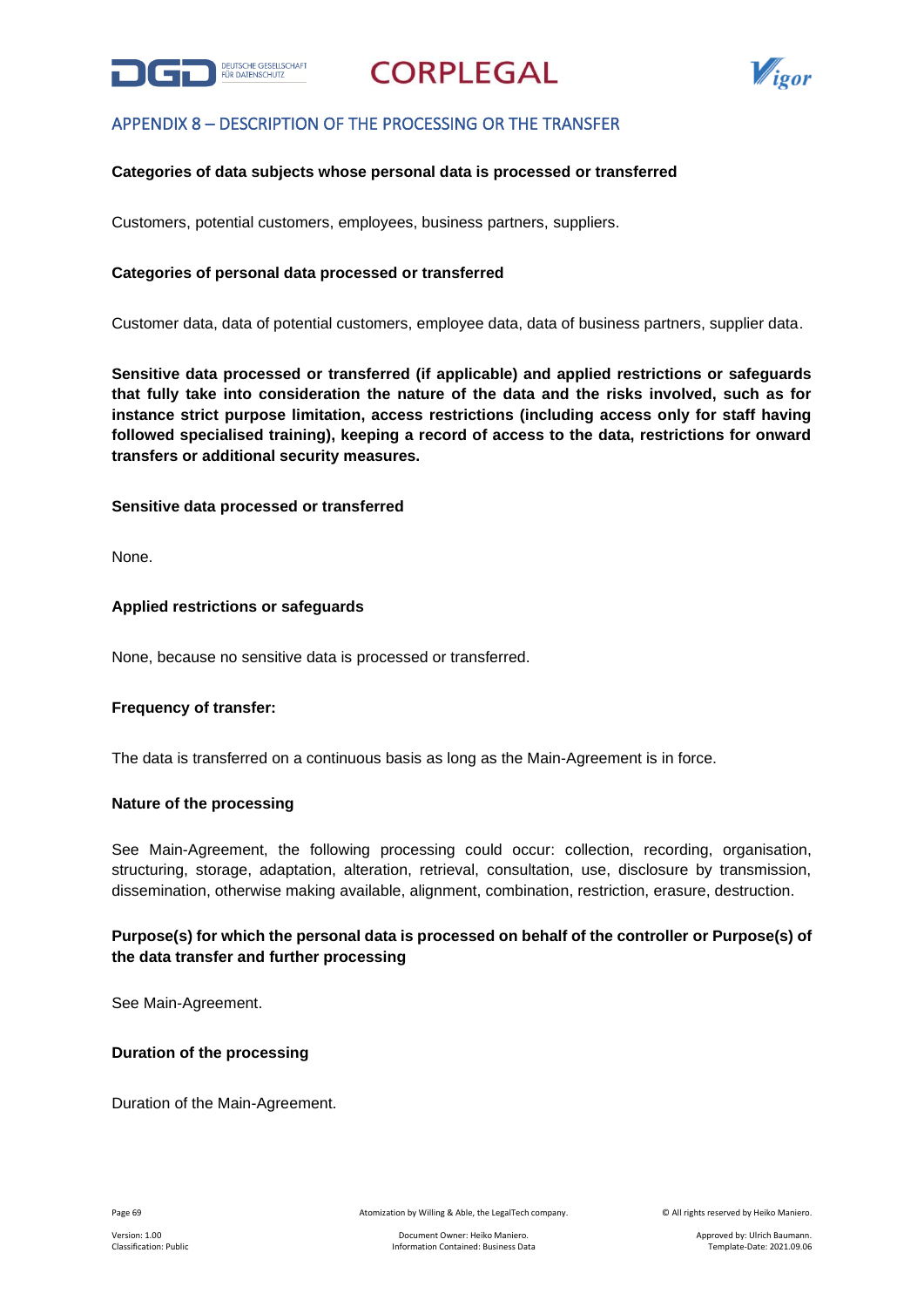



**The period for which the personal data will be retained, or, if that is not possible, the criteria used to determine that period**

The criteria for determining the retention period is resulting from the main contract and statutory retention periods.

**For processing by or transfer to (sub-) processors, also specify subject matter, nature and duration of the processing**

**Subject matter of (sub-) processing: SEE APPENDIX 6**

**Nature of (sub-) processing: SEE APPENDIX 6**

**Duration of (sub-) processing: SEE APPENDIX 6**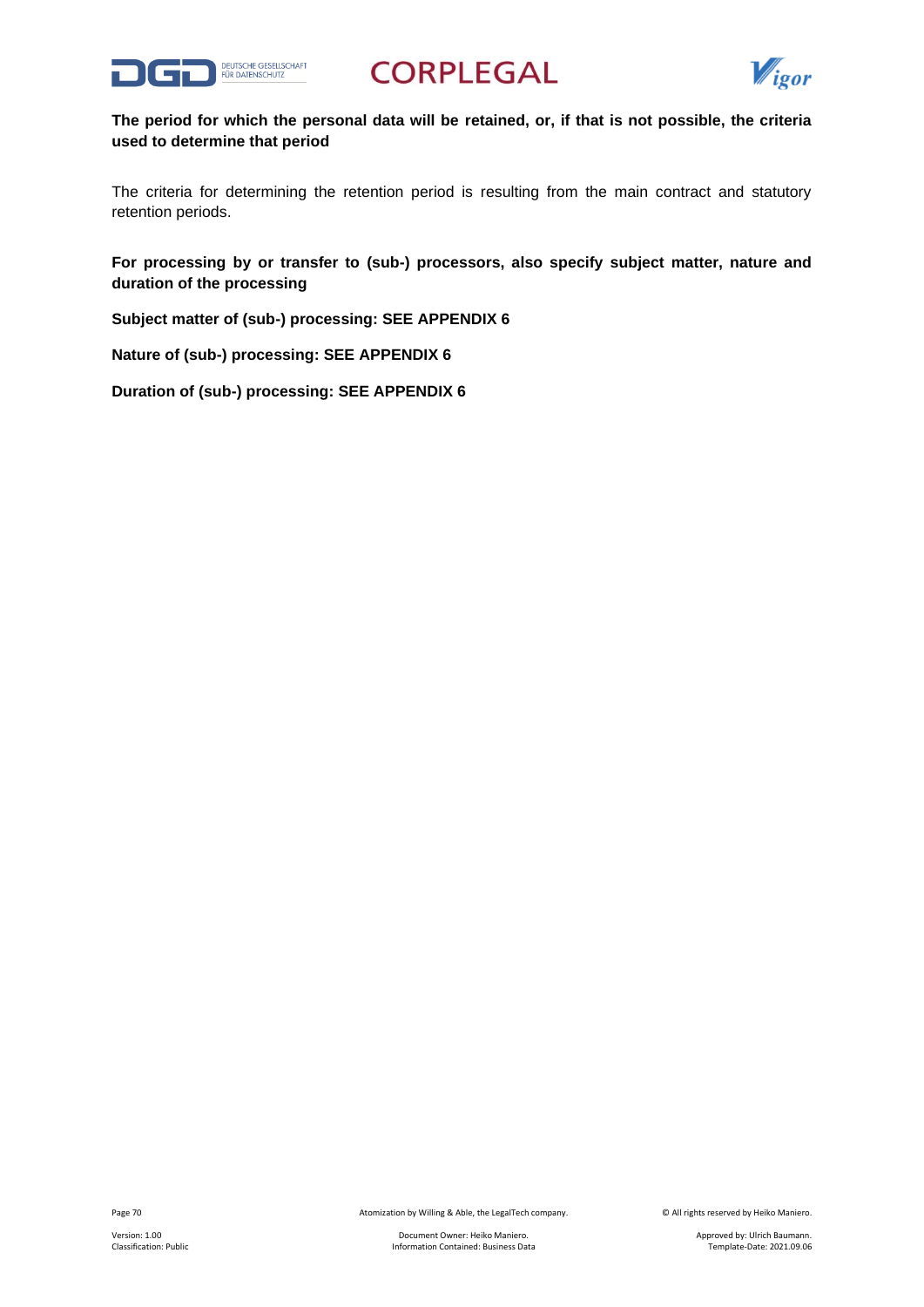



# APPENDIX 9 – TECHNICAL AND ORGANISATIONAL MEASURES

**The technical and organizational security measures mentioned as follows are the minimum required from you, and are also fulfilled by us. If you have not implemented these technical and organizational security measures, please inform us immediately. Furthermore, you shall send us a list of all additional technical and organizational security measures taken by you, if any.**

**1. Measures of pseudonymization and encryption of personal data**

Pseudonymisation of personal data that are no longer needed in plain text Encryption of websites (SSL) Encryption of e-mail (TLS 1.2 or 1.3)

**2. Measures for ensuring ongoing confidentiality, integrity, availability and resilience of processing systems and services**

Confidentiality agreements with employees NDAs with third parties Data Protection agreements with employees Firewall Anti-Virus Regular backups

**3. Measures for ensuring the ability to restore the availability and access to personal data in a timely manner in the event of a physical or technical incident**

Regular backups of the whole system Regular test of backup and recovery Regular training of IT staff

## **4. Processes for regularly testing, assessing and evaluating the effectiveness of technical and organisational measures in order to ensure the security of the processing**

In-house checks Regular review of processes by IT Regular audits (e.g. by the DPO)

# **5. Measures for user identification and authorisation**

Authentication with username / password Regular checks of authorisations Password guideline

Page 71 **Atomization b[y Willing & Able, the LegalTech company.](https://willing-able.com/)** Call rights reserved b[y Heiko Maniero.](https://dg-datenschutz.de/)

Version: 1.00 **Approved by[: Ulrich Baumann.](https://corplegal.de/)**<br>Classification: Public **Classification: Public** Communical Durich Baumann. Classification: Public **Classification: Public** Classification: Public **Classification: Public** Classi Information Contained: Business Data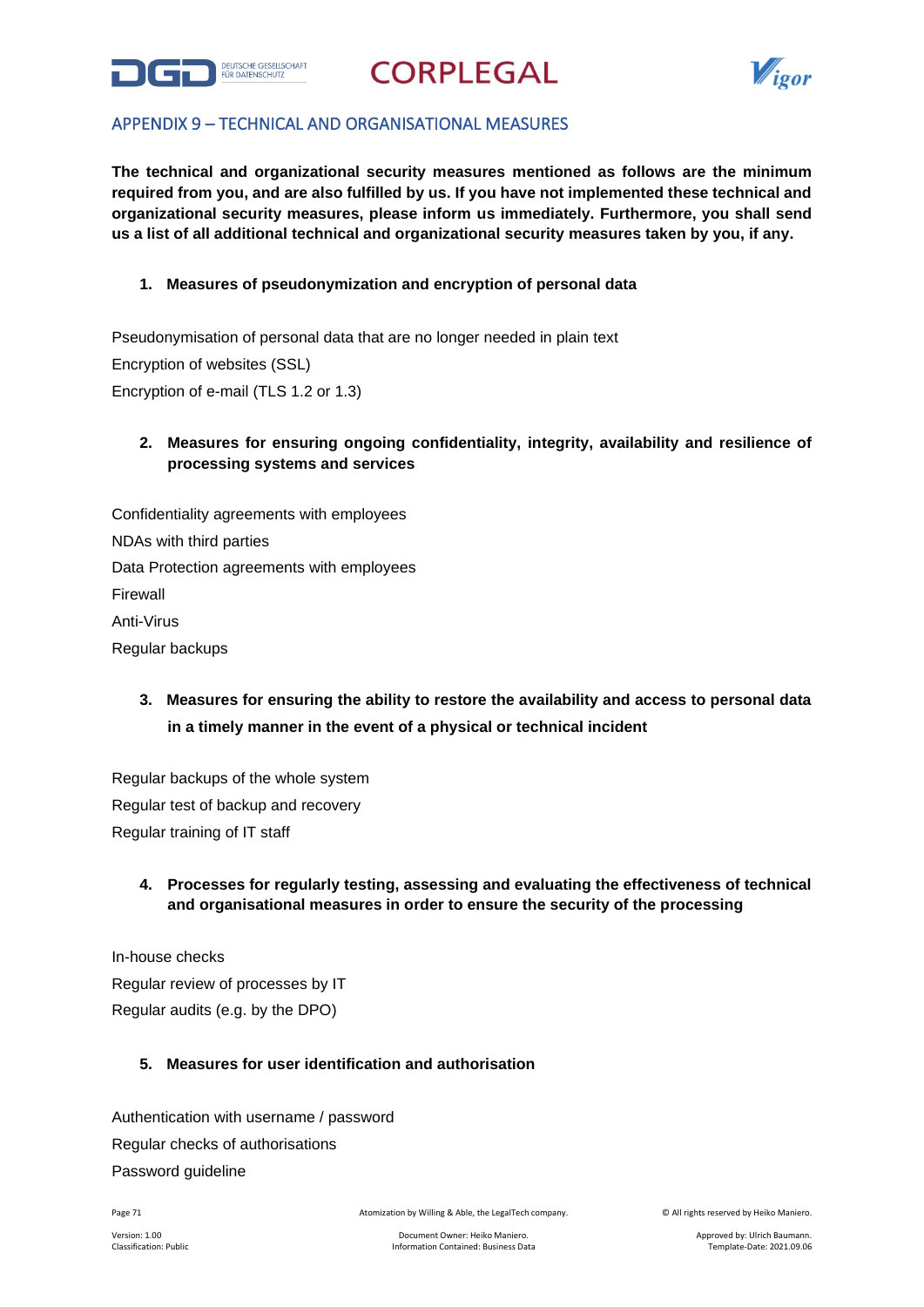



Limitation of the number of administrators Management of rights by system administrator

# **6. Measures for the protection of data during transmission**

Use of encryption technologies Logging of activities and events Encryption of email (TlS 1.2 or 1.3) Use of company internal / restricted drives

# **7. Measures for the protection of data during storage**

Logging of actions and events Limitation of the number of administrator's Firewall

# **8. Measures for ensuring physical security of locations at which personal data are processed**

Manual locking system Security locks Key control

# **9. Measures for ensuring events logging**

Logging activated on application level Regular manual checks of logs

# **10. Measures for ensuring system configuration, including default configuration**

Configuration change control process Data protection by default is observed Configuration only by system administrator Regular training of IT staff

# **11. Measures for internal IT and IT security governance and management**

IT security policy Training of employees on data security IT team with clear roles and responsibilities

Page 72 **Atomization b[y Willing & Able, the LegalTech company.](https://willing-able.com/)** Call rights reserved b[y Heiko Maniero.](https://dg-datenschutz.de/)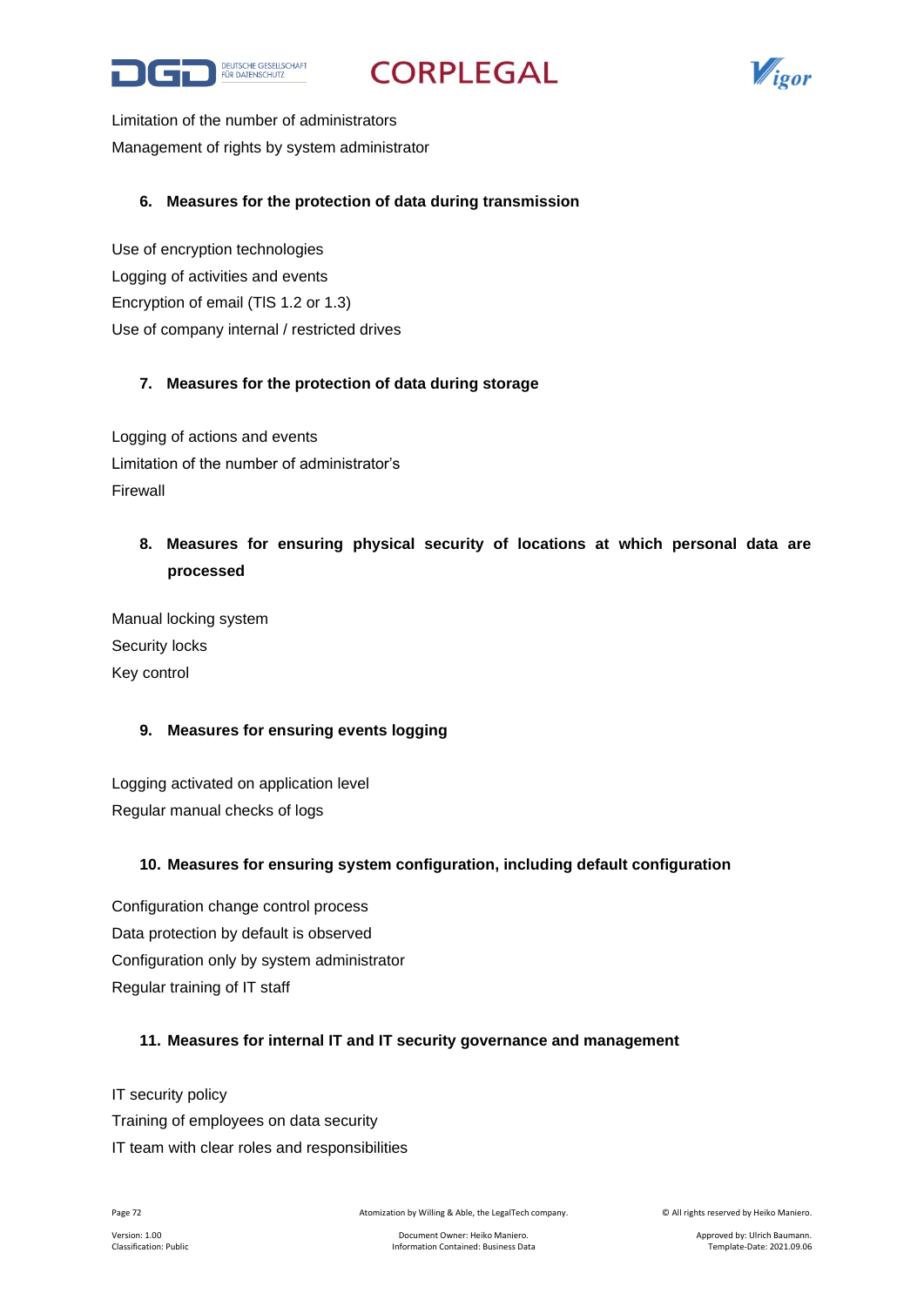

**CORPLEGAL** 



#### **12. Measures for certification/assurance of processes and products**

Clear overview of the provisions applicable to the provided products/services/processes Regular internal and/or external audits Assignment of audit responsibilities to certified experts

## **13. Measures for ensuring data minimization**

Identification of the purpose of processing Assessment of a link between processing and purpose Identification of the applicable retention periods for each data category Secure erasure of the data after expiration of the retention period

## **14. Measures for ensuring data quality**

Logging of entry and modification of data Assignment of rights for data entry Traceability of entry, modification of data by individual user names (not user groups)

## **15. Measures for ensuring limited data retention**

Regular training on retention periods Regular audit and assessment of retained data

## **16. Measures for ensuring accountability**

Provision of training / awareness rising Regular controls and checks Appropriate policies on data protection Conclusion of SCCs

## **17. Measures for allowing data portability and ensuring erasure**

Personal data is stored in a structured format Monitoring of legal deadline ensured Observation of retention periods Establishment of data portability process Proper handling of data subject requests Secure data [erasure and data carrier destruction](https://www.notebook12.com/) ensured by contracting with Notebook12 GmbH & Co. KG, Fraunhoferring 3, 85238 Petershausen, Germany, email: info@notebook12.com

Page 73 **Atomization b[y Willing & Able, the LegalTech company.](https://willing-able.com/)** Call rights reserved b[y Heiko Maniero.](https://dg-datenschutz.de/)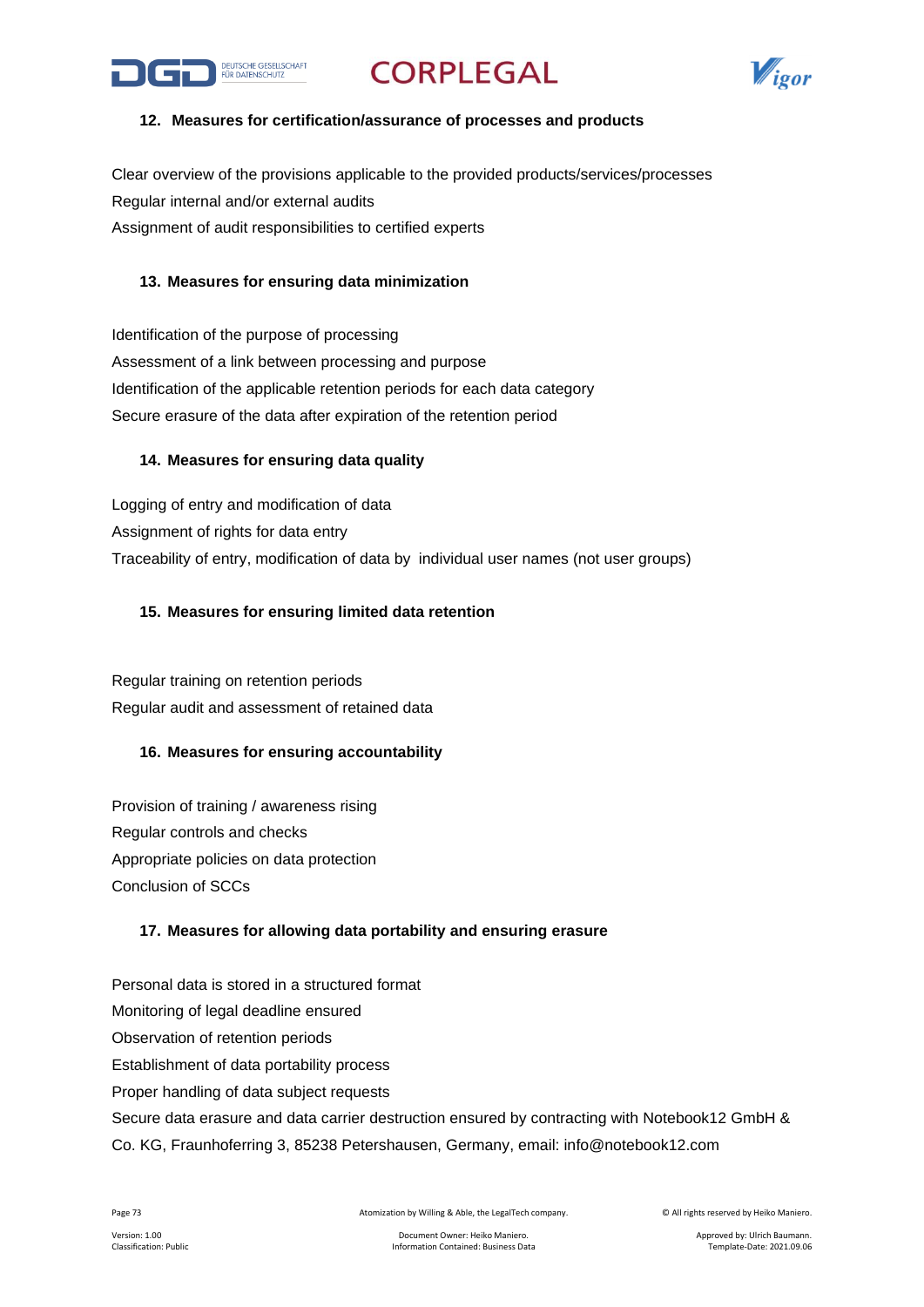



**18. For transfers to (sub-) processors, also describe the specific technical and organisational measures to be taken by the (sub-) processor to be able to provide assistance to the controller and, for transfers from a processor to a sub-processor, to the data exporter**

Standard Contractual Clauses (SCCs) are signed or agreed on Contractually agreed on effective control rights Contractually agreed on provision of assistance to the controller

DEUTSCHE GESELLSCHAFT<br>FÜR DATENSCHUTZ

**G**